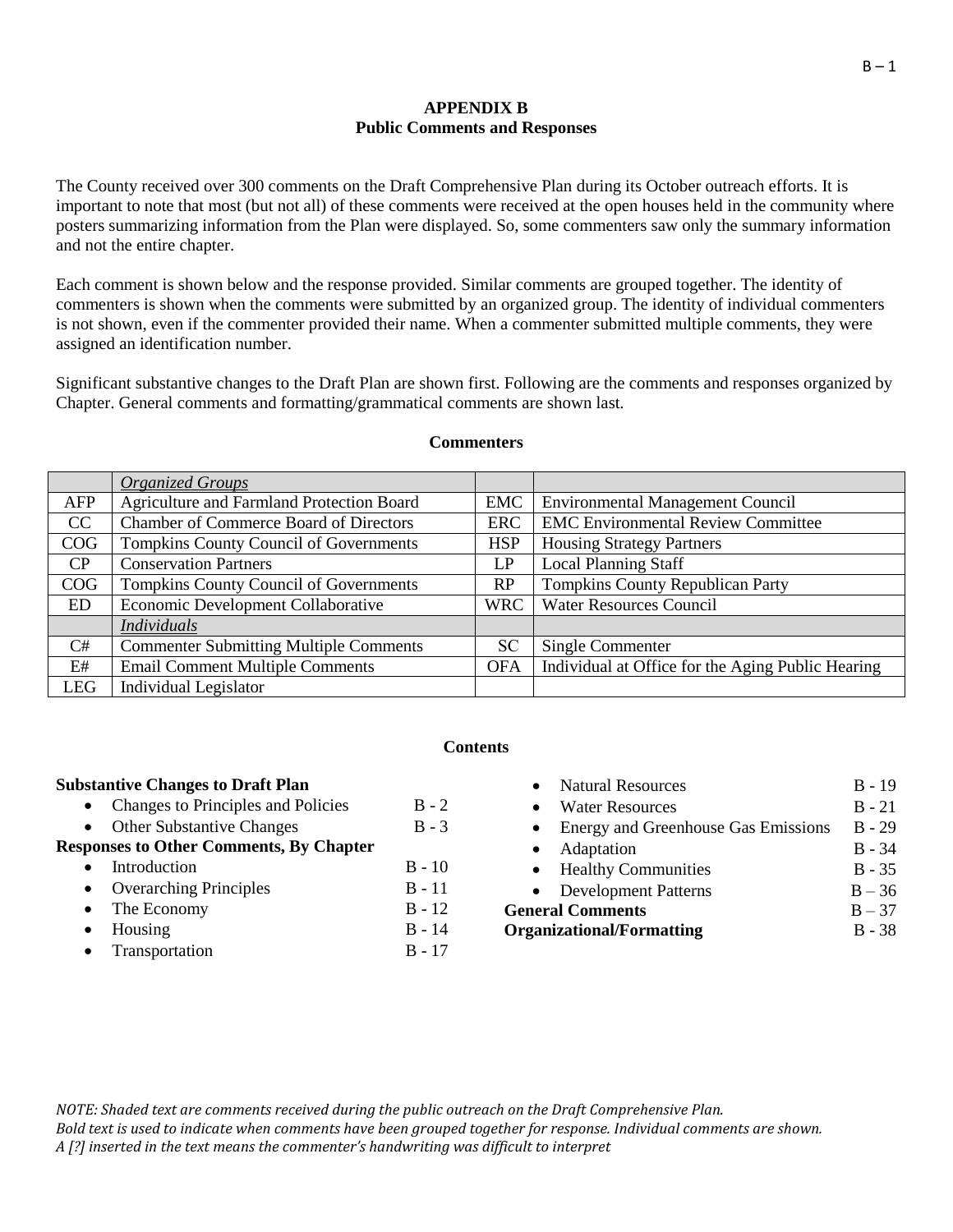|                  | <b>CHANGES TO PRINCIPLES AND POLICIES</b>                                                                                                                               |            |
|------------------|-------------------------------------------------------------------------------------------------------------------------------------------------------------------------|------------|
|                  | <b>Amend Housing Principle to Include Energy Efficiency</b>                                                                                                             |            |
| <b>COMMENT 1</b> | pg 11 - Principles of Comp Plan - Housing is affordable, safe and appealing and energy efficient                                                                        | C20        |
|                  | The Housing Principle was amended to include energy efficiency.                                                                                                         |            |
|                  | Draft Principle: Tompkins County should be a place where housing is affordable, safe, and                                                                               |            |
| <b>RESPONSE</b>  | appealing.                                                                                                                                                              |            |
|                  | Final Principle: Tompkins County should be a place where housing is affordable, safe,                                                                                   |            |
|                  | energy efficient, and appealing.                                                                                                                                        |            |
|                  | <b>Change the Energy Principle</b>                                                                                                                                      |            |
| <b>COMMENT 2</b> | Seems like having an adequate supply of energy should come before a climate neutral<br>supply in the principle                                                          | CC         |
|                  | The Principle in the Energy and Greenhouse Gas Emissions Chapter was amended to include the                                                                             |            |
|                  | need to have an adequate supply of energy within the community.                                                                                                         |            |
|                  | Draft Principle: Tompkins County should be a place where the energy system is climate                                                                                   |            |
| <b>RESPONSE</b>  | neutral.                                                                                                                                                                |            |
|                  | Final Principle: Tompkins County should be a place where the energy system meets<br>community needs without contributing additional greenhouse gases to the atmosphere. |            |
|                  | In addition, the text was re-ordered so that the discussion of energy use comes before Community                                                                        |            |
|                  | Greenhouse Gas Emissions.                                                                                                                                               |            |
|                  | Add Policy to Address the Needs of Transportation-Insecure                                                                                                              |            |
|                  | Can there be a policy that prioritizes transportation investments for the 'transportation insecure' –                                                                   | C11        |
| <b>COMMENT 3</b> | young people, children, people without cars, elderly, and especially low-income families with                                                                           |            |
|                  | children in rural areas. (Currently no policy deals with question of equity directly).                                                                                  |            |
|                  | I think it's important to pay attention to the needs of rural residents. In addition to fixed-route what is                                                             | C12        |
| <b>COMMENT 4</b> | possible as a systematic approach to meeting public transit needs.                                                                                                      |            |
|                  | The Transportation Chapter includes more information on the needs of the transportation-insecure,                                                                       |            |
|                  | primarily people who have limited access to transportation choices - young people, people without                                                                       |            |
| <b>RESPONSE</b>  | cars, elderly, low-income people, people with physical and mental challenges, and people living in                                                                      |            |
|                  | rural areas. In addition, a new policy would be added to the Transportation Chapter                                                                                     |            |
|                  | Proposed Policy: Consider the needs of populations that are particularly challenged by                                                                                  |            |
|                  | transportation when developing systems and alternatives.                                                                                                                |            |
|                  | <b>Clarify the Policy on Invasive Species</b>                                                                                                                           |            |
| <b>COMMENT 5</b> | Why are invasive species necessarily bad? With climate change, perhaps these recent arrivals                                                                            | <b>SC</b>  |
|                  | perform valuable functions.                                                                                                                                             |            |
| <b>COMMENT 6</b> | Change the third policy to read: Reduce the adverse impacts to native species and ecosystems caused                                                                     | <b>LEG</b> |
|                  | by invasive organisms, pesticide use, and climate change.                                                                                                               |            |
|                  | The policy change clarifies that invasive organisms are not always the result of climate change.                                                                        |            |
|                  | Current Policy: Reduce the adverse impacts to native species and ecosystems caused by                                                                                   |            |
| <b>RESPONSE</b>  | climate change, including invasive organisms.                                                                                                                           |            |
|                  | Proposed Policy: Reduce the adverse impacts to native species and ecosystems caused by<br>invasive organisms and climate change.                                        |            |
|                  | Also, see additional language in Unwelcome Visitors section of Natural Resources chapter.                                                                               |            |
|                  |                                                                                                                                                                         |            |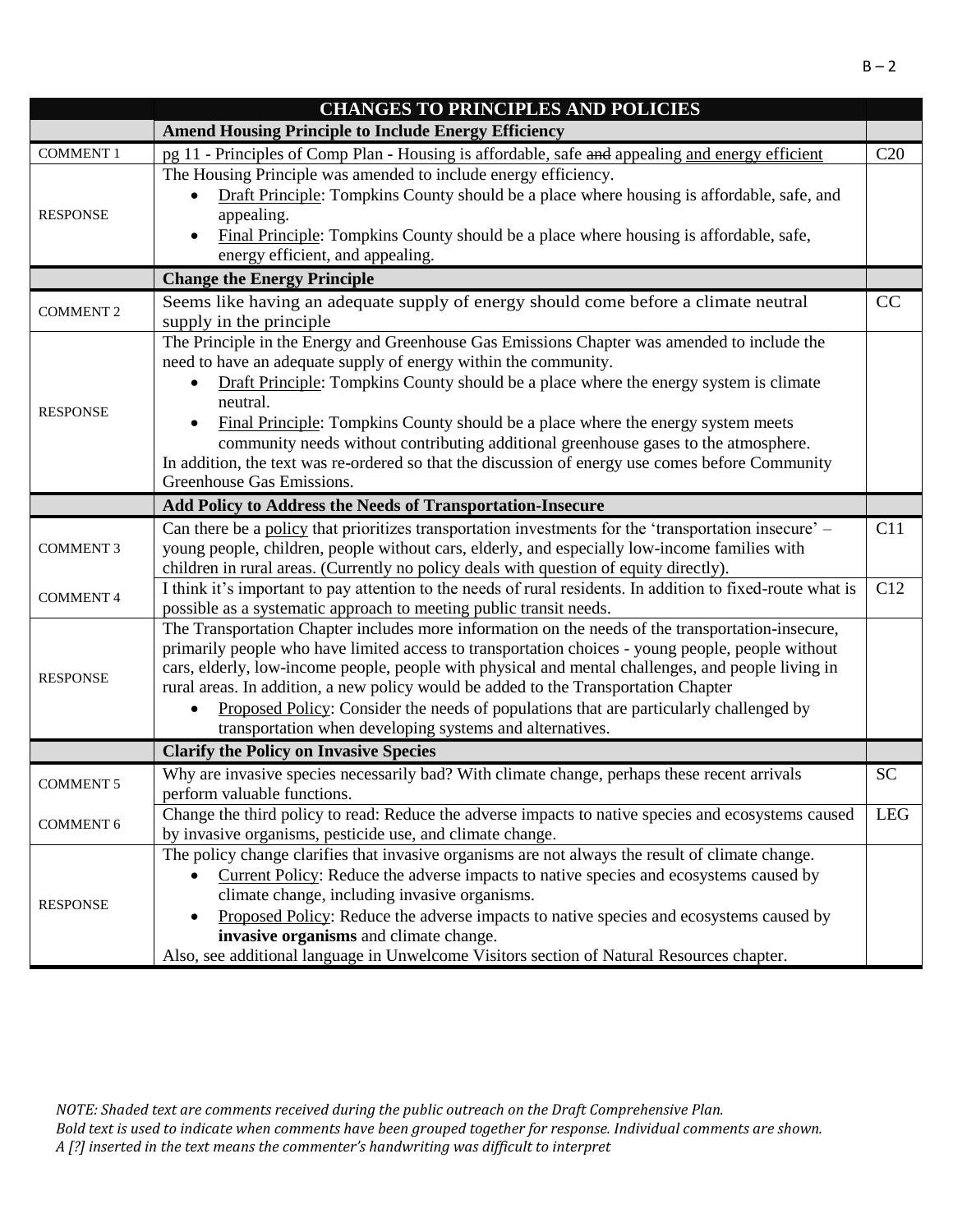|                   | OTHER SUBSTANTIVE CHANGES                                                                                                                                                                                                                                                                                                                                                                                                                                                                                                                                                                                                                                                                                                             |                |
|-------------------|---------------------------------------------------------------------------------------------------------------------------------------------------------------------------------------------------------------------------------------------------------------------------------------------------------------------------------------------------------------------------------------------------------------------------------------------------------------------------------------------------------------------------------------------------------------------------------------------------------------------------------------------------------------------------------------------------------------------------------------|----------------|
|                   | Add Foreword to Plan that Discusses Rural/Urban Impacts                                                                                                                                                                                                                                                                                                                                                                                                                                                                                                                                                                                                                                                                               |                |
| <b>COMMENT 7</b>  | Overarching principle - looking out for rural landowners (Broaden the idea so people are as<br>important as the rest of it.) All residents matter/every resident matters.                                                                                                                                                                                                                                                                                                                                                                                                                                                                                                                                                             | C19            |
| <b>RESPONSE</b>   | A Foreword was added to explain how the principles, policies and actions of the Comprehensive Plan<br>can contribute to a positive future for both urban and rural residents of the County.                                                                                                                                                                                                                                                                                                                                                                                                                                                                                                                                           |                |
|                   |                                                                                                                                                                                                                                                                                                                                                                                                                                                                                                                                                                                                                                                                                                                                       |                |
|                   | <b>Provide New Language in the Introduction</b>                                                                                                                                                                                                                                                                                                                                                                                                                                                                                                                                                                                                                                                                                       |                |
|                   | On June 27, the Tompkins County Republican Party, speaking through Chairman James<br>Drader, issued its official position concerning possible revisions in the County comprehensive<br>plan. In an Ithaca Journal column, June 17, Ed Marx, Tompkins County Commissioner of<br>Planning, made several assumptions of the issues facing Tompkins, sentiment of its residents,<br>and assumed consensus.                                                                                                                                                                                                                                                                                                                                | RP             |
|                   | From June through October of 2014, we have seen no effort by the County to take into<br>account the views of Tompkins Republicans regarding the plan. The Tompkins County<br>Republican Party represents a substantial portion of the voters registered in a political party in<br>this county.                                                                                                                                                                                                                                                                                                                                                                                                                                       |                |
| <b>COMMENT 8</b>  | Republican Chairman Drader previously said, "The posing of the questions to be considered<br>suggests that the answers follow a politically correct agenda dominated by environmental<br>interests over development and job growth. The questions suggest their own answers, those<br>planners want to hear. They are designed to steer the outcome into a pre-ordained mold,<br>subordinating individual choices to government control.                                                                                                                                                                                                                                                                                              |                |
|                   | "Theories on global warming and climate change are a license for advocates to try to force<br>significant lifestyle changes, in line with the Agenda 21 and the Cleaner, Greener New York<br>plans. Our Party favors individual freedom, personal choices, and property rights.                                                                                                                                                                                                                                                                                                                                                                                                                                                       |                |
|                   | In summary, our Party, representing a substantial portion of Tompkins County residents,<br>believes planners are asking the wrong questions and addressing the wrong problems in the<br>wrong way. The comprehensive plan should support development along the lines people<br>choose for themselves. We want the County Legislature to shelve this plan, not in the details,<br>but in its entirety.                                                                                                                                                                                                                                                                                                                                 |                |
|                   | The assumption that "planners" can design and provide the most desirable lifestyle for the most                                                                                                                                                                                                                                                                                                                                                                                                                                                                                                                                                                                                                                       | E <sub>5</sub> |
| <b>COMMENT 9</b>  | people is pure hubris. The only reason to make such an assumption would be to totally devalue the<br>viability, indeed the necessity of individual decision making which, in a free society, is expanded not<br>diminished. This document is nothing more or less than an attempt to have the government control<br>everything. The selling point of this approach to regulating land use and every human behavior that<br>occurs on land is to supposedly bring man into a state of existence where he will be the least harmful<br>to the environment. The supposed wanton growth that has ensued in this country over the past 400<br>years and which threatens the very viability of the planet according to planning experts and |                |
|                   | supporters amounts to development of 3.4% to 5.2% of land in the continental United States and to                                                                                                                                                                                                                                                                                                                                                                                                                                                                                                                                                                                                                                     |                |
|                   | about 10% of land in New York State.                                                                                                                                                                                                                                                                                                                                                                                                                                                                                                                                                                                                                                                                                                  |                |
| <b>COMMENT 10</b> | Private property concerns over expansive role of government                                                                                                                                                                                                                                                                                                                                                                                                                                                                                                                                                                                                                                                                           | <b>SC</b>      |
| <b>COMMENT 11</b> | Individuals should choose their own life styles. When government puts its heavy hand on the<br>scales of what is a "good" or "bad" life style, it is no longer serving the people. We prefer                                                                                                                                                                                                                                                                                                                                                                                                                                                                                                                                          | RP             |
|                   | freedom to the tyranny of the majority and heavy handed "protection."<br>Many residents of the County appreciate the vision presented in this plan but some fear that it can                                                                                                                                                                                                                                                                                                                                                                                                                                                                                                                                                          |                |
| <b>RESPONSE</b>   | only be achieved by more regulation and what is perceived as increased intrusion by government into                                                                                                                                                                                                                                                                                                                                                                                                                                                                                                                                                                                                                                   |                |

*NOTE: Shaded text are comments received during the public outreach on the Draft Comprehensive Plan.* 

*Bold text is used to indicate when comments have been grouped together for response. Individual comments are shown. A [?] inserted in the text means the commenter's handwriting was difficult to interpret*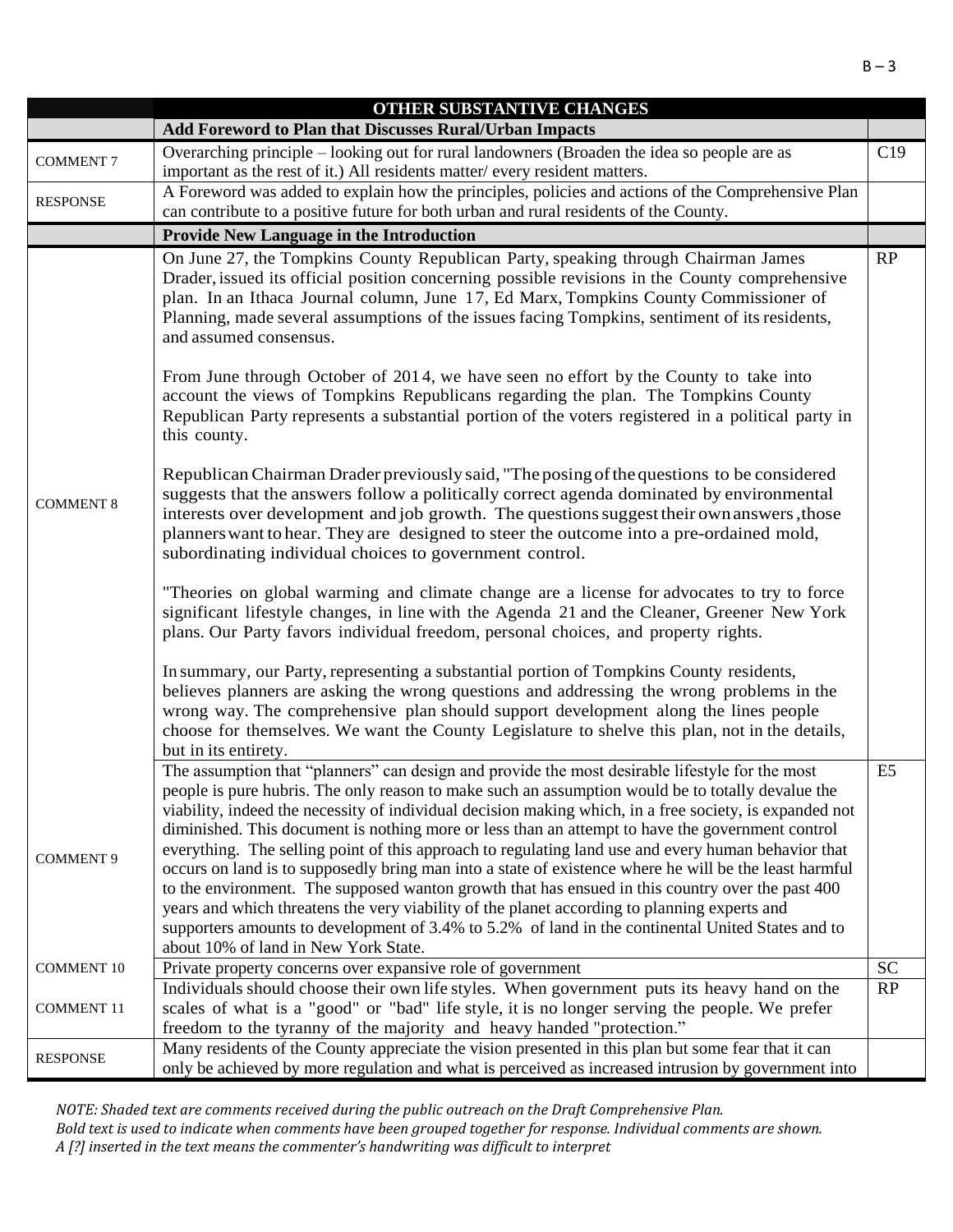|                   | <b>OTHER SUBSTANTIVE CHANGES</b>                                                                                                                                                                      |                 |
|-------------------|-------------------------------------------------------------------------------------------------------------------------------------------------------------------------------------------------------|-----------------|
|                   | their lives. The Foreword explains how local regulation has a role to play but that the County does                                                                                                   |                 |
|                   | not have such direct regulatory authority over most areas addressed in the plan and the plan relies                                                                                                   |                 |
|                   | heavily on voluntary actions by individuals and organizations that the County may be able to                                                                                                          |                 |
|                   | collaborate with.                                                                                                                                                                                     |                 |
|                   | Provide More Information on Overarching Principles and More on Social Equity                                                                                                                          |                 |
|                   | The City and the Town have each addressed social equity. In the Town Plan it is primarily in the                                                                                                      | LP              |
| <b>COMMENT 12</b> | Economic Development section, but also throughout the plan. The City has a definition that they will                                                                                                  |                 |
|                   | share.                                                                                                                                                                                                |                 |
|                   | We strongly favor economic development, with due regard to the environment as a factor,                                                                                                               | RP              |
| <b>COMMENT 13</b> | among others, in decision making. Consider Cuba, there is much "social equity" --- everyone                                                                                                           |                 |
|                   | is equally poor.                                                                                                                                                                                      |                 |
| <b>COMMENT 14</b> | How did the city deal with social equity?                                                                                                                                                             | C19             |
| <b>COMMENT 15</b> | EQUITY should be the fourth overarching principle (or at least one of them).                                                                                                                          | C11             |
|                   | Congratulations on the draft, and thanks for all your work. I have one set of comments that I hope                                                                                                    | $\overline{SC}$ |
|                   | might lead to some changes in the final plan. The draft plan, and especially the section "Overarching                                                                                                 |                 |
|                   | Principles," leaves out one crucial emphasis. While it tackles Sustainability, Regional Cooperation,                                                                                                  |                 |
|                   | and Fiscal Responsibility, it omits prominent emphasis on Equity. Any adequate comprehensive plan                                                                                                     |                 |
| <b>COMMENT 16</b> | needs to challenge the uneven development that so unfairly burdens households and individuals<br>without funds, without good transit options, without funding for either home ownership or renting.   |                 |
|                   | Even many people with full-time jobs struggle with these difficulties. These are problems shared by                                                                                                   |                 |
|                   | city, town, and rural populations alike. They cannot and will not be answered by actions by the towns                                                                                                 |                 |
|                   | themselves or even the city - the County holds this responsibility, and the plan should be amended to                                                                                                 |                 |
|                   | acknowledge that fact, boldly and intelligently.                                                                                                                                                      |                 |
|                   | Further, an essential goal of the plan is "social equity" which is discussed numerous times. It is part                                                                                               | E5              |
|                   | of the definition of sustainability, a pie-in-the-sky idea which would require extraordinary prescience                                                                                               |                 |
|                   | to have even the slightest bit of meaning. Social equity is an impossible goal and attempts to achieve                                                                                                |                 |
|                   | it always include the use of some kind of force. Social equity is enslavement since it declares that the                                                                                              |                 |
| <b>COMMENT 17</b> | labor of some and the fruits thereof do not belong to the laborer who is forced to relinquish it. This                                                                                                |                 |
|                   | type of social construct, with which even the Pilgrims began their life on this continent but soon                                                                                                    |                 |
|                   | abandoned, has never worked anywhere. It is the antithesis of private property without which there                                                                                                    |                 |
|                   | can be no freedom.                                                                                                                                                                                    |                 |
|                   | I wish that for each section of the plan these overarching principles were clearly identified and                                                                                                     | C20             |
| <b>COMMENT 18</b> | integrated - not just in the cover page for the section, but in the policies set forth. For example in                                                                                                |                 |
|                   | many sections sustainability components are clear, but for example, not done for economic                                                                                                             |                 |
|                   | development and not as strong as it might be in housing section.                                                                                                                                      |                 |
|                   | Sustainability does not work well for two reasons:                                                                                                                                                    | C11             |
|                   | The way it is phrased it gives precedence to environmental concerns with resources being made                                                                                                         |                 |
| <b>COMMENT 19</b> | available to present and future.                                                                                                                                                                      |                 |
|                   | Sustainability has come to be seen as an environmental, hackneyed, term. Folks concerned about<br>$\bullet$                                                                                           |                 |
|                   | issues of justice and fairness don't see themselves in the word. [Happy to talk more]                                                                                                                 |                 |
|                   | In the Draft Plan, the Overarching Principles were discussed in an introductory chapter and then as<br>an introduction to the four sections of the plan. This material was moved into the Overarching |                 |
| <b>RESPONSE</b>   | Principles Chapter and additional information on the social equity aspects of the plan was more                                                                                                       |                 |
|                   | clearly identified in the discussion on sustainability.                                                                                                                                               |                 |
|                   | <b>Add Action Items to the Plan</b>                                                                                                                                                                   |                 |
|                   | The Plan should also identify actions that need to be taken by others in the community, not just those                                                                                                | <b>LEG</b>      |
| <b>COMMENT 20</b> | by the county.                                                                                                                                                                                        |                 |
| <b>COMMENT 21</b> | Wanted to document to go further in terms of identifying actions. Maybe just bulleting the list of next                                                                                               | <b>WRC</b>      |
|                   |                                                                                                                                                                                                       |                 |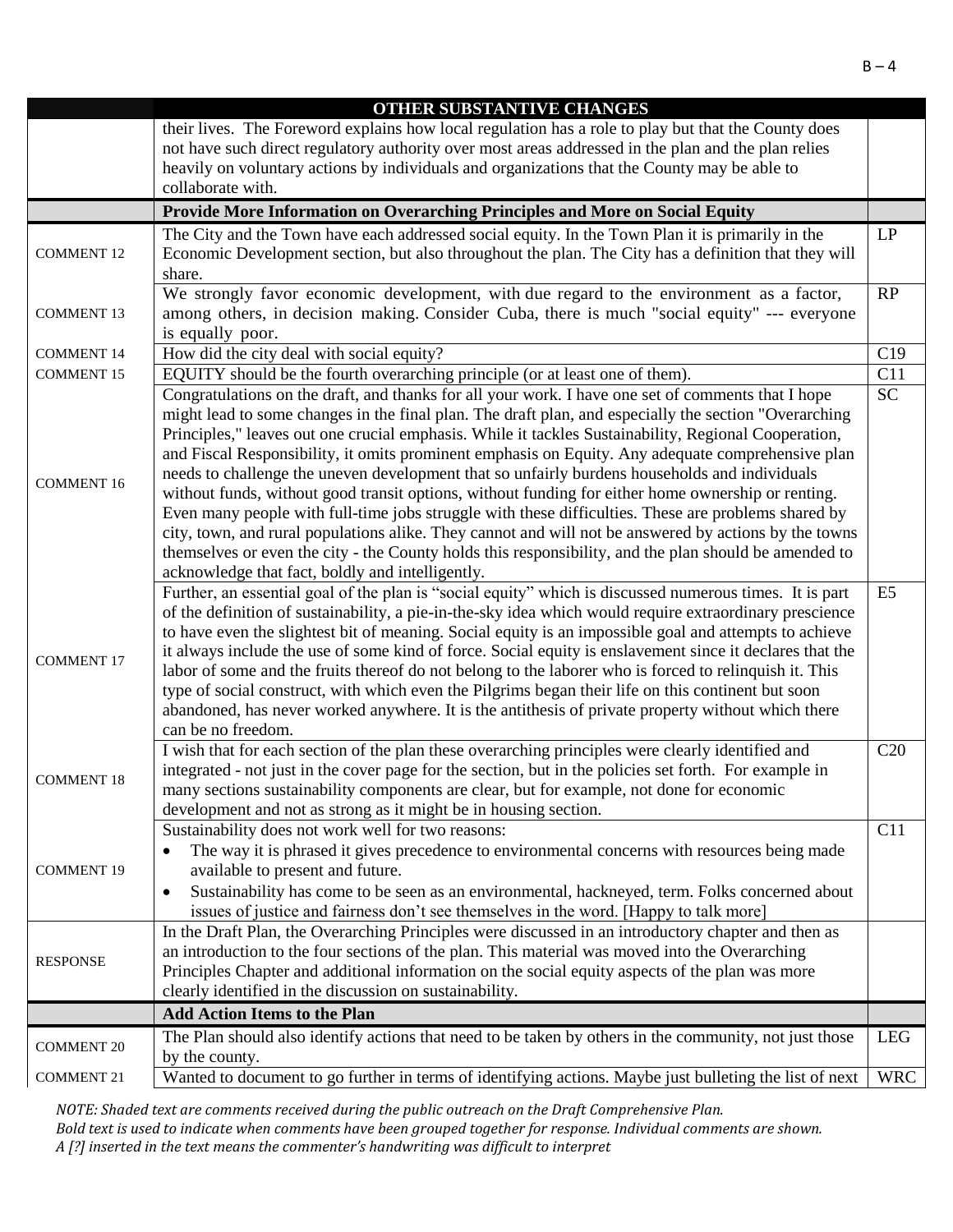|                   | OTHER SUBSTANTIVE CHANGES                                                                                                                                                                                                                                                                                                                                                                                                                                                                                                           |                |
|-------------------|-------------------------------------------------------------------------------------------------------------------------------------------------------------------------------------------------------------------------------------------------------------------------------------------------------------------------------------------------------------------------------------------------------------------------------------------------------------------------------------------------------------------------------------|----------------|
|                   | steps to pull them out from the text and highlighting future actions better in the chapter would<br>suffice.                                                                                                                                                                                                                                                                                                                                                                                                                        |                |
| <b>COMMENT 22</b> | The Streams Committee reviewed the section on Water Resources and, if I can encapsulate its feeling<br>correctly, felt that it lacked specificity. Action points should be bulleted. The reference to<br>the Tompkins County Water Quality Strategy is insufficient.                                                                                                                                                                                                                                                                | E7             |
| <b>COMMENT 23</b> | It's surprising not to see some form of timeline with objectives or specific goals to accompany the<br>'strategies.' Each should be added.                                                                                                                                                                                                                                                                                                                                                                                          | C <sub>4</sub> |
| <b>COMMENT 24</b> | The strategies are not specific enough.                                                                                                                                                                                                                                                                                                                                                                                                                                                                                             | $\mathrm{LP}$  |
| <b>COMMENT 25</b> | Incorporate a bulleted list of action items in each chapter or something to identify specific next steps<br>more clearly.                                                                                                                                                                                                                                                                                                                                                                                                           | LP             |
| <b>COMMENT 26</b> | A "plan" needs to be just that – something to accomplish over a specific period of time, and that<br>includes, where possible, goals and steps to reach those goals. Recall: this has been a serious<br>criticism of the NYS energy plan. There is a difference between a "vision" and a "plan."                                                                                                                                                                                                                                    | <b>LEG</b>     |
| <b>COMMENT 27</b> | The Comprehensive Plan should include goals, objectives, action items, and a timeframe to take<br>action.                                                                                                                                                                                                                                                                                                                                                                                                                           | <b>LEG</b>     |
| <b>COMMENT 28</b> | We have reviewed the current draft of the County Comprehensive Plan update and in general we<br>were pleased with the breadth of the issues discussed, the emphasis on preserving our environment,<br>and the background material provided for each topic. However, the plan is so generally written that it<br>has the feel of a vision or educational piece rather than a plan. The ERC was looking for more<br>specifics in the comprehensive plan itself, to include goals and specific action steps to achieve those<br>goals. | <b>ERC</b>     |
| <b>RESPONSE</b>   | The plan was amended to include specific action steps for the County to take immediately to<br>implement the Plan.                                                                                                                                                                                                                                                                                                                                                                                                                  |                |
|                   | <b>Expand Discussion of Needs of People with Disabilities</b>                                                                                                                                                                                                                                                                                                                                                                                                                                                                       |                |
| <b>COMMENT 29</b> | The county's economic and workforce development entities and their strategies should be more<br>disability cognizant, and to the extent possible the county should support workforce strategies which<br>get people with disabilities, irrespective of "severity" into, integrated, competitive, and minimum<br>wage/living wage jobs.                                                                                                                                                                                              | C12            |
| <b>COMMENT 30</b> | In the principle about access be explicit about access for people with disabilities and that the county<br>is willing to invest the intellectual and financial resources to improve access.                                                                                                                                                                                                                                                                                                                                         | C12            |
| <b>COMMENT 31</b> | In the principle about access be explicit about access for people with disabilities and that the county<br>is willing to invest the intellectual and financial resources to improve access.                                                                                                                                                                                                                                                                                                                                         | C12            |
| <b>RESPONSE</b>   | Several chapters of the Plan were amended to more specifically address the needs of people with<br>disabilities.                                                                                                                                                                                                                                                                                                                                                                                                                    |                |
|                   | <b>Address Wealth Retention</b>                                                                                                                                                                                                                                                                                                                                                                                                                                                                                                     |                |
| <b>COMMENT 32</b> | Unstated policy – wealth retention in Tompkins County                                                                                                                                                                                                                                                                                                                                                                                                                                                                               | C8             |
| <b>COMMENT 33</b> | Define sustainable economy – trading of wealth (time to resurrect [?]) sustainable is no wealth<br>leaving, no wealth hoarded. Tompkins County must make wealth retention within Tompkins County<br>a priority. Will impact big box stores and other non-locally owned business. Also must create<br>minimum wage that is a living wage so everyone can participate in economy $-$ i.e., have wealth to<br>trade. Minimum living wage plays a role in "affordability calculation" Economy principle is not                          | C8             |
| <b>COMMENT 34</b> | economic "prosperity" but economic "participation."<br>Moment is now to capture wealth of older residents for philanthropic purposes.                                                                                                                                                                                                                                                                                                                                                                                               | C <sub>5</sub> |
| <b>COMMENT 35</b> | Define sustainable economy – trading of wealth (time resources) not hoarding; local economy –<br>focus on wealth retention – less big box and income tax; minimum wage living wage so person can<br>participate (helps consumers and producers) Also is part of "affordable" equations.                                                                                                                                                                                                                                             | C8             |
| <b>RESPONSE</b>   | The Economy Chapter includes expanded discussion of the benefits of focusing on wealth retention<br>within the County and possible ways to encourage additional retention.                                                                                                                                                                                                                                                                                                                                                          |                |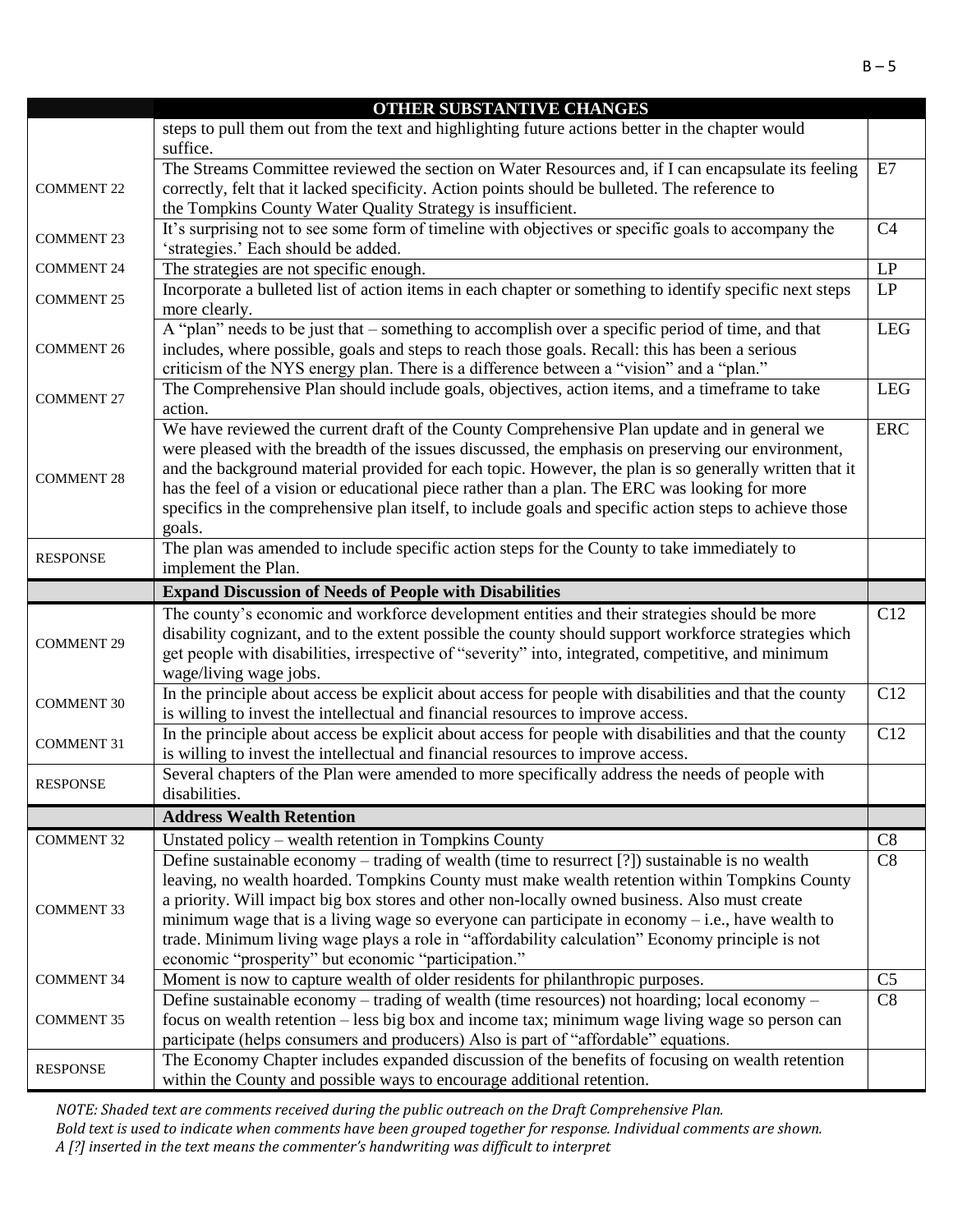| The County still suffers from lack of economic demand – which is a nationwide malady. One way to<br>C2<br>partly remedy this ailment and also stem the export of money out of the county (and resultant job<br>loss) could be a sensible renewable energy-economic growth policy.<br>Prime unused assets: pumped hydroelectric energy storage (PHES); wind energy; biomass<br>$\bullet$<br>Prime manufacturing/agriculture potential: biomass to liquid fuels; biomass growth, biomass to<br><b>COMMENT 36</b><br>$\bullet$<br>heat and electricity; heat pump manufacture/installation (replaces natural gas, oil, propane)<br>This can be done via spending taxpayer money on local vs. imported fuels and via<br>$\bullet$<br>county/municipal/NYPA owned wind turbine arrays and PHES units (plural).<br>Potential job creation approximately 6,000 to 10,000 jobs. Needs low cost FINANCING!<br>Economic development – It should be an explicit policy of the County to encourage development<br>C <sub>4</sub><br>using job-rich sources of renewable energy rather than fossil fuels which are both capital rather than<br><b>COMMENT 37</b><br>people-intensive, polluting and promote climate disruption with global warming.<br><b>SC</b><br>Tie in concept of green jobs from energy, efficiency, renewables, etc. To support efforts to<br><b>COMMENT 38</b><br>reduce/eliminate poverty.<br>The Economy Chapter includes additional language on the potential for job development in the<br><b>RESPONSE</b><br>renewable energy sector and how such jobs can promote multiple policies within the plan.<br><b>Opportunities for Business Incentives and Support</b><br>Need an additional policy in the economy section that deals with incentivizing behaviors we want to<br>CC<br>see, concern is that we keep adding "confines" to business and development but don't discuss<br><b>COMMENT 39</b><br>incentives adequately<br>The Draft Plan was amended. See Quality of Life and Growth.<br><b>RESPONSE</b><br>Add Discussion of the Relationship Between Rental Housing and Energy Efficiency<br>The tight housing market is a primary issue; landlords have little incentive to improve the quality and<br><b>HSP</b><br>energy efficiency of units given extremely low vacancy rates. More beds for students is a step in the<br><b>COMMENT 40</b><br>right direction if they result in a net gain of units for the community. We should encourage more of<br>any kind of construction to ease the vacancy rate.<br>Improving Energy Efficiency (p. 82): Ithaca has, relatively speaking, a low percentage of home<br>ERC<br>ownership rates, and high rental rates. Many of these units are also old and energy inefficient. The<br>incentive for non-resident owners and renters to make energy improvements is often minimal. This<br>may leave vulnerable populations in difficult circumstances as energy costs rise. As climate change<br><b>COMMENT 41</b><br>continues there will be more 90+ degree days in summer and a corresponding greater need/desire for<br>air conditioning. As energy improvements are proposed and implemented some consideration may<br>be necessary of limitations imposed on building envelopes in historic districts.<br>The Housing Chapter includes language about the importance and challenges of upgrading the high<br><b>RESPONSE</b><br>proportion of rental housing in the county to be more energy efficient.<br>Add More Information on the Quality of Housing<br>Need to call out issue of the poor quality of much of the local housing stock, especially that of rental<br><b>HSP</b><br><b>COMMENT 42</b><br>and affordable units, because choices are poor and code enforcement is inconsistent.<br><b>HSP</b><br>Home maintenance concern – with the economic downturn, people are stretched too thin financially<br>to undertake home maintenance and the growing population of seniors and 1-person households have<br><b>COMMENT 43</b><br>trouble undertaking home repairs themselves.<br>The Housing Chapter includes additional information on the quality of the existing housing stock in<br><b>RESPONSE</b><br>the county. See Housing Supply.<br>Add More on the Need to Provide Middle-Income Housing<br>Missing the middle of the housing market – more emphasis needs to be placed on this lack,<br>LP<br><b>COMMENT 44</b><br>particularly in the city. | UTHEK SUBSTANTIVE CHANGES                                       |  |
|--------------------------------------------------------------------------------------------------------------------------------------------------------------------------------------------------------------------------------------------------------------------------------------------------------------------------------------------------------------------------------------------------------------------------------------------------------------------------------------------------------------------------------------------------------------------------------------------------------------------------------------------------------------------------------------------------------------------------------------------------------------------------------------------------------------------------------------------------------------------------------------------------------------------------------------------------------------------------------------------------------------------------------------------------------------------------------------------------------------------------------------------------------------------------------------------------------------------------------------------------------------------------------------------------------------------------------------------------------------------------------------------------------------------------------------------------------------------------------------------------------------------------------------------------------------------------------------------------------------------------------------------------------------------------------------------------------------------------------------------------------------------------------------------------------------------------------------------------------------------------------------------------------------------------------------------------------------------------------------------------------------------------------------------------------------------------------------------------------------------------------------------------------------------------------------------------------------------------------------------------------------------------------------------------------------------------------------------------------------------------------------------------------------------------------------------------------------------------------------------------------------------------------------------------------------------------------------------------------------------------------------------------------------------------------------------------------------------------------------------------------------------------------------------------------------------------------------------------------------------------------------------------------------------------------------------------------------------------------------------------------------------------------------------------------------------------------------------------------------------------------------------------------------------------------------------------------------------------------------------------------------------------------------------------------------------------------------------------------------------------------------------------------------------------------------------------------------------------------------------------------------------------------------------------------------------------------------------------------------------------------------------------------------------------------------------------------------------------------------------------------------------------------------------------------------------------------------------------------------------------------------------------------------------------------------------------------------------------------------------------------------------------------------------------------------------------------------------------------------------------------------------------------------------------------------------------------------------------------------------------------------------------------------------------------------------------------------------------------------------------------------------------------------------------------------------------|-----------------------------------------------------------------|--|
|                                                                                                                                                                                                                                                                                                                                                                                                                                                                                                                                                                                                                                                                                                                                                                                                                                                                                                                                                                                                                                                                                                                                                                                                                                                                                                                                                                                                                                                                                                                                                                                                                                                                                                                                                                                                                                                                                                                                                                                                                                                                                                                                                                                                                                                                                                                                                                                                                                                                                                                                                                                                                                                                                                                                                                                                                                                                                                                                                                                                                                                                                                                                                                                                                                                                                                                                                                                                                                                                                                                                                                                                                                                                                                                                                                                                                                                                                                                                                                                                                                                                                                                                                                                                                                                                                                                                                                                                                                                  | <b>Discuss the Connection Between Jobs and Renewable Energy</b> |  |
|                                                                                                                                                                                                                                                                                                                                                                                                                                                                                                                                                                                                                                                                                                                                                                                                                                                                                                                                                                                                                                                                                                                                                                                                                                                                                                                                                                                                                                                                                                                                                                                                                                                                                                                                                                                                                                                                                                                                                                                                                                                                                                                                                                                                                                                                                                                                                                                                                                                                                                                                                                                                                                                                                                                                                                                                                                                                                                                                                                                                                                                                                                                                                                                                                                                                                                                                                                                                                                                                                                                                                                                                                                                                                                                                                                                                                                                                                                                                                                                                                                                                                                                                                                                                                                                                                                                                                                                                                                                  |                                                                 |  |
|                                                                                                                                                                                                                                                                                                                                                                                                                                                                                                                                                                                                                                                                                                                                                                                                                                                                                                                                                                                                                                                                                                                                                                                                                                                                                                                                                                                                                                                                                                                                                                                                                                                                                                                                                                                                                                                                                                                                                                                                                                                                                                                                                                                                                                                                                                                                                                                                                                                                                                                                                                                                                                                                                                                                                                                                                                                                                                                                                                                                                                                                                                                                                                                                                                                                                                                                                                                                                                                                                                                                                                                                                                                                                                                                                                                                                                                                                                                                                                                                                                                                                                                                                                                                                                                                                                                                                                                                                                                  |                                                                 |  |
|                                                                                                                                                                                                                                                                                                                                                                                                                                                                                                                                                                                                                                                                                                                                                                                                                                                                                                                                                                                                                                                                                                                                                                                                                                                                                                                                                                                                                                                                                                                                                                                                                                                                                                                                                                                                                                                                                                                                                                                                                                                                                                                                                                                                                                                                                                                                                                                                                                                                                                                                                                                                                                                                                                                                                                                                                                                                                                                                                                                                                                                                                                                                                                                                                                                                                                                                                                                                                                                                                                                                                                                                                                                                                                                                                                                                                                                                                                                                                                                                                                                                                                                                                                                                                                                                                                                                                                                                                                                  |                                                                 |  |
|                                                                                                                                                                                                                                                                                                                                                                                                                                                                                                                                                                                                                                                                                                                                                                                                                                                                                                                                                                                                                                                                                                                                                                                                                                                                                                                                                                                                                                                                                                                                                                                                                                                                                                                                                                                                                                                                                                                                                                                                                                                                                                                                                                                                                                                                                                                                                                                                                                                                                                                                                                                                                                                                                                                                                                                                                                                                                                                                                                                                                                                                                                                                                                                                                                                                                                                                                                                                                                                                                                                                                                                                                                                                                                                                                                                                                                                                                                                                                                                                                                                                                                                                                                                                                                                                                                                                                                                                                                                  |                                                                 |  |
|                                                                                                                                                                                                                                                                                                                                                                                                                                                                                                                                                                                                                                                                                                                                                                                                                                                                                                                                                                                                                                                                                                                                                                                                                                                                                                                                                                                                                                                                                                                                                                                                                                                                                                                                                                                                                                                                                                                                                                                                                                                                                                                                                                                                                                                                                                                                                                                                                                                                                                                                                                                                                                                                                                                                                                                                                                                                                                                                                                                                                                                                                                                                                                                                                                                                                                                                                                                                                                                                                                                                                                                                                                                                                                                                                                                                                                                                                                                                                                                                                                                                                                                                                                                                                                                                                                                                                                                                                                                  |                                                                 |  |
|                                                                                                                                                                                                                                                                                                                                                                                                                                                                                                                                                                                                                                                                                                                                                                                                                                                                                                                                                                                                                                                                                                                                                                                                                                                                                                                                                                                                                                                                                                                                                                                                                                                                                                                                                                                                                                                                                                                                                                                                                                                                                                                                                                                                                                                                                                                                                                                                                                                                                                                                                                                                                                                                                                                                                                                                                                                                                                                                                                                                                                                                                                                                                                                                                                                                                                                                                                                                                                                                                                                                                                                                                                                                                                                                                                                                                                                                                                                                                                                                                                                                                                                                                                                                                                                                                                                                                                                                                                                  |                                                                 |  |
|                                                                                                                                                                                                                                                                                                                                                                                                                                                                                                                                                                                                                                                                                                                                                                                                                                                                                                                                                                                                                                                                                                                                                                                                                                                                                                                                                                                                                                                                                                                                                                                                                                                                                                                                                                                                                                                                                                                                                                                                                                                                                                                                                                                                                                                                                                                                                                                                                                                                                                                                                                                                                                                                                                                                                                                                                                                                                                                                                                                                                                                                                                                                                                                                                                                                                                                                                                                                                                                                                                                                                                                                                                                                                                                                                                                                                                                                                                                                                                                                                                                                                                                                                                                                                                                                                                                                                                                                                                                  |                                                                 |  |
|                                                                                                                                                                                                                                                                                                                                                                                                                                                                                                                                                                                                                                                                                                                                                                                                                                                                                                                                                                                                                                                                                                                                                                                                                                                                                                                                                                                                                                                                                                                                                                                                                                                                                                                                                                                                                                                                                                                                                                                                                                                                                                                                                                                                                                                                                                                                                                                                                                                                                                                                                                                                                                                                                                                                                                                                                                                                                                                                                                                                                                                                                                                                                                                                                                                                                                                                                                                                                                                                                                                                                                                                                                                                                                                                                                                                                                                                                                                                                                                                                                                                                                                                                                                                                                                                                                                                                                                                                                                  |                                                                 |  |
|                                                                                                                                                                                                                                                                                                                                                                                                                                                                                                                                                                                                                                                                                                                                                                                                                                                                                                                                                                                                                                                                                                                                                                                                                                                                                                                                                                                                                                                                                                                                                                                                                                                                                                                                                                                                                                                                                                                                                                                                                                                                                                                                                                                                                                                                                                                                                                                                                                                                                                                                                                                                                                                                                                                                                                                                                                                                                                                                                                                                                                                                                                                                                                                                                                                                                                                                                                                                                                                                                                                                                                                                                                                                                                                                                                                                                                                                                                                                                                                                                                                                                                                                                                                                                                                                                                                                                                                                                                                  |                                                                 |  |
|                                                                                                                                                                                                                                                                                                                                                                                                                                                                                                                                                                                                                                                                                                                                                                                                                                                                                                                                                                                                                                                                                                                                                                                                                                                                                                                                                                                                                                                                                                                                                                                                                                                                                                                                                                                                                                                                                                                                                                                                                                                                                                                                                                                                                                                                                                                                                                                                                                                                                                                                                                                                                                                                                                                                                                                                                                                                                                                                                                                                                                                                                                                                                                                                                                                                                                                                                                                                                                                                                                                                                                                                                                                                                                                                                                                                                                                                                                                                                                                                                                                                                                                                                                                                                                                                                                                                                                                                                                                  |                                                                 |  |
|                                                                                                                                                                                                                                                                                                                                                                                                                                                                                                                                                                                                                                                                                                                                                                                                                                                                                                                                                                                                                                                                                                                                                                                                                                                                                                                                                                                                                                                                                                                                                                                                                                                                                                                                                                                                                                                                                                                                                                                                                                                                                                                                                                                                                                                                                                                                                                                                                                                                                                                                                                                                                                                                                                                                                                                                                                                                                                                                                                                                                                                                                                                                                                                                                                                                                                                                                                                                                                                                                                                                                                                                                                                                                                                                                                                                                                                                                                                                                                                                                                                                                                                                                                                                                                                                                                                                                                                                                                                  |                                                                 |  |
|                                                                                                                                                                                                                                                                                                                                                                                                                                                                                                                                                                                                                                                                                                                                                                                                                                                                                                                                                                                                                                                                                                                                                                                                                                                                                                                                                                                                                                                                                                                                                                                                                                                                                                                                                                                                                                                                                                                                                                                                                                                                                                                                                                                                                                                                                                                                                                                                                                                                                                                                                                                                                                                                                                                                                                                                                                                                                                                                                                                                                                                                                                                                                                                                                                                                                                                                                                                                                                                                                                                                                                                                                                                                                                                                                                                                                                                                                                                                                                                                                                                                                                                                                                                                                                                                                                                                                                                                                                                  |                                                                 |  |
|                                                                                                                                                                                                                                                                                                                                                                                                                                                                                                                                                                                                                                                                                                                                                                                                                                                                                                                                                                                                                                                                                                                                                                                                                                                                                                                                                                                                                                                                                                                                                                                                                                                                                                                                                                                                                                                                                                                                                                                                                                                                                                                                                                                                                                                                                                                                                                                                                                                                                                                                                                                                                                                                                                                                                                                                                                                                                                                                                                                                                                                                                                                                                                                                                                                                                                                                                                                                                                                                                                                                                                                                                                                                                                                                                                                                                                                                                                                                                                                                                                                                                                                                                                                                                                                                                                                                                                                                                                                  |                                                                 |  |
|                                                                                                                                                                                                                                                                                                                                                                                                                                                                                                                                                                                                                                                                                                                                                                                                                                                                                                                                                                                                                                                                                                                                                                                                                                                                                                                                                                                                                                                                                                                                                                                                                                                                                                                                                                                                                                                                                                                                                                                                                                                                                                                                                                                                                                                                                                                                                                                                                                                                                                                                                                                                                                                                                                                                                                                                                                                                                                                                                                                                                                                                                                                                                                                                                                                                                                                                                                                                                                                                                                                                                                                                                                                                                                                                                                                                                                                                                                                                                                                                                                                                                                                                                                                                                                                                                                                                                                                                                                                  |                                                                 |  |
|                                                                                                                                                                                                                                                                                                                                                                                                                                                                                                                                                                                                                                                                                                                                                                                                                                                                                                                                                                                                                                                                                                                                                                                                                                                                                                                                                                                                                                                                                                                                                                                                                                                                                                                                                                                                                                                                                                                                                                                                                                                                                                                                                                                                                                                                                                                                                                                                                                                                                                                                                                                                                                                                                                                                                                                                                                                                                                                                                                                                                                                                                                                                                                                                                                                                                                                                                                                                                                                                                                                                                                                                                                                                                                                                                                                                                                                                                                                                                                                                                                                                                                                                                                                                                                                                                                                                                                                                                                                  |                                                                 |  |
|                                                                                                                                                                                                                                                                                                                                                                                                                                                                                                                                                                                                                                                                                                                                                                                                                                                                                                                                                                                                                                                                                                                                                                                                                                                                                                                                                                                                                                                                                                                                                                                                                                                                                                                                                                                                                                                                                                                                                                                                                                                                                                                                                                                                                                                                                                                                                                                                                                                                                                                                                                                                                                                                                                                                                                                                                                                                                                                                                                                                                                                                                                                                                                                                                                                                                                                                                                                                                                                                                                                                                                                                                                                                                                                                                                                                                                                                                                                                                                                                                                                                                                                                                                                                                                                                                                                                                                                                                                                  |                                                                 |  |
|                                                                                                                                                                                                                                                                                                                                                                                                                                                                                                                                                                                                                                                                                                                                                                                                                                                                                                                                                                                                                                                                                                                                                                                                                                                                                                                                                                                                                                                                                                                                                                                                                                                                                                                                                                                                                                                                                                                                                                                                                                                                                                                                                                                                                                                                                                                                                                                                                                                                                                                                                                                                                                                                                                                                                                                                                                                                                                                                                                                                                                                                                                                                                                                                                                                                                                                                                                                                                                                                                                                                                                                                                                                                                                                                                                                                                                                                                                                                                                                                                                                                                                                                                                                                                                                                                                                                                                                                                                                  |                                                                 |  |
|                                                                                                                                                                                                                                                                                                                                                                                                                                                                                                                                                                                                                                                                                                                                                                                                                                                                                                                                                                                                                                                                                                                                                                                                                                                                                                                                                                                                                                                                                                                                                                                                                                                                                                                                                                                                                                                                                                                                                                                                                                                                                                                                                                                                                                                                                                                                                                                                                                                                                                                                                                                                                                                                                                                                                                                                                                                                                                                                                                                                                                                                                                                                                                                                                                                                                                                                                                                                                                                                                                                                                                                                                                                                                                                                                                                                                                                                                                                                                                                                                                                                                                                                                                                                                                                                                                                                                                                                                                                  |                                                                 |  |
|                                                                                                                                                                                                                                                                                                                                                                                                                                                                                                                                                                                                                                                                                                                                                                                                                                                                                                                                                                                                                                                                                                                                                                                                                                                                                                                                                                                                                                                                                                                                                                                                                                                                                                                                                                                                                                                                                                                                                                                                                                                                                                                                                                                                                                                                                                                                                                                                                                                                                                                                                                                                                                                                                                                                                                                                                                                                                                                                                                                                                                                                                                                                                                                                                                                                                                                                                                                                                                                                                                                                                                                                                                                                                                                                                                                                                                                                                                                                                                                                                                                                                                                                                                                                                                                                                                                                                                                                                                                  |                                                                 |  |
|                                                                                                                                                                                                                                                                                                                                                                                                                                                                                                                                                                                                                                                                                                                                                                                                                                                                                                                                                                                                                                                                                                                                                                                                                                                                                                                                                                                                                                                                                                                                                                                                                                                                                                                                                                                                                                                                                                                                                                                                                                                                                                                                                                                                                                                                                                                                                                                                                                                                                                                                                                                                                                                                                                                                                                                                                                                                                                                                                                                                                                                                                                                                                                                                                                                                                                                                                                                                                                                                                                                                                                                                                                                                                                                                                                                                                                                                                                                                                                                                                                                                                                                                                                                                                                                                                                                                                                                                                                                  |                                                                 |  |
|                                                                                                                                                                                                                                                                                                                                                                                                                                                                                                                                                                                                                                                                                                                                                                                                                                                                                                                                                                                                                                                                                                                                                                                                                                                                                                                                                                                                                                                                                                                                                                                                                                                                                                                                                                                                                                                                                                                                                                                                                                                                                                                                                                                                                                                                                                                                                                                                                                                                                                                                                                                                                                                                                                                                                                                                                                                                                                                                                                                                                                                                                                                                                                                                                                                                                                                                                                                                                                                                                                                                                                                                                                                                                                                                                                                                                                                                                                                                                                                                                                                                                                                                                                                                                                                                                                                                                                                                                                                  |                                                                 |  |
|                                                                                                                                                                                                                                                                                                                                                                                                                                                                                                                                                                                                                                                                                                                                                                                                                                                                                                                                                                                                                                                                                                                                                                                                                                                                                                                                                                                                                                                                                                                                                                                                                                                                                                                                                                                                                                                                                                                                                                                                                                                                                                                                                                                                                                                                                                                                                                                                                                                                                                                                                                                                                                                                                                                                                                                                                                                                                                                                                                                                                                                                                                                                                                                                                                                                                                                                                                                                                                                                                                                                                                                                                                                                                                                                                                                                                                                                                                                                                                                                                                                                                                                                                                                                                                                                                                                                                                                                                                                  |                                                                 |  |
|                                                                                                                                                                                                                                                                                                                                                                                                                                                                                                                                                                                                                                                                                                                                                                                                                                                                                                                                                                                                                                                                                                                                                                                                                                                                                                                                                                                                                                                                                                                                                                                                                                                                                                                                                                                                                                                                                                                                                                                                                                                                                                                                                                                                                                                                                                                                                                                                                                                                                                                                                                                                                                                                                                                                                                                                                                                                                                                                                                                                                                                                                                                                                                                                                                                                                                                                                                                                                                                                                                                                                                                                                                                                                                                                                                                                                                                                                                                                                                                                                                                                                                                                                                                                                                                                                                                                                                                                                                                  |                                                                 |  |
|                                                                                                                                                                                                                                                                                                                                                                                                                                                                                                                                                                                                                                                                                                                                                                                                                                                                                                                                                                                                                                                                                                                                                                                                                                                                                                                                                                                                                                                                                                                                                                                                                                                                                                                                                                                                                                                                                                                                                                                                                                                                                                                                                                                                                                                                                                                                                                                                                                                                                                                                                                                                                                                                                                                                                                                                                                                                                                                                                                                                                                                                                                                                                                                                                                                                                                                                                                                                                                                                                                                                                                                                                                                                                                                                                                                                                                                                                                                                                                                                                                                                                                                                                                                                                                                                                                                                                                                                                                                  |                                                                 |  |
|                                                                                                                                                                                                                                                                                                                                                                                                                                                                                                                                                                                                                                                                                                                                                                                                                                                                                                                                                                                                                                                                                                                                                                                                                                                                                                                                                                                                                                                                                                                                                                                                                                                                                                                                                                                                                                                                                                                                                                                                                                                                                                                                                                                                                                                                                                                                                                                                                                                                                                                                                                                                                                                                                                                                                                                                                                                                                                                                                                                                                                                                                                                                                                                                                                                                                                                                                                                                                                                                                                                                                                                                                                                                                                                                                                                                                                                                                                                                                                                                                                                                                                                                                                                                                                                                                                                                                                                                                                                  |                                                                 |  |
|                                                                                                                                                                                                                                                                                                                                                                                                                                                                                                                                                                                                                                                                                                                                                                                                                                                                                                                                                                                                                                                                                                                                                                                                                                                                                                                                                                                                                                                                                                                                                                                                                                                                                                                                                                                                                                                                                                                                                                                                                                                                                                                                                                                                                                                                                                                                                                                                                                                                                                                                                                                                                                                                                                                                                                                                                                                                                                                                                                                                                                                                                                                                                                                                                                                                                                                                                                                                                                                                                                                                                                                                                                                                                                                                                                                                                                                                                                                                                                                                                                                                                                                                                                                                                                                                                                                                                                                                                                                  |                                                                 |  |
|                                                                                                                                                                                                                                                                                                                                                                                                                                                                                                                                                                                                                                                                                                                                                                                                                                                                                                                                                                                                                                                                                                                                                                                                                                                                                                                                                                                                                                                                                                                                                                                                                                                                                                                                                                                                                                                                                                                                                                                                                                                                                                                                                                                                                                                                                                                                                                                                                                                                                                                                                                                                                                                                                                                                                                                                                                                                                                                                                                                                                                                                                                                                                                                                                                                                                                                                                                                                                                                                                                                                                                                                                                                                                                                                                                                                                                                                                                                                                                                                                                                                                                                                                                                                                                                                                                                                                                                                                                                  |                                                                 |  |
|                                                                                                                                                                                                                                                                                                                                                                                                                                                                                                                                                                                                                                                                                                                                                                                                                                                                                                                                                                                                                                                                                                                                                                                                                                                                                                                                                                                                                                                                                                                                                                                                                                                                                                                                                                                                                                                                                                                                                                                                                                                                                                                                                                                                                                                                                                                                                                                                                                                                                                                                                                                                                                                                                                                                                                                                                                                                                                                                                                                                                                                                                                                                                                                                                                                                                                                                                                                                                                                                                                                                                                                                                                                                                                                                                                                                                                                                                                                                                                                                                                                                                                                                                                                                                                                                                                                                                                                                                                                  |                                                                 |  |
|                                                                                                                                                                                                                                                                                                                                                                                                                                                                                                                                                                                                                                                                                                                                                                                                                                                                                                                                                                                                                                                                                                                                                                                                                                                                                                                                                                                                                                                                                                                                                                                                                                                                                                                                                                                                                                                                                                                                                                                                                                                                                                                                                                                                                                                                                                                                                                                                                                                                                                                                                                                                                                                                                                                                                                                                                                                                                                                                                                                                                                                                                                                                                                                                                                                                                                                                                                                                                                                                                                                                                                                                                                                                                                                                                                                                                                                                                                                                                                                                                                                                                                                                                                                                                                                                                                                                                                                                                                                  |                                                                 |  |
|                                                                                                                                                                                                                                                                                                                                                                                                                                                                                                                                                                                                                                                                                                                                                                                                                                                                                                                                                                                                                                                                                                                                                                                                                                                                                                                                                                                                                                                                                                                                                                                                                                                                                                                                                                                                                                                                                                                                                                                                                                                                                                                                                                                                                                                                                                                                                                                                                                                                                                                                                                                                                                                                                                                                                                                                                                                                                                                                                                                                                                                                                                                                                                                                                                                                                                                                                                                                                                                                                                                                                                                                                                                                                                                                                                                                                                                                                                                                                                                                                                                                                                                                                                                                                                                                                                                                                                                                                                                  |                                                                 |  |
|                                                                                                                                                                                                                                                                                                                                                                                                                                                                                                                                                                                                                                                                                                                                                                                                                                                                                                                                                                                                                                                                                                                                                                                                                                                                                                                                                                                                                                                                                                                                                                                                                                                                                                                                                                                                                                                                                                                                                                                                                                                                                                                                                                                                                                                                                                                                                                                                                                                                                                                                                                                                                                                                                                                                                                                                                                                                                                                                                                                                                                                                                                                                                                                                                                                                                                                                                                                                                                                                                                                                                                                                                                                                                                                                                                                                                                                                                                                                                                                                                                                                                                                                                                                                                                                                                                                                                                                                                                                  |                                                                 |  |
|                                                                                                                                                                                                                                                                                                                                                                                                                                                                                                                                                                                                                                                                                                                                                                                                                                                                                                                                                                                                                                                                                                                                                                                                                                                                                                                                                                                                                                                                                                                                                                                                                                                                                                                                                                                                                                                                                                                                                                                                                                                                                                                                                                                                                                                                                                                                                                                                                                                                                                                                                                                                                                                                                                                                                                                                                                                                                                                                                                                                                                                                                                                                                                                                                                                                                                                                                                                                                                                                                                                                                                                                                                                                                                                                                                                                                                                                                                                                                                                                                                                                                                                                                                                                                                                                                                                                                                                                                                                  |                                                                 |  |
|                                                                                                                                                                                                                                                                                                                                                                                                                                                                                                                                                                                                                                                                                                                                                                                                                                                                                                                                                                                                                                                                                                                                                                                                                                                                                                                                                                                                                                                                                                                                                                                                                                                                                                                                                                                                                                                                                                                                                                                                                                                                                                                                                                                                                                                                                                                                                                                                                                                                                                                                                                                                                                                                                                                                                                                                                                                                                                                                                                                                                                                                                                                                                                                                                                                                                                                                                                                                                                                                                                                                                                                                                                                                                                                                                                                                                                                                                                                                                                                                                                                                                                                                                                                                                                                                                                                                                                                                                                                  |                                                                 |  |
|                                                                                                                                                                                                                                                                                                                                                                                                                                                                                                                                                                                                                                                                                                                                                                                                                                                                                                                                                                                                                                                                                                                                                                                                                                                                                                                                                                                                                                                                                                                                                                                                                                                                                                                                                                                                                                                                                                                                                                                                                                                                                                                                                                                                                                                                                                                                                                                                                                                                                                                                                                                                                                                                                                                                                                                                                                                                                                                                                                                                                                                                                                                                                                                                                                                                                                                                                                                                                                                                                                                                                                                                                                                                                                                                                                                                                                                                                                                                                                                                                                                                                                                                                                                                                                                                                                                                                                                                                                                  |                                                                 |  |
|                                                                                                                                                                                                                                                                                                                                                                                                                                                                                                                                                                                                                                                                                                                                                                                                                                                                                                                                                                                                                                                                                                                                                                                                                                                                                                                                                                                                                                                                                                                                                                                                                                                                                                                                                                                                                                                                                                                                                                                                                                                                                                                                                                                                                                                                                                                                                                                                                                                                                                                                                                                                                                                                                                                                                                                                                                                                                                                                                                                                                                                                                                                                                                                                                                                                                                                                                                                                                                                                                                                                                                                                                                                                                                                                                                                                                                                                                                                                                                                                                                                                                                                                                                                                                                                                                                                                                                                                                                                  |                                                                 |  |
|                                                                                                                                                                                                                                                                                                                                                                                                                                                                                                                                                                                                                                                                                                                                                                                                                                                                                                                                                                                                                                                                                                                                                                                                                                                                                                                                                                                                                                                                                                                                                                                                                                                                                                                                                                                                                                                                                                                                                                                                                                                                                                                                                                                                                                                                                                                                                                                                                                                                                                                                                                                                                                                                                                                                                                                                                                                                                                                                                                                                                                                                                                                                                                                                                                                                                                                                                                                                                                                                                                                                                                                                                                                                                                                                                                                                                                                                                                                                                                                                                                                                                                                                                                                                                                                                                                                                                                                                                                                  |                                                                 |  |
|                                                                                                                                                                                                                                                                                                                                                                                                                                                                                                                                                                                                                                                                                                                                                                                                                                                                                                                                                                                                                                                                                                                                                                                                                                                                                                                                                                                                                                                                                                                                                                                                                                                                                                                                                                                                                                                                                                                                                                                                                                                                                                                                                                                                                                                                                                                                                                                                                                                                                                                                                                                                                                                                                                                                                                                                                                                                                                                                                                                                                                                                                                                                                                                                                                                                                                                                                                                                                                                                                                                                                                                                                                                                                                                                                                                                                                                                                                                                                                                                                                                                                                                                                                                                                                                                                                                                                                                                                                                  |                                                                 |  |
|                                                                                                                                                                                                                                                                                                                                                                                                                                                                                                                                                                                                                                                                                                                                                                                                                                                                                                                                                                                                                                                                                                                                                                                                                                                                                                                                                                                                                                                                                                                                                                                                                                                                                                                                                                                                                                                                                                                                                                                                                                                                                                                                                                                                                                                                                                                                                                                                                                                                                                                                                                                                                                                                                                                                                                                                                                                                                                                                                                                                                                                                                                                                                                                                                                                                                                                                                                                                                                                                                                                                                                                                                                                                                                                                                                                                                                                                                                                                                                                                                                                                                                                                                                                                                                                                                                                                                                                                                                                  |                                                                 |  |
|                                                                                                                                                                                                                                                                                                                                                                                                                                                                                                                                                                                                                                                                                                                                                                                                                                                                                                                                                                                                                                                                                                                                                                                                                                                                                                                                                                                                                                                                                                                                                                                                                                                                                                                                                                                                                                                                                                                                                                                                                                                                                                                                                                                                                                                                                                                                                                                                                                                                                                                                                                                                                                                                                                                                                                                                                                                                                                                                                                                                                                                                                                                                                                                                                                                                                                                                                                                                                                                                                                                                                                                                                                                                                                                                                                                                                                                                                                                                                                                                                                                                                                                                                                                                                                                                                                                                                                                                                                                  |                                                                 |  |
|                                                                                                                                                                                                                                                                                                                                                                                                                                                                                                                                                                                                                                                                                                                                                                                                                                                                                                                                                                                                                                                                                                                                                                                                                                                                                                                                                                                                                                                                                                                                                                                                                                                                                                                                                                                                                                                                                                                                                                                                                                                                                                                                                                                                                                                                                                                                                                                                                                                                                                                                                                                                                                                                                                                                                                                                                                                                                                                                                                                                                                                                                                                                                                                                                                                                                                                                                                                                                                                                                                                                                                                                                                                                                                                                                                                                                                                                                                                                                                                                                                                                                                                                                                                                                                                                                                                                                                                                                                                  |                                                                 |  |
|                                                                                                                                                                                                                                                                                                                                                                                                                                                                                                                                                                                                                                                                                                                                                                                                                                                                                                                                                                                                                                                                                                                                                                                                                                                                                                                                                                                                                                                                                                                                                                                                                                                                                                                                                                                                                                                                                                                                                                                                                                                                                                                                                                                                                                                                                                                                                                                                                                                                                                                                                                                                                                                                                                                                                                                                                                                                                                                                                                                                                                                                                                                                                                                                                                                                                                                                                                                                                                                                                                                                                                                                                                                                                                                                                                                                                                                                                                                                                                                                                                                                                                                                                                                                                                                                                                                                                                                                                                                  |                                                                 |  |
|                                                                                                                                                                                                                                                                                                                                                                                                                                                                                                                                                                                                                                                                                                                                                                                                                                                                                                                                                                                                                                                                                                                                                                                                                                                                                                                                                                                                                                                                                                                                                                                                                                                                                                                                                                                                                                                                                                                                                                                                                                                                                                                                                                                                                                                                                                                                                                                                                                                                                                                                                                                                                                                                                                                                                                                                                                                                                                                                                                                                                                                                                                                                                                                                                                                                                                                                                                                                                                                                                                                                                                                                                                                                                                                                                                                                                                                                                                                                                                                                                                                                                                                                                                                                                                                                                                                                                                                                                                                  |                                                                 |  |
|                                                                                                                                                                                                                                                                                                                                                                                                                                                                                                                                                                                                                                                                                                                                                                                                                                                                                                                                                                                                                                                                                                                                                                                                                                                                                                                                                                                                                                                                                                                                                                                                                                                                                                                                                                                                                                                                                                                                                                                                                                                                                                                                                                                                                                                                                                                                                                                                                                                                                                                                                                                                                                                                                                                                                                                                                                                                                                                                                                                                                                                                                                                                                                                                                                                                                                                                                                                                                                                                                                                                                                                                                                                                                                                                                                                                                                                                                                                                                                                                                                                                                                                                                                                                                                                                                                                                                                                                                                                  |                                                                 |  |
|                                                                                                                                                                                                                                                                                                                                                                                                                                                                                                                                                                                                                                                                                                                                                                                                                                                                                                                                                                                                                                                                                                                                                                                                                                                                                                                                                                                                                                                                                                                                                                                                                                                                                                                                                                                                                                                                                                                                                                                                                                                                                                                                                                                                                                                                                                                                                                                                                                                                                                                                                                                                                                                                                                                                                                                                                                                                                                                                                                                                                                                                                                                                                                                                                                                                                                                                                                                                                                                                                                                                                                                                                                                                                                                                                                                                                                                                                                                                                                                                                                                                                                                                                                                                                                                                                                                                                                                                                                                  |                                                                 |  |
|                                                                                                                                                                                                                                                                                                                                                                                                                                                                                                                                                                                                                                                                                                                                                                                                                                                                                                                                                                                                                                                                                                                                                                                                                                                                                                                                                                                                                                                                                                                                                                                                                                                                                                                                                                                                                                                                                                                                                                                                                                                                                                                                                                                                                                                                                                                                                                                                                                                                                                                                                                                                                                                                                                                                                                                                                                                                                                                                                                                                                                                                                                                                                                                                                                                                                                                                                                                                                                                                                                                                                                                                                                                                                                                                                                                                                                                                                                                                                                                                                                                                                                                                                                                                                                                                                                                                                                                                                                                  |                                                                 |  |
|                                                                                                                                                                                                                                                                                                                                                                                                                                                                                                                                                                                                                                                                                                                                                                                                                                                                                                                                                                                                                                                                                                                                                                                                                                                                                                                                                                                                                                                                                                                                                                                                                                                                                                                                                                                                                                                                                                                                                                                                                                                                                                                                                                                                                                                                                                                                                                                                                                                                                                                                                                                                                                                                                                                                                                                                                                                                                                                                                                                                                                                                                                                                                                                                                                                                                                                                                                                                                                                                                                                                                                                                                                                                                                                                                                                                                                                                                                                                                                                                                                                                                                                                                                                                                                                                                                                                                                                                                                                  |                                                                 |  |
|                                                                                                                                                                                                                                                                                                                                                                                                                                                                                                                                                                                                                                                                                                                                                                                                                                                                                                                                                                                                                                                                                                                                                                                                                                                                                                                                                                                                                                                                                                                                                                                                                                                                                                                                                                                                                                                                                                                                                                                                                                                                                                                                                                                                                                                                                                                                                                                                                                                                                                                                                                                                                                                                                                                                                                                                                                                                                                                                                                                                                                                                                                                                                                                                                                                                                                                                                                                                                                                                                                                                                                                                                                                                                                                                                                                                                                                                                                                                                                                                                                                                                                                                                                                                                                                                                                                                                                                                                                                  |                                                                 |  |

**OTHER SUBSTANTIVE CHANGE**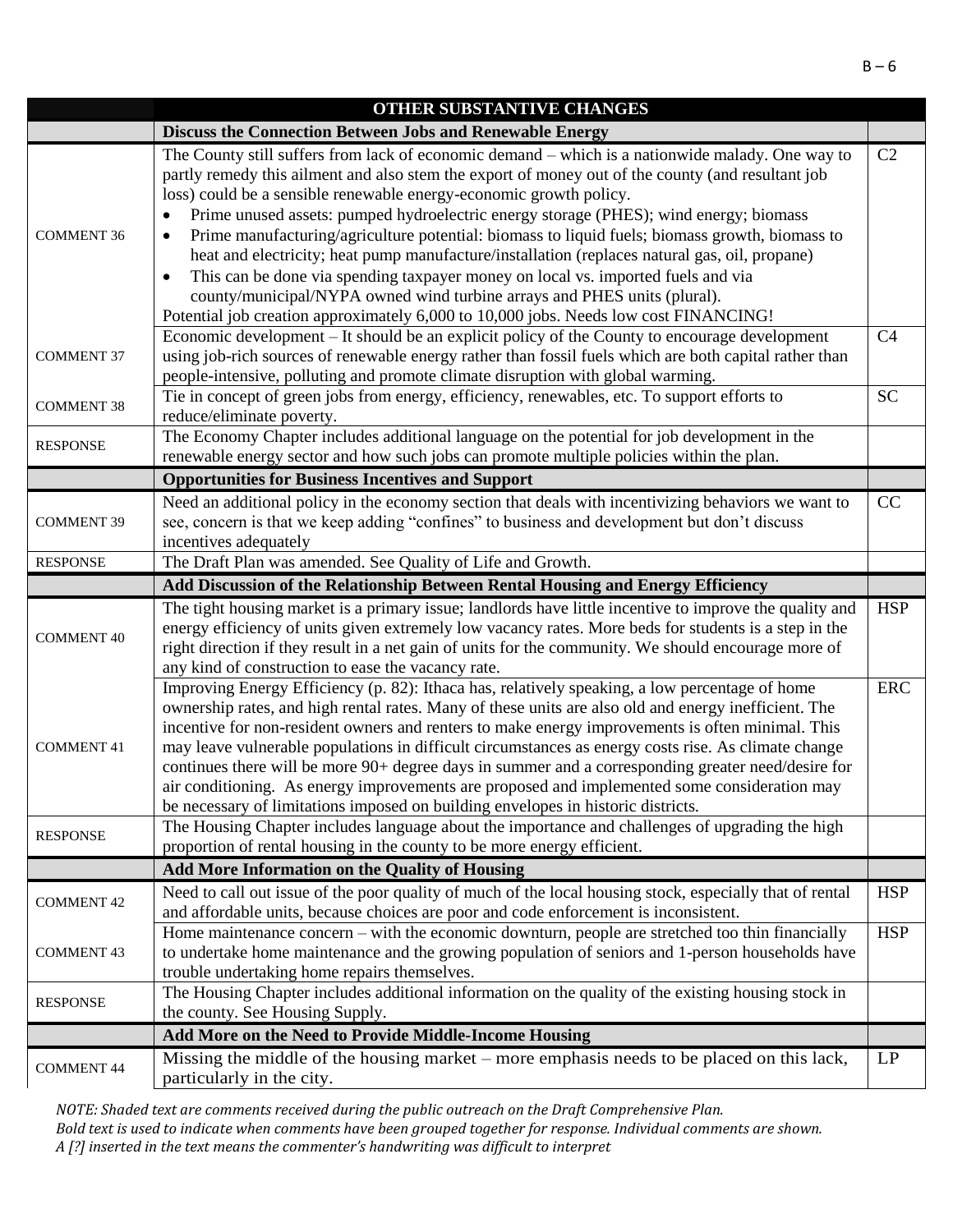|                   | OTHER SUBSTANTIVE CHANGES                                                                                                       |            |
|-------------------|---------------------------------------------------------------------------------------------------------------------------------|------------|
|                   | Focus more on the need for more middle income housing which is becoming scarce in the urbanized                                 | <b>ED</b>  |
| <b>COMMENT 45</b> | area without any significant new units being added. All development seems to be either high end                                 |            |
|                   | single family or subsidized affordable units for income-eligible households.                                                    |            |
|                   | There is no clear strategy to help those above the "middle" income range who also struggle with                                 | <b>HSP</b> |
| <b>COMMENT 46</b> | housing costs.                                                                                                                  |            |
|                   | The Housing Chapter clarifies the housing needs of various income levels. See Housing                                           |            |
| <b>RESPONSE</b>   | Affordability.                                                                                                                  |            |
|                   | <b>Add Issue of Loss of Rural Transit Service</b>                                                                               |            |
|                   |                                                                                                                                 |            |
| <b>COMMENT 47</b> | The county needs to address the loss of rural transit systems due to the loss of Medicaid dollars.                              | <b>OFA</b> |
| <b>COMMENT 48</b> | Under bus service, include information on the latest about providing service to West Danby - van                                | <b>LEG</b> |
|                   | service?                                                                                                                        |            |
| <b>RESPONSE</b>   | The Transportation Chapter provides additional information on the loss of rural transit in surrounding                          |            |
|                   | counties and the impacts on Tompkins County.                                                                                    |            |
|                   | Provide Explicit Discussion on a Funding Strategy for Conservation Efforts                                                      |            |
|                   | Suggestion to provide added specificity on proposed long term conservation funding strategy, not                                | CP         |
| <b>COMMENT 49</b> | just strategy to develop strategy                                                                                               |            |
|                   | With Kingdom Farm listed for \$3 million and 100 acres near NYSEG listed for \$1 million, the                                   | E2         |
| <b>COMMENT 50</b> | funding conversation/plan? Should be a priority as the comp plan's conservation goals won't happen                              |            |
|                   | without a change in the funding picture.                                                                                        |            |
|                   | The Natural Resources Chapter provides additional discussion on the need for a coordinated funding                              |            |
| <b>RESPONSE</b>   | strategy for the protection of key natural lands.                                                                               |            |
|                   | <b>Identify Land Areas Needed to Provide Connectivity of Open Space Resources</b>                                               |            |
|                   |                                                                                                                                 | E2         |
|                   |                                                                                                                                 |            |
|                   | Open Space connectivity plan sorely needed some of the forested natural resource focus areas are                                |            |
| <b>COMMENT 51</b> | isolated from one and another and not likely to hold up well to projected long term changes. Gap                                |            |
|                   | between Danby State Forest/gorge parks and Connecticut Hill is a particular gap that deserves                                   |            |
|                   | attention.                                                                                                                      |            |
| <b>RESPONSE</b>   | The map of the Natural Features Focus Areas identifies areas that provide important connections                                 |            |
|                   | between Focus Areas. See Also Fragmentation.                                                                                    |            |
|                   | <b>Address Impact of Roadside Ditches on Water Quality</b>                                                                      |            |
|                   | Include information on Rebecca Schneider's work on the significance of roadside ditches on                                      | C10        |
| <b>COMMENT 52</b> | watershed hydrology, especially in light of climate change and increasing storm intensity and                                   |            |
|                   | frequency.                                                                                                                      |            |
|                   | Should include information on how roadside ditch clearing impacts downstream streams/watershed.                                 | C10        |
| <b>COMMENT 53</b> | (name withheld) will send ink (see below) Rebecca Schneider's research. Countywide planning                                     |            |
|                   | issues – changes hydrology.                                                                                                     |            |
|                   | At the Planning Department's open house today on the Tompkins County Comprehensive Plan we                                      | C10        |
|                   | talked briefly about Rebecca Schneider's work on the significance of roadside ditches on watershed                              |            |
|                   | hydrology. You seemed well aware of the general issue but not of Rebecca's recent work on this                                  |            |
|                   | topic. I've heard a couple of Rebecca's talks in the past month which impressed on me how I had not                             |            |
| <b>COMMENT 54</b> | fully understood the significance of the issue. Since I didn't see specific mention of ditches in the                           |            |
|                   | County's draft plan, I'm sending a link to one of Rebecca's recent presentation slides                                          |            |
|                   | http://cardi.cornell.edu/cals/devsoc/outreach/cardi/training/loader.cfm?csModule=security/getfile&Pa                            |            |
|                   | geID=1127789 Her talk was given at a conference on water and sewer infrastructure that CaRDI                                    |            |
|                   | organized recently (see http://cardi.cornell.edu/cals/devsoc/outreach/cardi/training/index-cdi.cfm).                            |            |
|                   | The slide show includes a summary of some survey work done of highway departments in NYS.                                       |            |
| <b>COMMENT 55</b> | In the introduction, include something about natural runoff in ditches that humans "improve" to the<br>detriment of the system. | <b>LEG</b> |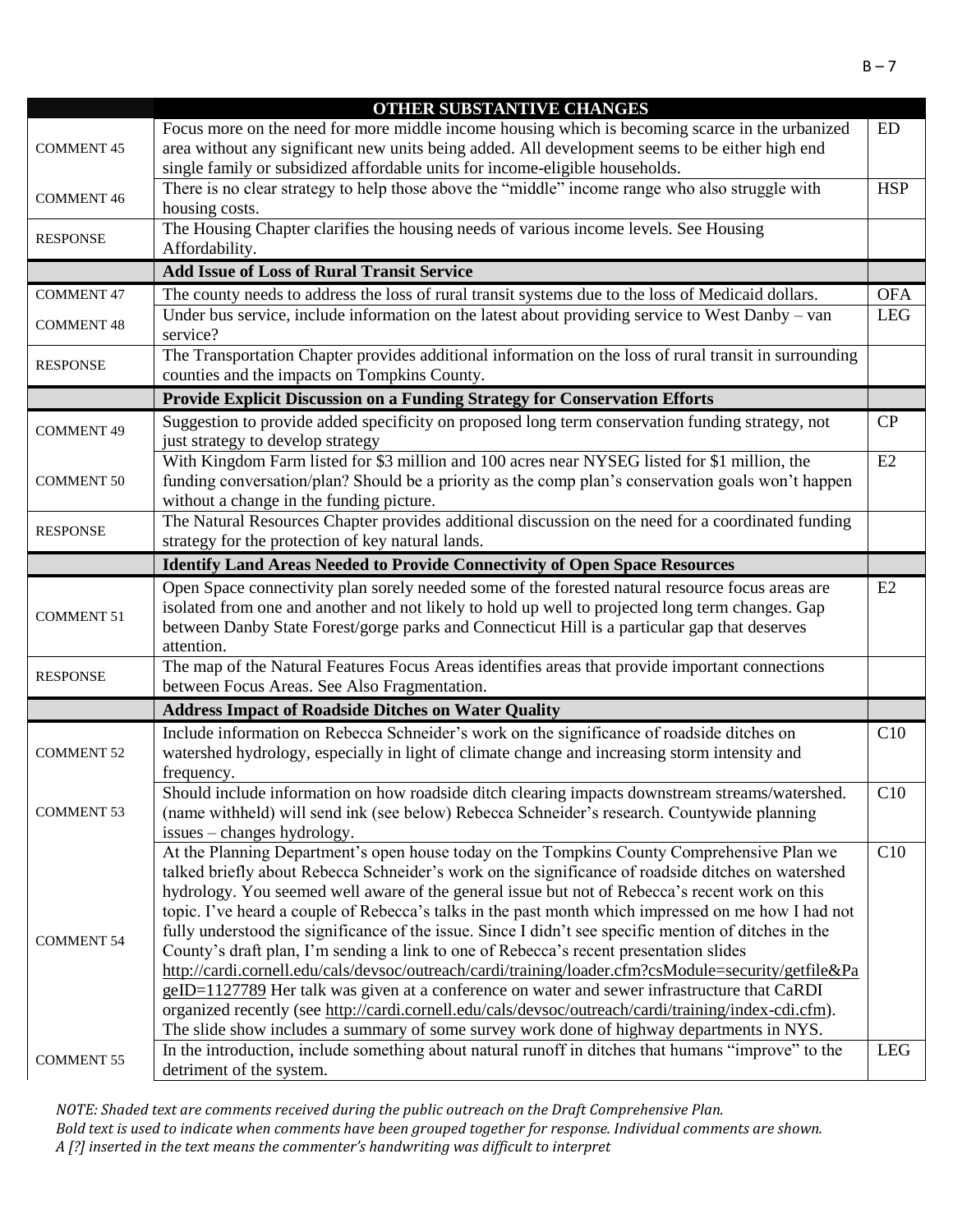|                   | OTHER SUBSTANTIVE CHANGES                                                                              |            |
|-------------------|--------------------------------------------------------------------------------------------------------|------------|
|                   | We believe that some mention should be made in this section of the need to adopt best practices for    | <b>ERC</b> |
|                   | roadside drainage systems. Many of our roadside drainage ditches are deep, unvegetated, and, in        |            |
| <b>COMMENT 56</b> | steep areas, have no check dams. The resultant sediment load finds its way quickly to our streams      |            |
|                   | and our lake.                                                                                          |            |
|                   | The Water Resources Chapter includes a discussion of the impact of state, county, and municipal        |            |
| <b>RESPONSE</b>   | roadside ditches on water quality. See also the Adaptation Chapter/Protecting Natural and Physical     |            |
|                   | Infrastructure.                                                                                        |            |
|                   | <b>Identify Arsenic as an Issue in Public Drinking Water Supplies</b>                                  |            |
|                   |                                                                                                        | <b>WRC</b> |
| <b>COMMENT 57</b> | Some of the work the WRC has done over the past few years should be highlighted in this chapter,       |            |
|                   | for example salt-levels and arsenic levels.                                                            | <b>LEG</b> |
| <b>COMMENT 58</b> | Include information about arsenic found in wells (details can be found in the WRC's draft brochure.).  |            |
| <b>RESPONSE</b>   | The Water Resources Chapter includes a discussion of the natural occurrence of arsenic in the          |            |
|                   | county's groundwater.                                                                                  |            |
|                   | Address Energy Infrastructure Needs and Growth vs. Greenhouse Gas Reduction Goals                      |            |
| <b>COMMENT 59</b> | Document states "energy infrastructure deficiencies" I assume fossil fuel infrastructure. Let's change | C8         |
|                   | language to infrastructure opportunity for renewable. Fossil fuel use must stop.                       |            |
|                   | Add a paragraph to "Energy Infrastructure":                                                            | <b>LEG</b> |
|                   | Many businesses and developers assume they need and must use natural gas. But the most recent          |            |
|                   | climate change analyses (incl reference) make clear that to avoid reaching the out-of-control          |            |
| <b>COMMENT 60</b> | feedback of increased greenhouse gas emissions virtually all existing carbon-based fuel sources (gas,  |            |
|                   | oil, natural gas, must remain in the ground. The best way to deal with this is to work with each       |            |
|                   | individual business or developer to figure out how to substitute renewable based energy to meet their  |            |
|                   | needs.                                                                                                 |            |
|                   | pg 36 Energy Infrastructure. Energy infrastructure has a dual role with regard to economic             | 126        |
|                   | development. An adequate energy infrastructure is necessary for also plays a role in allowing          |            |
|                   | certain job-creating projects and investments to move forward. At the same time, development of        |            |
|                   | distributed and other renewable energy systems creates jobs. State regulatory agencies and utilities   |            |
|                   | play a lead role, but the local community can also be proactive in identifying and communicating       |            |
| <b>COMMENT 61</b> | energy needs and opportunities to ensure that growth in key sectors can occur. Deficiencies in our     |            |
|                   | energy infrastructure have already impacted the ability of businesses to expand locally. The Energy    |            |
|                   | Roadmap currently being developed will detail a path for transition to a renewable energy economy      |            |
|                   | that supports local job growth while ensuring adequate energy supply to meet current energy needs as   |            |
|                   | well as future growth. Local efforts to promote a strategic approach to energy infrastructure that     |            |
|                   | considers both supply and demand solutions and is consistent with community energy and                 |            |
|                   | development location goals are important to achieving other goals for the local economy.               |            |
|                   | Concern expressed about gas supply limiting new construction and what exactly "energy efficient        | <b>HSP</b> |
| <b>COMMENT 62</b> | housing" means. Efficiency shouldn't make housing unaffordable; the Aurora Pocket Neighborhood         |            |
|                   | and/or INHS examples could help illustrate this in the text.                                           |            |
|                   | Emphasize need for adequate infrastructure in DFAs                                                     |            |
| <b>COMMENT 63</b> | Energy – Infrastructure deficiencies – I assume fossil fuels – change to opportunity for renewables.   | C8         |
|                   | Climate change, must stop greenhouse gas emissions.                                                    |            |
|                   | Page 34 of the plan seems to recognize the importance of energy infrastructure in our                  | CC         |
| <b>COMMENT 64</b> | community/economyNYSEG is proposing to make improvements to the natural gas                            |            |
|                   | supply, so does this plan support improving the supply?                                                |            |
| <b>COMMENT 65</b> | Role of natural gas in our future questioneddon't want to go towards renewables if it                  | CC         |
|                   | comes at too great a cost for our economy, housing, etc.                                               |            |
| <b>COMMENT 66</b> | We should not be adding any new fossil fuel infrastructure of any kind in order to avoid trap          | C17        |
|                   | of dependency and wasted investment.                                                                   |            |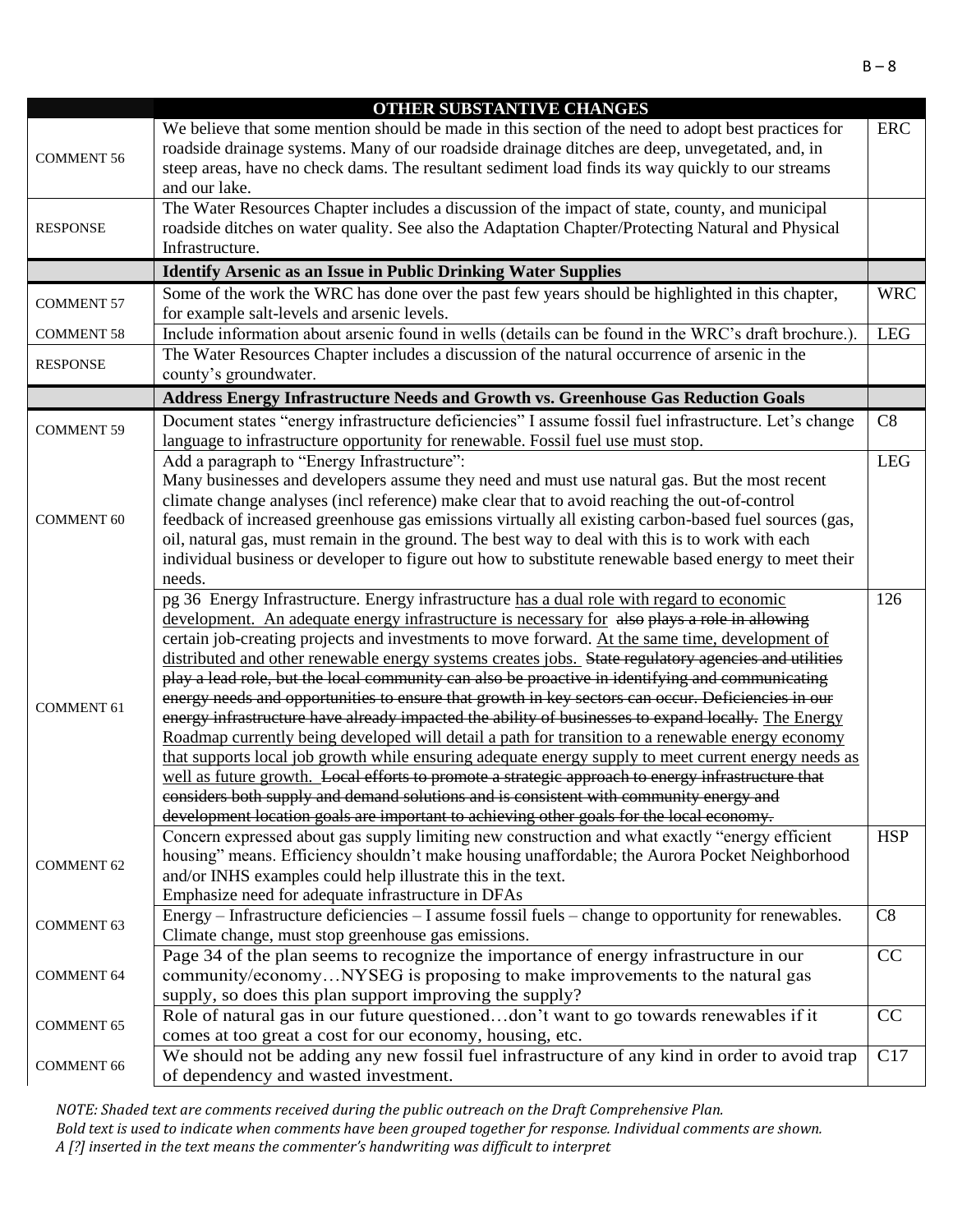|                   | OTHER SUBSTANTIVE CHANGES                                                                                                                                                                               |                |
|-------------------|---------------------------------------------------------------------------------------------------------------------------------------------------------------------------------------------------------|----------------|
| <b>COMMENT 67</b> | Add a sentence on the age of thermal infrastructure – maybe along these lines: "Much of this<br>infrastructure is more than 50 years old  Any expansion or modification of this infrastructure will     | <b>LEG</b>     |
|                   | lead the community to continue to rely on hydrocarbons which would work against our achieving<br>climate neutrality.                                                                                    |                |
|                   | The "root causes" for inaction on steps that result in big cost savings and greenhouse gas emission                                                                                                     | C <sub>4</sub> |
|                   | reductions are the continued expansion of fossil fuel infrastructure and the notion that energy for                                                                                                     |                |
| <b>COMMENT 68</b> | development must come from fossil fuels. This should be admitted, made explicit.                                                                                                                        |                |
|                   |                                                                                                                                                                                                         |                |
|                   | Strategies to foster development based on renewables should be detailed and linked to time-specific                                                                                                     |                |
|                   | goals and objectives.                                                                                                                                                                                   |                |
| <b>COMMENT 69</b> | Climate Impact Information. Shouldn't the County be sharing information with the public and town<br>officials on the impact of local infrastructure (i.e., natural gas infrastructure expansion) on the | C <sub>4</sub> |
|                   | climate as well as vice versa as proposed in the draft Plan> (Reference is the Adaptation poster)                                                                                                       |                |
|                   | Re Policy #3: Shouldn't the Plan, the Legislature, and TCAD be promoting the use of renewables to                                                                                                       | C <sub>4</sub> |
| <b>COMMENT 70</b> | generate energy at Cayuga Power Plan, to heat and "energize" development in Lansing and                                                                                                                 |                |
|                   | discouraging the "new markets" expansion of the Borger Compression plant to be consistent with #3.                                                                                                      |                |
|                   | How does the Legislature's tacit support for gasifying the Cayuga Power Plan, the West Dryden gas                                                                                                       | C <sub>4</sub> |
| <b>COMMENT 71</b> | pipeline and Dominion's expansion/alteration of the Borger Compressor station to handle more                                                                                                            |                |
|                   | methane (typically frack gas) comport with its "Energy and Emissions" goals, objectives and policies                                                                                                    |                |
|                   | as described in the draft plan?<br>Based on current practices of the Legislature and TCAD in encouraging development based on                                                                           | C <sub>4</sub> |
|                   | methane rather than renewables. The county's aspirations for carbon-neutrality and greenhouse gas                                                                                                       |                |
| <b>COMMENT 72</b> | reduction cannot and will not be met. Methane-based development means fewer jobs than reliance on                                                                                                       |                |
|                   | renewables, more pollution, and a greater contribution to global warming.                                                                                                                               |                |
|                   | New industries (biomass to liquid fuels crops to food AND energy) require a known market; this can                                                                                                      | C2             |
|                   | be provided by long term supply contracts eliminating price uncertainty and price insecurity is a key                                                                                                   |                |
|                   | aspect to such capital intensive operations. It is via biomass growth and transport that most of the                                                                                                    |                |
|                   | new job creation potential is centered upon.                                                                                                                                                            |                |
| <b>COMMENT 73</b> | Most housing in Tompkins County uses fossil fuels for heat. This needs to be generally switched to                                                                                                      |                |
|                   | ground sourced heat pumps dependent on renewable, affordable electricity (i.e., wind turbines,                                                                                                          |                |
|                   | hydro, pumped hydro storage). Landing a heat pump manufacturing facility based on a steady                                                                                                              |                |
|                   | demand for heat pumps (made affordable via low cost financing) would eliminate this fossil fuel                                                                                                         |                |
|                   | demand.                                                                                                                                                                                                 |                |
| <b>COMMENT 74</b> | Encourage new development to incorporate alternative energy systems.                                                                                                                                    | C18<br>ED      |
| <b>COMMENT 75</b> | Need for balance between long-term energy and greenhouse gas emissions goals and near-term<br>efforts to create new jobs and housing.                                                                   |                |
|                   | Need to take account of in-commuters in our GHG reduction goals and quantify, since                                                                                                                     | CC             |
| <b>COMMENT 76</b> | improvements in housing, etc. might mean more move into Tompkins County and                                                                                                                             |                |
|                   | seemingly increase our emissions levels through population increases                                                                                                                                    |                |
|                   | pg 26 The Economy THIS SECTION NEEDS MUCH MORE INTEGRATION WITH                                                                                                                                         | C20            |
|                   | SUSTAINABILITY GOALS, as well as regional coordination goals. Here are some thoughts on how                                                                                                             |                |
|                   | to do this.                                                                                                                                                                                             |                |
|                   | It is the policy of Tompkins Co to:                                                                                                                                                                     |                |
| <b>COMMENT 77</b> | Support the development of a green energy economy that creates local jobs and supports<br>sustainability goals. (this ties in to overarching goal of sustainability)                                    |                |
|                   | Prioritize economic development that utilizes sustainable energy resources and minimizes growth<br>$\bullet$                                                                                            |                |
|                   | of GHG consumption/emissions. (this ties in to overarching goal of sustainability)                                                                                                                      |                |
|                   | Coordinate with neighboring communities, counties and regional organizations to ensure                                                                                                                  |                |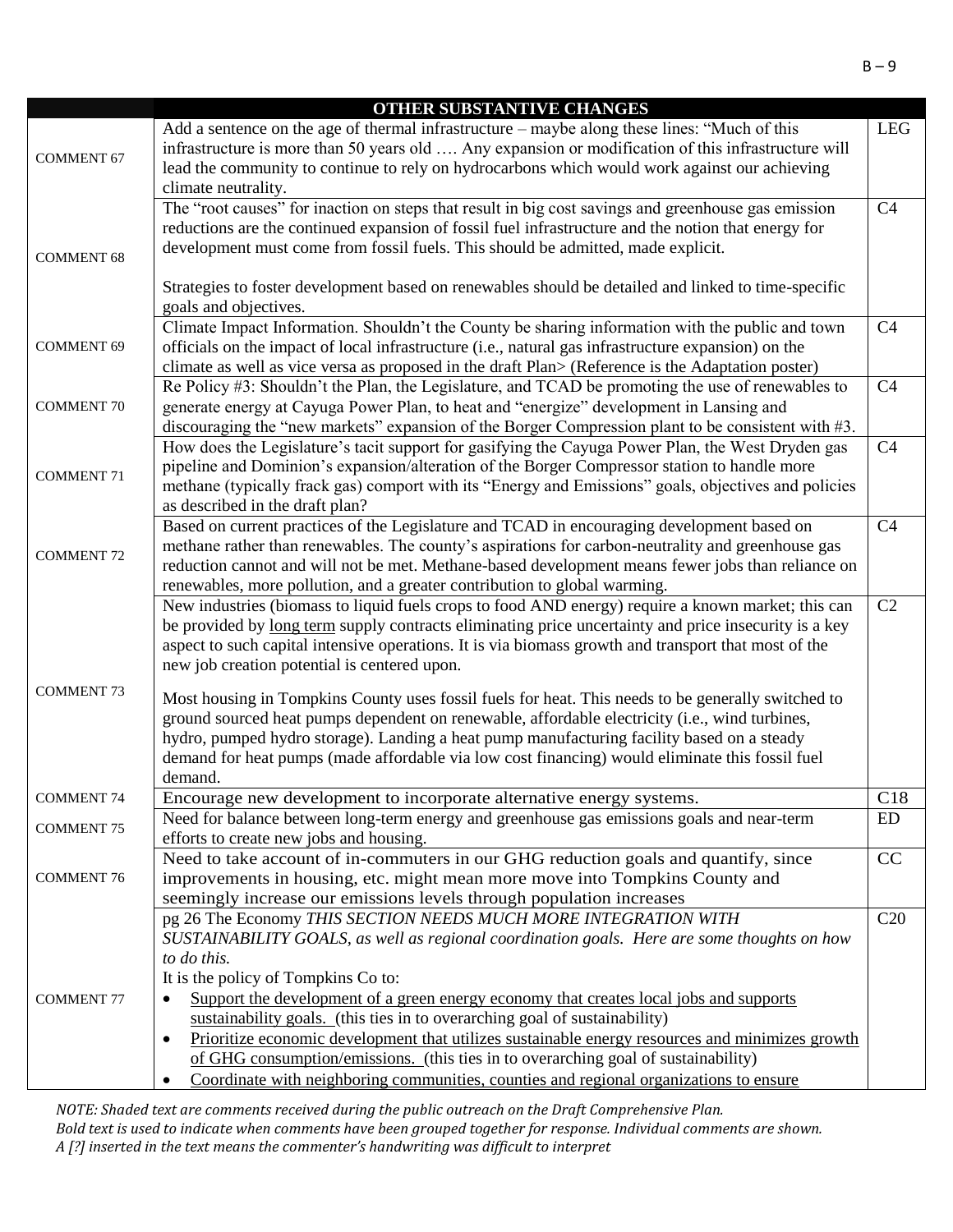### synergistic regional economic development. (This ties in to overarching goal of regional cooperation. I raise this because, for example, while converting to Cayuga to gas may preserve 30 jobs here, it could well be the straw that breaks Nucor's back, causing them to leave the state because of higher electric costs. Nucor employs over 250 people...) RESPONSE The Energy and Greenhouse Gas Emissions Chapter includes a discussion of the implications of continuing to build an energy infrastructure system that relies on fossil fuel energy sources. See new sections entitled Consider Energy and the Economy Together and Explore Infrastructure in Energy Focus Areas. Also, see The Economy chapter Energy Infrastructure.

|                   | <b>INTRODUCTION</b>                                                                                                                                                                                                                                                                                                                                                                                                                                                                                                                                                                                                                                                                                                                                                                                                                        |                |
|-------------------|--------------------------------------------------------------------------------------------------------------------------------------------------------------------------------------------------------------------------------------------------------------------------------------------------------------------------------------------------------------------------------------------------------------------------------------------------------------------------------------------------------------------------------------------------------------------------------------------------------------------------------------------------------------------------------------------------------------------------------------------------------------------------------------------------------------------------------------------|----------------|
|                   | <b>Multiple Comments on the Same Subject</b>                                                                                                                                                                                                                                                                                                                                                                                                                                                                                                                                                                                                                                                                                                                                                                                               |                |
|                   | <b>Public Outreach Efforts</b>                                                                                                                                                                                                                                                                                                                                                                                                                                                                                                                                                                                                                                                                                                                                                                                                             |                |
| <b>COMMENT 78</b> | Also, efforts to acquaint citizens with this plan which will, by design, touch each and every resident<br>of Tompkins County are pitiful to non-existent. There were 4 meetings attended by a total of 70<br>individuals out of a Tompkins County population of 101,570. There may be objections to this<br>number because it includes children. But in a survey to critique the TC Plan conducted in the fall of<br>2013 there were 915 responses of .9% of the county population. Of these, a large number were from<br>Participation in Government classes in four local high schools. The session with Planning<br>Department officials I attended earlier this month in the TC Library also seemed poorly attended.<br>This is a laughable attempt at having an informed electorate. Yet, this plan will be voted on<br>nevertheless. | E <sub>5</sub> |
| <b>COMMENT 79</b> | such low survey response and what percent students.                                                                                                                                                                                                                                                                                                                                                                                                                                                                                                                                                                                                                                                                                                                                                                                        | C <sub>3</sub> |
| <b>RESPONSE</b>   | Listening to Community Voices describes the considerable efforts to involve the public at three<br>separate stages in preparing the Comprehensive Plan: defining the scope of the plan, commenting on<br>the first draft of the Principles and Policies of the Plan, and in reviewing the Draft Plan. On-line<br>surveys, written surveys, public presentations, open houses, and meetings with organizations and<br>focus groups all helped shaped the contents of the 2014 Comprehensive Plan. Our email contact list<br>for outreach included over 500 names, including municipal officials, advisory board members, and<br>interested citizens. See appendix on the survey results.                                                                                                                                                    |                |
|                   | <b>Individual Comments</b>                                                                                                                                                                                                                                                                                                                                                                                                                                                                                                                                                                                                                                                                                                                                                                                                                 |                |
| <b>COMMENT 80</b> | The "Principles of the Comprehensive Plan" mentions the county mission and vision statements.<br>They should be included.                                                                                                                                                                                                                                                                                                                                                                                                                                                                                                                                                                                                                                                                                                                  | <b>LEG</b>     |
| <b>RESPONSE</b>   | The Draft Plan was amended to include the mission and vision statements.                                                                                                                                                                                                                                                                                                                                                                                                                                                                                                                                                                                                                                                                                                                                                                   |                |
| <b>COMMENT 81</b> | Principles of the Comprehensive Plan (p. 9): The three overarching principles here should be made<br>clear. The hierarchy should be made apparent to the reader.                                                                                                                                                                                                                                                                                                                                                                                                                                                                                                                                                                                                                                                                           | <b>ERC</b>     |
| <b>RESPONSE</b>   | The Draft Plan was amended. See Principles of the Comprehensive Plan.                                                                                                                                                                                                                                                                                                                                                                                                                                                                                                                                                                                                                                                                                                                                                                      |                |
| <b>COMMENT 82</b> | Define the purpose of the comprehensive plan.                                                                                                                                                                                                                                                                                                                                                                                                                                                                                                                                                                                                                                                                                                                                                                                              | <b>LEG</b>     |
| <b>RESPONSE</b>   | No change was made to the Plan. The broad purpose of the Comprehensive Plan is already included<br>in the Plan. It includes a basic comprehensive description of Tompkins County, from its<br>establishment to its current status with current issues and possible ways to address them identified.                                                                                                                                                                                                                                                                                                                                                                                                                                                                                                                                        |                |
| <b>COMMENT 83</b> | This section says the plan "outlines ways the community can address intermunicipal issues<br>cooperatively." Is that one of the purposes of the Plan?                                                                                                                                                                                                                                                                                                                                                                                                                                                                                                                                                                                                                                                                                      | <b>LEG</b>     |
| <b>RESPONSE</b>   | The Draft Plan was amended. See Coordinating with Other Efforts.                                                                                                                                                                                                                                                                                                                                                                                                                                                                                                                                                                                                                                                                                                                                                                           |                |

*NOTE: Shaded text are comments received during the public outreach on the Draft Comprehensive Plan. Bold text is used to indicate when comments have been grouped together for response. Individual comments are shown. A [?] inserted in the text means the commenter's handwriting was difficult to interpret*

#### **OTHER SUBSTANTIVE CHANGES**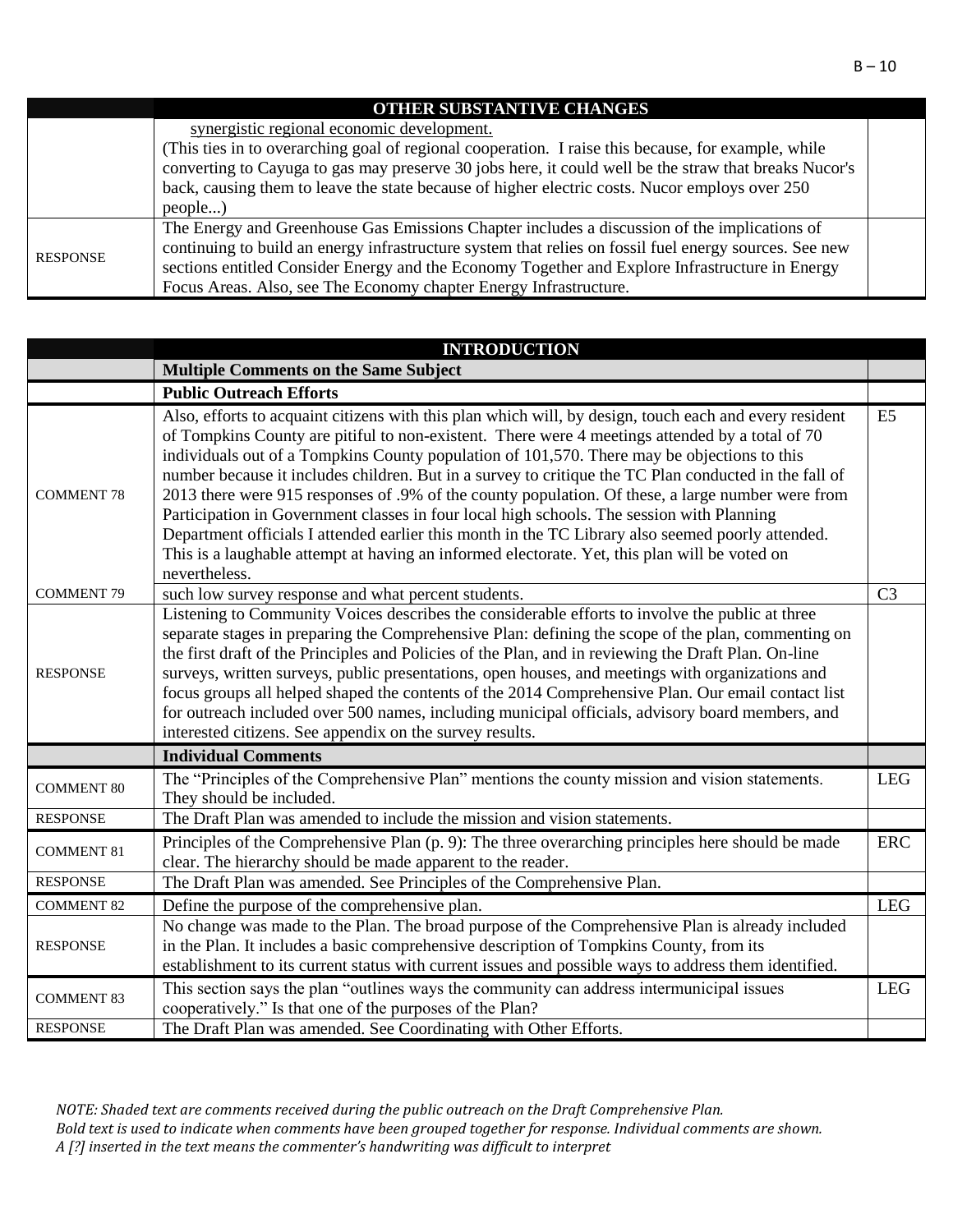|                   | <b>OVERARCHING PRINCIPLES</b>                                                                                                                                                                                                                                                                                                                                                                                                                                                                                                                                                                                               |                |
|-------------------|-----------------------------------------------------------------------------------------------------------------------------------------------------------------------------------------------------------------------------------------------------------------------------------------------------------------------------------------------------------------------------------------------------------------------------------------------------------------------------------------------------------------------------------------------------------------------------------------------------------------------------|----------------|
|                   | <b>Multiple Comments on the Same Subject</b>                                                                                                                                                                                                                                                                                                                                                                                                                                                                                                                                                                                |                |
|                   | Loss of taxpayer dollars                                                                                                                                                                                                                                                                                                                                                                                                                                                                                                                                                                                                    |                |
| <b>COMMENT 84</b> | Fiscal responsibility - taxpayer dollars are not in a closed system. Income tax at both Federal and<br>State leave with infinitesimal amount returning. NYS Finance Law Section 54 [or 5&4] says 8% of<br>income tax returns to local government – in fact $>$ 34% does in 2014. Federal Corporate tax decreases<br>and NYS follows Federal so business taxes not collected.                                                                                                                                                                                                                                                | C8             |
| <b>COMMENT 85</b> | Fiscal responsibility – drain of income tax, Section 54; Federal Corporate Tax hardship need plan [?]<br>by Tompkins County, but Tompkins County Lower [?] left to respond                                                                                                                                                                                                                                                                                                                                                                                                                                                  | C8             |
| <b>RESPONSE</b>   | The Draft Plan was not amended.                                                                                                                                                                                                                                                                                                                                                                                                                                                                                                                                                                                             |                |
|                   | <b>Individual Comments</b>                                                                                                                                                                                                                                                                                                                                                                                                                                                                                                                                                                                                  |                |
| <b>COMMENT 86</b> | Under Other Local Initiatives, add an example of an innovative solution. Also, give examples of<br>sustainability initiatives at each of the three campuses.                                                                                                                                                                                                                                                                                                                                                                                                                                                                | <b>LEG</b>     |
| <b>RESPONSE</b>   | The Draft Plan was amended. See Sustainability.                                                                                                                                                                                                                                                                                                                                                                                                                                                                                                                                                                             |                |
| <b>COMMENT 87</b> | Add an example to the first bullet on page $16$ – the contract with Johnson Controls.                                                                                                                                                                                                                                                                                                                                                                                                                                                                                                                                       | <b>LEG</b>     |
| <b>RESPONSE</b>   | The Draft Plan was amended. See Sustainability.                                                                                                                                                                                                                                                                                                                                                                                                                                                                                                                                                                             |                |
| <b>COMMENT 88</b> | For other sources of income, identify fees and grants.                                                                                                                                                                                                                                                                                                                                                                                                                                                                                                                                                                      | <b>LEG</b>     |
| <b>RESPONSE</b>   | The Draft Plan was amended. See Fiscal Responsibility.                                                                                                                                                                                                                                                                                                                                                                                                                                                                                                                                                                      |                |
| <b>COMMENT 89</b> | Mention that Tompkins County established the first Health insurance consortium and identify the<br>amount of tax dollars saved.                                                                                                                                                                                                                                                                                                                                                                                                                                                                                             | <b>LEG</b>     |
| <b>RESPONSE</b>   | The Draft Plan was amended. See Fiscal Responsibility/Working with Other Levels of Government.                                                                                                                                                                                                                                                                                                                                                                                                                                                                                                                              |                |
| <b>COMMENT 90</b> | Text refers to hydraulic fracturing; use the full correct phrase.                                                                                                                                                                                                                                                                                                                                                                                                                                                                                                                                                           | <b>LEG</b>     |
| <b>RESPONSE</b>   | The Draft Plan was amended. See Regional Cooperation/Initiatives.                                                                                                                                                                                                                                                                                                                                                                                                                                                                                                                                                           |                |
| <b>COMMENT 91</b> | Facilities Management and Workplace Environment Policy should include the word "healthful."                                                                                                                                                                                                                                                                                                                                                                                                                                                                                                                                 | <b>LEG</b>     |
| <b>RESPONSE</b>   | No change was made to the Draft Plan. The policy adopted by the Legislature does not include the<br>word "healthful."                                                                                                                                                                                                                                                                                                                                                                                                                                                                                                       |                |
| <b>COMMENT 92</b> | Note that Tompkins County has many more in-commuters than out-commuters.                                                                                                                                                                                                                                                                                                                                                                                                                                                                                                                                                    | <b>LEG</b>     |
| <b>RESPONSE</b>   | No change was made to the Draft Plan. The Plan already shows the numbers of in-commuters and<br>out-commuters.                                                                                                                                                                                                                                                                                                                                                                                                                                                                                                              |                |
| <b>COMMENT 93</b> | Regional map could highlight the six surrounding counties.                                                                                                                                                                                                                                                                                                                                                                                                                                                                                                                                                                  | <b>LEG</b>     |
| <b>RESPONSE</b>   | The Draft Plan was not amended.                                                                                                                                                                                                                                                                                                                                                                                                                                                                                                                                                                                             |                |
| <b>COMMENT 94</b> | Maintaining infrastructure. There are new state regulations(?) requiring local governments to assess<br>the value of capital assets, depreciate them, set up reserves to maintain them, etc.                                                                                                                                                                                                                                                                                                                                                                                                                                | <b>LEG</b>     |
| <b>RESPONSE</b>   | The Draft Plan was not amended.                                                                                                                                                                                                                                                                                                                                                                                                                                                                                                                                                                                             |                |
| <b>COMMENT 95</b> | Identify examples of cooperative efforts between municipalities.                                                                                                                                                                                                                                                                                                                                                                                                                                                                                                                                                            | <b>LEG</b>     |
| <b>RESPONSE</b>   | The Draft Plan was not amended.                                                                                                                                                                                                                                                                                                                                                                                                                                                                                                                                                                                             |                |
| <b>COMMENT 96</b> | There has been a re-focus at federal and state level on transportation projects to maintain<br>infrastructure as it was originally built, not to build it the way it should have been done the first time.                                                                                                                                                                                                                                                                                                                                                                                                                  | <b>LEG</b>     |
| <b>RESPONSE</b>   | The Draft Plan was not amended.                                                                                                                                                                                                                                                                                                                                                                                                                                                                                                                                                                                             |                |
| <b>COMMENT 97</b> | In addition, the financing and decision making processes involved in implementing a wide ranging<br>plan portends the inception of regional action. Think Cleaner Greener New York from which this<br>plan undoubtedly draws its direction. Regionalism effectively disenfranchises those whom it affect s<br>because it enacts regulations and policies without regard for discrete political boundaries. While<br>locally elected officials are answerable to a local electorate, regionalism is administered by appointed<br>officials who are answerable to no constituent body. Another loss of freedom is the result. | E <sub>5</sub> |
| <b>RESPONSE</b>   | The Draft Plan was not amended. The Draft Plan talks about working cooperatively with other levels<br>of government and with surrounding communities to address regional issues. It does not recommend                                                                                                                                                                                                                                                                                                                                                                                                                      |                |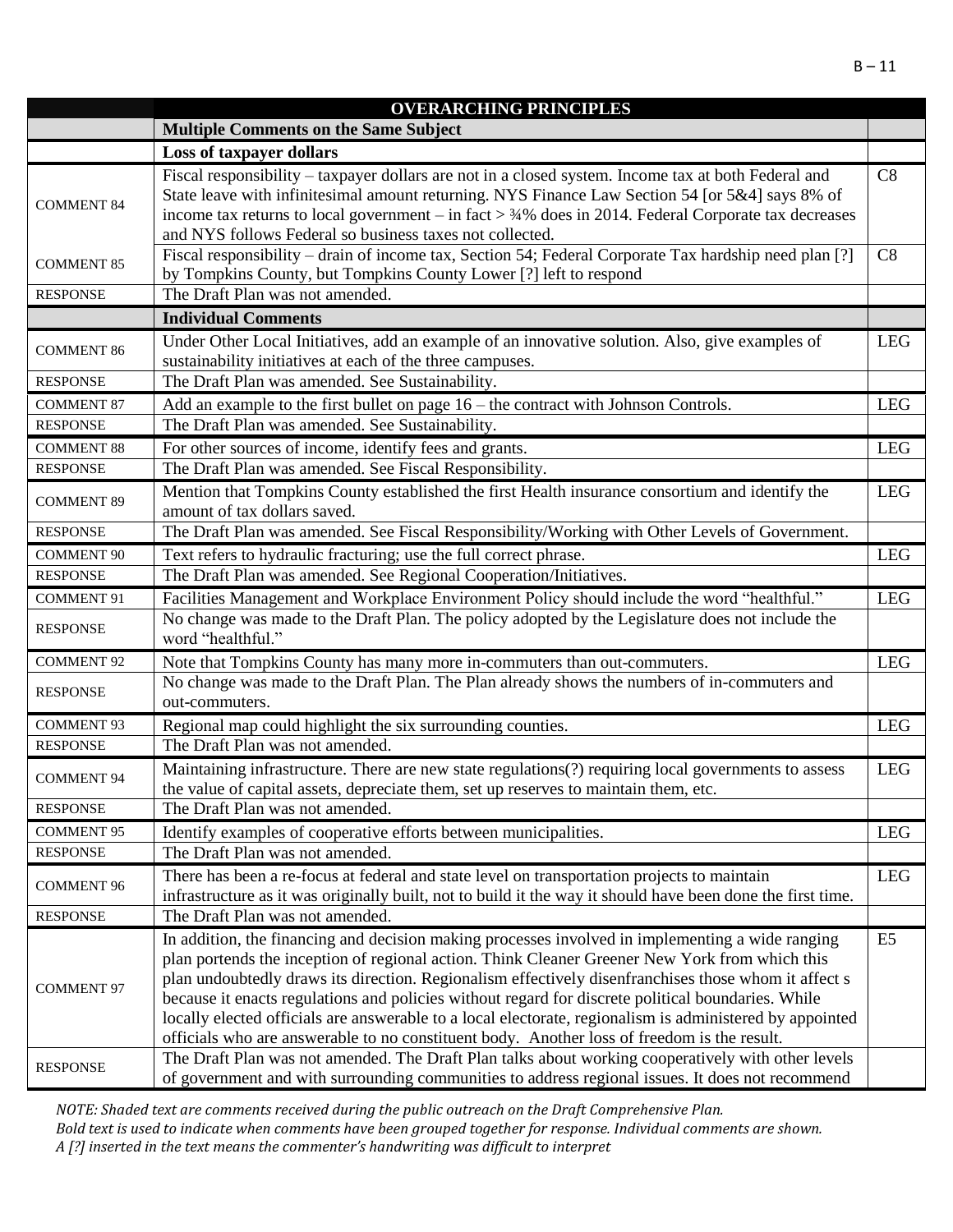|                   | <b>OVERARCHING PRINCIPLES</b>                                                   |  |
|-------------------|---------------------------------------------------------------------------------|--|
|                   | ceding control to regional organizations.                                       |  |
| <b>COMMENT 98</b> | The Overarching Principles are similar to those in the City Comprehensive Plan. |  |
| <b>RESPONSE</b>   | The Draft Plan was not amended. No change was requested.                        |  |

|                    | <b>THE ECONOMY</b>                                                                                                                                                                                                                                                                                                                                                                                                                                                                                                                                                                                                                                                                                                                                                                                                     |                 |
|--------------------|------------------------------------------------------------------------------------------------------------------------------------------------------------------------------------------------------------------------------------------------------------------------------------------------------------------------------------------------------------------------------------------------------------------------------------------------------------------------------------------------------------------------------------------------------------------------------------------------------------------------------------------------------------------------------------------------------------------------------------------------------------------------------------------------------------------------|-----------------|
|                    | <b>Multiple Comments on the Same Subject</b>                                                                                                                                                                                                                                                                                                                                                                                                                                                                                                                                                                                                                                                                                                                                                                           |                 |
|                    | <b>Population/Jobs/In-Commuters Chart</b>                                                                                                                                                                                                                                                                                                                                                                                                                                                                                                                                                                                                                                                                                                                                                                              |                 |
| <b>COMMENT 99</b>  | Chart of population/jobs/in-commuters mixes different data sources. Can this be done better?                                                                                                                                                                                                                                                                                                                                                                                                                                                                                                                                                                                                                                                                                                                           | LP              |
| <b>COMMENT 100</b> | Population, Jobs, In-commuter graph not telling the story well! Show me the real numbers.                                                                                                                                                                                                                                                                                                                                                                                                                                                                                                                                                                                                                                                                                                                              | C14             |
| <b>RESPONSE</b>    | The Draft Plan was amended. The chart was removed.                                                                                                                                                                                                                                                                                                                                                                                                                                                                                                                                                                                                                                                                                                                                                                     |                 |
|                    | <b>Clarify Charts</b>                                                                                                                                                                                                                                                                                                                                                                                                                                                                                                                                                                                                                                                                                                                                                                                                  |                 |
| <b>COMMENT 101</b> | Implan pie charts, "over 100 million in sales" agriculture made more sales, 2012 in title misleading.<br>Affects believability of other numbers - footnotes with \$71 million at least twice that for agriculture                                                                                                                                                                                                                                                                                                                                                                                                                                                                                                                                                                                                      | C <sub>3</sub>  |
| <b>COMMENT 102</b> | asked for clarification on graphics source information                                                                                                                                                                                                                                                                                                                                                                                                                                                                                                                                                                                                                                                                                                                                                                 | <b>AFP</b>      |
| <b>COMMENT 103</b> | commonly see figure of \$78M contributed to local economy from agriculture, #2 industry in the state<br>(likely when combined with food industry) – ag is however clearly not our, or NYS', #1 industry                                                                                                                                                                                                                                                                                                                                                                                                                                                                                                                                                                                                                | AFP             |
| <b>RESPONSE</b>    | The Draft Plan was amended. The \$100 million reference in the text was amended to provide<br>consistency between the table and the text.                                                                                                                                                                                                                                                                                                                                                                                                                                                                                                                                                                                                                                                                              |                 |
|                    | <b>Transfer of Wealth</b>                                                                                                                                                                                                                                                                                                                                                                                                                                                                                                                                                                                                                                                                                                                                                                                              |                 |
| <b>COMMENT 104</b> | <b>Transfer of Wealth Study</b>                                                                                                                                                                                                                                                                                                                                                                                                                                                                                                                                                                                                                                                                                                                                                                                        | C <sub>5</sub>  |
| <b>COMMENT 105</b> | Local philanthropy/endowed funds as piece of local economy.                                                                                                                                                                                                                                                                                                                                                                                                                                                                                                                                                                                                                                                                                                                                                            | C <sub>5</sub>  |
| <b>COMMENT 106</b> | Older Americans (living longer) accumulate, return, give; not so with younger generations.                                                                                                                                                                                                                                                                                                                                                                                                                                                                                                                                                                                                                                                                                                                             | $\overline{C5}$ |
| <b>RESPONSE</b>    | The Draft Plan was not amended in response to these comments. We believe the first comments<br>refers to the Transfer of Wealth Study (2011) prepared by the Community Foundation. While<br>interesting, the role of foundations is mostly outside the scope of this Plan.                                                                                                                                                                                                                                                                                                                                                                                                                                                                                                                                             |                 |
|                    |                                                                                                                                                                                                                                                                                                                                                                                                                                                                                                                                                                                                                                                                                                                                                                                                                        |                 |
|                    | <b>Individual Comments</b>                                                                                                                                                                                                                                                                                                                                                                                                                                                                                                                                                                                                                                                                                                                                                                                             |                 |
| <b>COMMENT 107</b> | As you note on p. 27, underemployment is an issue in Tompkins County. It would be great if you<br>would take that discussion one step further and point out the impact this has on those who possess the<br>fewest qualifications and lowest-level work skills. As frustrating as it is to feel you can only find<br>work for which you are over-qualified, it's a much bigger problem when you discover you can't find<br>any job because all of the jobs for which you would be qualified are occupied by people who are                                                                                                                                                                                                                                                                                             | E <sub>3</sub>  |
| <b>RESPONSE</b>    | over-qualified.<br>The Draft Plan was amended. See Jobs and Wages.                                                                                                                                                                                                                                                                                                                                                                                                                                                                                                                                                                                                                                                                                                                                                     |                 |
| <b>COMMENT 108</b> | I always worry a little that the living wage is thought of as something that would translate into real<br>economic stability. Actually, anyone earning the current AFCU living wage will be housing-cost<br>burdened by HUD standards. The National Low Income Housing Coalition's annual Out of Reach<br>report, on the other hand, includes a calculation of the "housing wage", or the amount a worker<br>would need to earn per hour in order to afford a unit at FMR. In 2014 for Tompkins County the<br>housing wage for a studio apartment is \$14.79; for a one-bedroom it's \$18.13. That's considerably<br>higher than our local "living wage" and might be worth noting, either in your section on Housing<br>Affordability $(p. 39)$ or in the section where you discuss the local living wage $(p. 32)$ . | E <sub>3</sub>  |
| <b>RESPONSE</b>    | The Draft Plan was amended to acknowledge that there are other ways of measuring living wage. See<br>Prosperity for All.                                                                                                                                                                                                                                                                                                                                                                                                                                                                                                                                                                                                                                                                                               |                 |
| <b>COMMENT 109</b> | The introduction to the Economy, housing and transportation section should start with a sentence:<br>The economy, housing, and transportation are inextricably linked.<br>The Draft Plan was amended.                                                                                                                                                                                                                                                                                                                                                                                                                                                                                                                                                                                                                  | <b>LEG</b>      |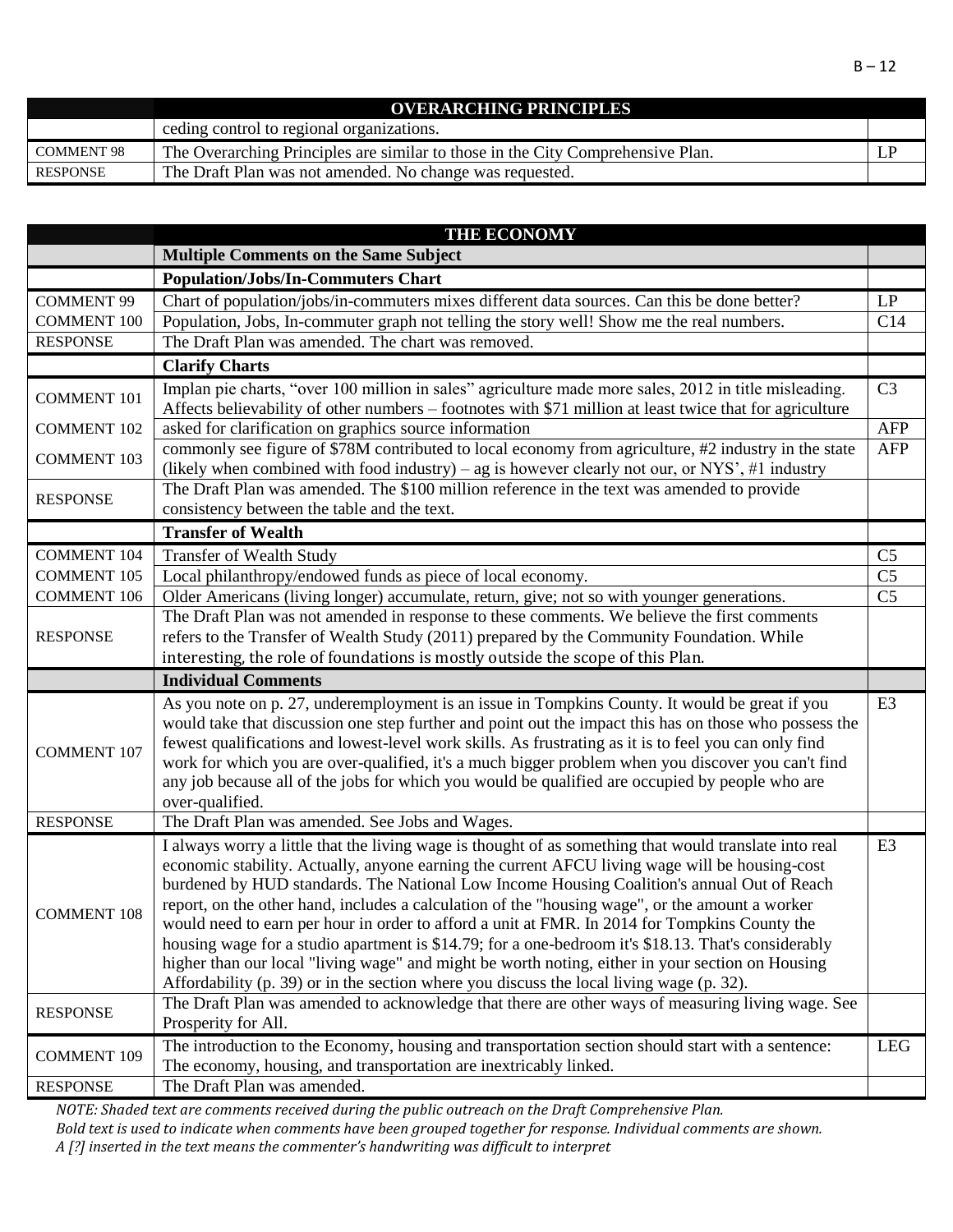|                    | <b>THE ECONOMY</b>                                                                                      |                |
|--------------------|---------------------------------------------------------------------------------------------------------|----------------|
| <b>COMMENT 110</b> | Explain what is meant by "economic diversity"                                                           | <b>LEG</b>     |
| <b>RESPONSE</b>    | The Draft Plan was amended. See Key Sectors.                                                            |                |
| <b>COMMENT 111</b> | In Prosperity for All, indicate that livable wage with and without benefits means health care benefits. | <b>LEG</b>     |
| <b>RESPONSE</b>    | The Draft Plan was amended.                                                                             |                |
| <b>COMMENT 112</b> | Localization section, do we want to talk about local consumption more as well?                          | <b>LEG</b>     |
| <b>RESPONSE</b>    | The Draft Plan was amended.                                                                             |                |
| <b>COMMENT 113</b> | Traded sectors left out of local sectors.                                                               | C <sub>3</sub> |
|                    | The Draft Plan was not changed. The charts differentiated between local sectors and traded sectors,     |                |
| <b>RESPONSE</b>    | with traded sectors defined as those sectors which "primarily sell their goods and services             |                |
|                    | outside Tompkins County."                                                                               |                |
| <b>COMMENT 114</b> | Household net worth in Tompkins County considerable!                                                    | C <sub>5</sub> |
| <b>RESPONSE</b>    | The Draft Plan was not amended. No change was requested.                                                |                |
| <b>COMMENT 115</b> | Mention/maintenance [?] a portion [?] in local economic development funds for local non-profit          | C <sub>5</sub> |
|                    | organizations.                                                                                          |                |
| <b>RESPONSE</b>    | The Draft Plan was not amended.                                                                         |                |
| <b>COMMENT 116</b> | Social engagement/student volunteers forces [?]; have [?] food bank social justice interest             | C <sub>5</sub> |
| <b>RESPONSE</b>    | The Draft Plan was not amended.                                                                         |                |
| <b>COMMENT 117</b> | Technology transfer? Say another way?                                                                   | C <sub>6</sub> |
| <b>RESPONSE</b>    | The Draft Plan was not amended. Technology transfer is the accepted term and the text provides          |                |
|                    | adequate context.                                                                                       |                |
| <b>COMMENT 118</b> | #8 open and transparent – reconsider                                                                    | C <sub>6</sub> |
| <b>RESPONSE</b>    | The Draft Plan was not amended.                                                                         |                |
| <b>COMMENT 119</b> | Using "living wage" can be misleading                                                                   | C7             |
| <b>RESPONSE</b>    | The Draft Plan was not amended. The existing text provides an adequate description of the term.         |                |
| <b>COMMENT 120</b> | No substitute for community engagement                                                                  | C7             |
| <b>RESPONSE</b>    | The Draft Plan was not amended. No change was requested.                                                |                |
| <b>COMMENT 121</b> | Education - tax arrangement                                                                             | C7             |
| <b>RESPONSE</b>    | The Draft Plan was not amended.                                                                         |                |
|                    | Policy #6 land based economy = creating wealth from land resources- sustainable means leaving soil      | C8             |
| <b>COMMENT 122</b> | in usable state; critical to increasing rural employment.                                               |                |
| <b>RESPONSE</b>    | The Draft Plan was not amended. This is partially addressed in the Natural Resources Chapter.           |                |
| <b>COMMENT 123</b> | Principle not economic prosperity but economic participation                                            | C8             |
| <b>RESPONSE</b>    | The Draft Plan was not amended. Prosperity is seen as a stronger aspiration than participation.         |                |
| <b>COMMENT 124</b> | Policy – land-based rural economy=farming – critical to employment concern. Can occur in urban          | C8             |
|                    | areas as well.                                                                                          |                |
| <b>RESPONSE</b>    | The Draft Plan was not amended.                                                                         |                |
| <b>COMMENT 125</b> | County Agriculture and Farmland Protection Plan 2014                                                    | C8             |
| <b>RESPONSE</b>    | The Draft Plan was not amended. No change was requested.                                                |                |
| <b>COMMENT 126</b> | recommended stressing agriculture as both an economic industry and also important land use              | AFP            |
| <b>RESPONSE</b>    | The Draft Plan was not amended. Various aspects of agriculture are addressed in The Economy             |                |
|                    | chapter and in the Natural Resources chapter.                                                           |                |
| <b>COMMENT 127</b> | should note that agriculture "pays its way" in terms of paying its share of taxes and not requiring as  | AFP            |
|                    | much in terms of services as other land uses                                                            |                |
| <b>RESPONSE</b>    | The Draft Plan was not amended. Many industrial and commercial land uses "pay their way"; calling       |                |
|                    | out agriculture specifically is not appropriate.                                                        |                |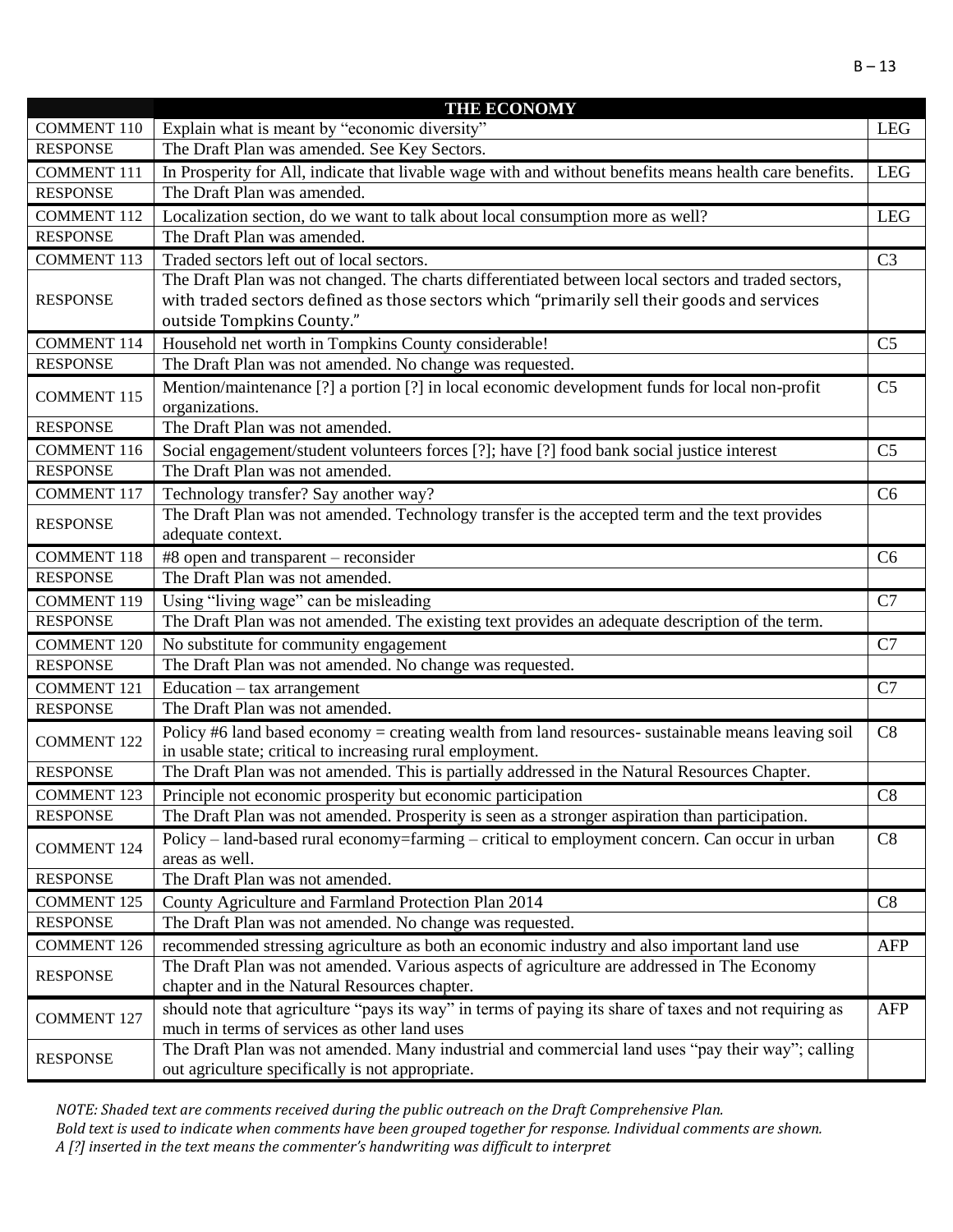|                    | <b>THE ECONOMY</b>                                                                                                                                                                                                                                                                                                                       |            |
|--------------------|------------------------------------------------------------------------------------------------------------------------------------------------------------------------------------------------------------------------------------------------------------------------------------------------------------------------------------------|------------|
| <b>COMMENT 128</b> | The projected job gap is a major issue that is brought to light by this plan.                                                                                                                                                                                                                                                            | COG        |
| <b>RESPONSE</b>    | The Draft Plan was not amended. No change was requested.                                                                                                                                                                                                                                                                                 |            |
| <b>COMMENT 129</b> | The introduction to the economy chapter should note that growth forever is not possible. It could be<br>included in the introduction and/or elsewhere in this chapter as well.                                                                                                                                                           | <b>LEG</b> |
| <b>RESPONSE</b>    | The Draft Plan was not amended.                                                                                                                                                                                                                                                                                                          |            |
| <b>COMMENT 130</b> | There should be a policy on regional self-sufficiency.                                                                                                                                                                                                                                                                                   | <b>LEG</b> |
| <b>RESPONSE</b>    | The Draft Plan was not amended.                                                                                                                                                                                                                                                                                                          |            |
| <b>COMMENT 131</b> | Point out the limitations of the federal definition of poverty.                                                                                                                                                                                                                                                                          | <b>LEG</b> |
| <b>RESPONSE</b>    | The Draft Plan was not amended. The level of detail is not appropriate in a Comprehensive Plan<br>intended to address County-wide issues.                                                                                                                                                                                                |            |
| <b>COMMENT 132</b> | When discussing unemployment, mention the people who have given up looking for work.                                                                                                                                                                                                                                                     | <b>LEG</b> |
| <b>RESPONSE</b>    | The Draft Plan was not amended. The definition for employment should be well understood by<br>most readers. There is no sense that this is a major issue to highlight in Tompkins County.                                                                                                                                                |            |
| <b>COMMENT 133</b> | Suggested additions to "State Role in Economic Development" questioning whether START-UP NY<br>and the REDC allocation of funding will work.                                                                                                                                                                                             | <b>LEG</b> |
| <b>RESPONSE</b>    | The Draft Plan was not amended.                                                                                                                                                                                                                                                                                                          |            |
| <b>COMMENT 134</b> | Liked referring to supporting livable wages as "the moral underpinning of the economy"                                                                                                                                                                                                                                                   | <b>LEG</b> |
| <b>RESPONSE</b>    | The Draft Plan was not amended. No change was requested.                                                                                                                                                                                                                                                                                 |            |
| <b>COMMENT 135</b> | Under air service, mention the other airports in the region – Elmira, Binghamton, and Syracuse that<br>serve county residents as well.                                                                                                                                                                                                   | <b>LEG</b> |
| <b>RESPONSE</b>    | The Draft Plan was not amended.                                                                                                                                                                                                                                                                                                          |            |
| <b>COMMENT 136</b> | Under Taking Action, include a summary of the Workforce Strategy. Mention if the Legislature<br>adopted or accepted it.                                                                                                                                                                                                                  | <b>LEG</b> |
| <b>RESPONSE</b>    | The Draft Plan was not amended.                                                                                                                                                                                                                                                                                                          |            |
| <b>COMMENT 137</b> | Don't subsidize economic activity that supports sprawl. e.g., broadband in all rural areas, this has<br>pros and cons.                                                                                                                                                                                                                   | C11        |
| <b>RESPONSE</b>    | The Draft Plan was not amended. The Plan encourages balancing the need to maintain and provide<br>infrastructure in our communities with the need to control sprawl. The County Legislature also<br>recognizes that broadband service has become an essential tool used in education, business, and<br>communication in today's society. |            |

|                    | <b>HOUSING</b>                                                                                                                                 |            |
|--------------------|------------------------------------------------------------------------------------------------------------------------------------------------|------------|
|                    | <b>Multiple Comments on the Same Subject</b>                                                                                                   |            |
|                    | <b>Aging Population</b>                                                                                                                        |            |
| <b>COMMENT 138</b> | Need some specific recommendations for senior housing so others can use the language to bolster<br>grant applications.                         | <b>HSP</b> |
| <b>COMMENT 139</b> | State thinks we have enough nursing home beds when in reality we need more senior housing,<br>especially for those in need of skilled nursing. |            |
| <b>COMMENT 140</b> | Call out the diversity of communities in the county, for example, Caroline neither having nor wanting<br>zoning.                               | <b>HSP</b> |
| <b>RESPONSE</b>    | The Draft Plan was amended. See Aging Population.                                                                                              |            |
|                    | <b>Individual Comments</b>                                                                                                                     |            |
| <b>COMMENT 141</b> | Consider being more explicit about Fair Housing issues especially as local employers try to recruit a<br>more diverse workforce.               | <b>ED</b>  |
| <b>RESPONSE</b>    | The Draft Plan was amended. See Housing Supply.                                                                                                |            |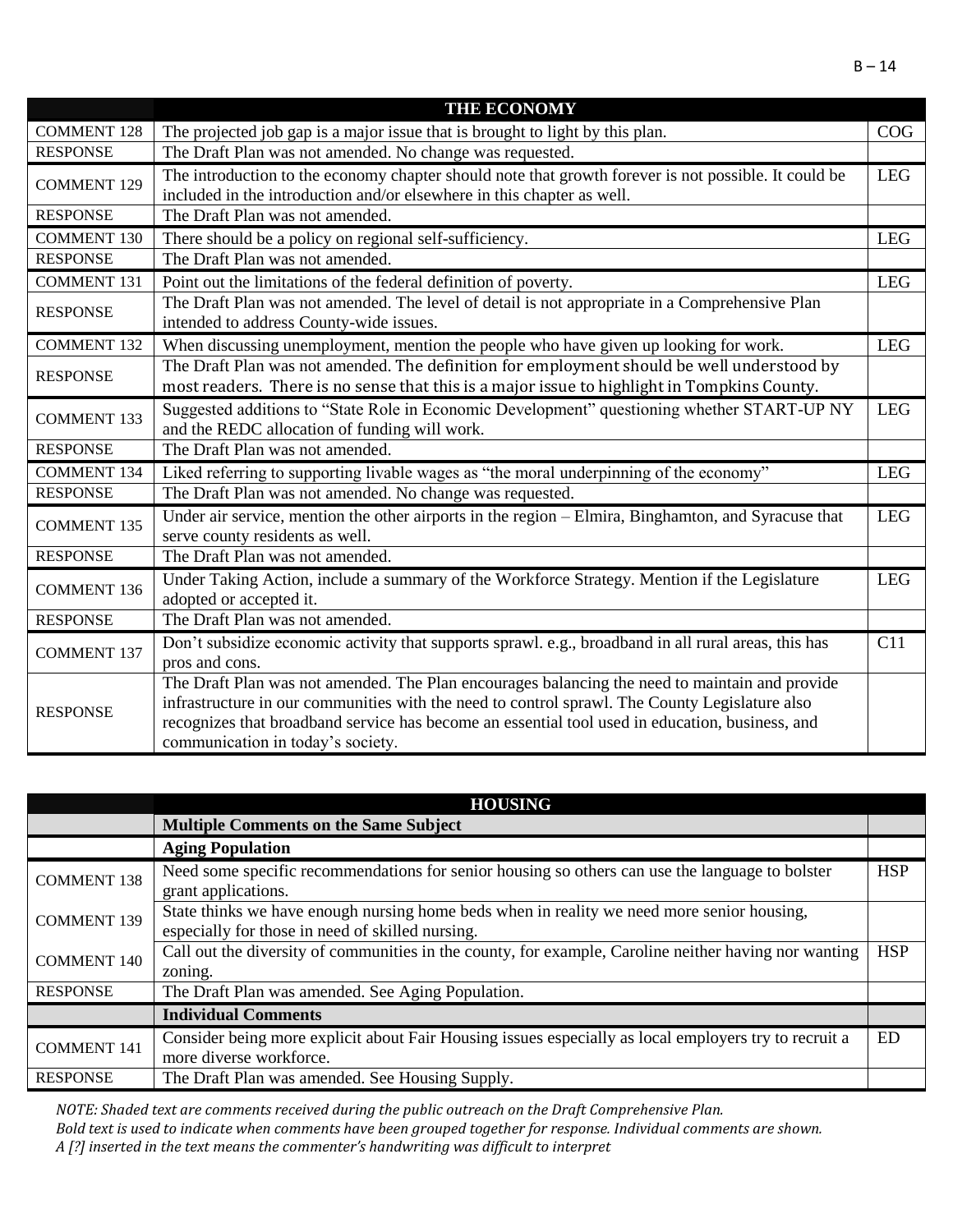|                    | <b>HOUSING</b>                                                                                                                |            |
|--------------------|-------------------------------------------------------------------------------------------------------------------------------|------------|
|                    | <b>HOUSING</b>                                                                                                                | C20        |
|                    | It is the policy of Tompkins County to:                                                                                       |            |
|                    | 1. Encourage a variety of housing options in development focus areas.                                                         |            |
|                    | 2. Support new development of housing whose total costs, including utility and transportation                                 |            |
|                    | expenses, are affordable to households with a range of incomes.                                                               |            |
| <b>COMMENT 142</b> | 3. Promote energy efficient housing and use of distributed, renewable sources of heat and power                               |            |
|                    | generation.                                                                                                                   |            |
|                    | 4. Provide housing options for an aging population.                                                                           |            |
|                    | 5. Maintain an adequate supply of housing for people requiring supportive services.                                           |            |
|                    | 6. Improve the safety and energy efficiency of existing housing stock.                                                        |            |
|                    | The Draft Plan was amended, in part. The Housing Principle was amended to include energy                                      |            |
| <b>RESPONSE</b>    | efficiency. Improvements to the housing stock, while including safety and energy efficiency, also                             |            |
|                    | include other aspects, such as accessibility and other quality issues. So that policy was not changed.                        |            |
|                    | ALSO ADD SOMEWHERE IN HOUSING SECTION something along these lines                                                             | C20        |
|                    | Although the County cannot dictate land uses or building codes, it should provide incentives for                              |            |
| <b>COMMENT 143</b> | owners and developers who prioritize energy efficiency and renewable energy installations. It may                             |            |
|                    | also consider penalties for new development that adds to the County's GHG footprint.                                          |            |
| <b>RESPONSE</b>    | The Draft Plan was amended. See Energy Efficient Housing.                                                                     |            |
|                    | Plan should specifically encourage continuation of the Housing Fund, not take its continued                                   | <b>HSP</b> |
|                    | existence for granted, and encourage pursuing other funding strategies such as the National Housing                           |            |
| <b>COMMENT 144</b> | Trust Fund (should it ever be funded) and having some of the settlements with the banking industry                            |            |
|                    | go towards affordable housing assistance.                                                                                     |            |
| <b>RESPONSE</b>    | The Draft Plan was amended. See Housing Affordability and Taking Action/County Role.                                          |            |
| <b>COMMENT 145</b> | Mention safe havens, halfway houses, the housing insecure when talking about supportive housing.                              | <b>HSP</b> |
| <b>RESPONSE</b>    | The Draft Plan was amended.                                                                                                   |            |
|                    |                                                                                                                               | C12        |
| <b>COMMENT 146</b> | Spoke to staff. The background for the supportive housing principle should recognize that the                                 |            |
|                    | housing market is different and that the state underfunds rental stipends for people in disability-                           |            |
|                    | related supportive housing.<br>The Draft Plan was not amended. The level of detail is not appropriate in a Comprehensive Plan |            |
| <b>RESPONSE</b>    | intended to address County-wide issues.                                                                                       |            |
|                    |                                                                                                                               |            |
|                    | Focusing on 2 segments, students and seniors, would free up housing for working families and                                  | <b>HSP</b> |
| <b>COMMENT 147</b> | others, but something needs to happen to facilitate the transition of housing these groups move out of                        |            |
|                    | to others in the community needing these units.                                                                               |            |
| <b>RESPONSE</b>    | The Draft Plan was amended. See Housing Supply.                                                                               |            |
| <b>COMMENT 148</b> | Housing affordability – requires income.                                                                                      | C8         |
| <b>RESPONSE</b>    | The Draft Plan was not amended. See The Economy for policies related to living wages and                                      |            |
|                    | employment opportunities.                                                                                                     |            |
| <b>COMMENT 149</b> | The high cost of housing in our county is due to one of the highest property and total tax burdens.                           | RP         |
|                    | Giving tax breaks or assistance to some costs others.                                                                         |            |
| <b>RESPONSE</b>    | The Draft Plan was not amended. As stated in the Plan, the high costs of new construction means that                          |            |
|                    | most affordable housing construction is financially infeasible without financial assistance.                                  |            |
| <b>COMMENT 150</b> | Consider establishing a law to prohibit landlords from discriminating based on the source of income                           | <b>OFA</b> |
|                    | to pay rent (like Section 8 vouchers), as NYC did, Support such efforts statewide.                                            |            |
|                    | The Draft Plan was not amended. The level of detail is not appropriate in a Comprehensive Plan                                |            |
| <b>RESPONSE</b>    | intended to address County-wide issues. This comment was shared with the County Office of Human                               |            |
|                    | Rights.                                                                                                                       |            |
| <b>COMMENT 151</b> | On p. 39 call out rental and homeownership specifically to help those using document for grant                                | <b>HSP</b> |

*NOTE: Shaded text are comments received during the public outreach on the Draft Comprehensive Plan.* 

*Bold text is used to indicate when comments have been grouped together for response. Individual comments are shown. A [?] inserted in the text means the commenter's handwriting was difficult to interpret*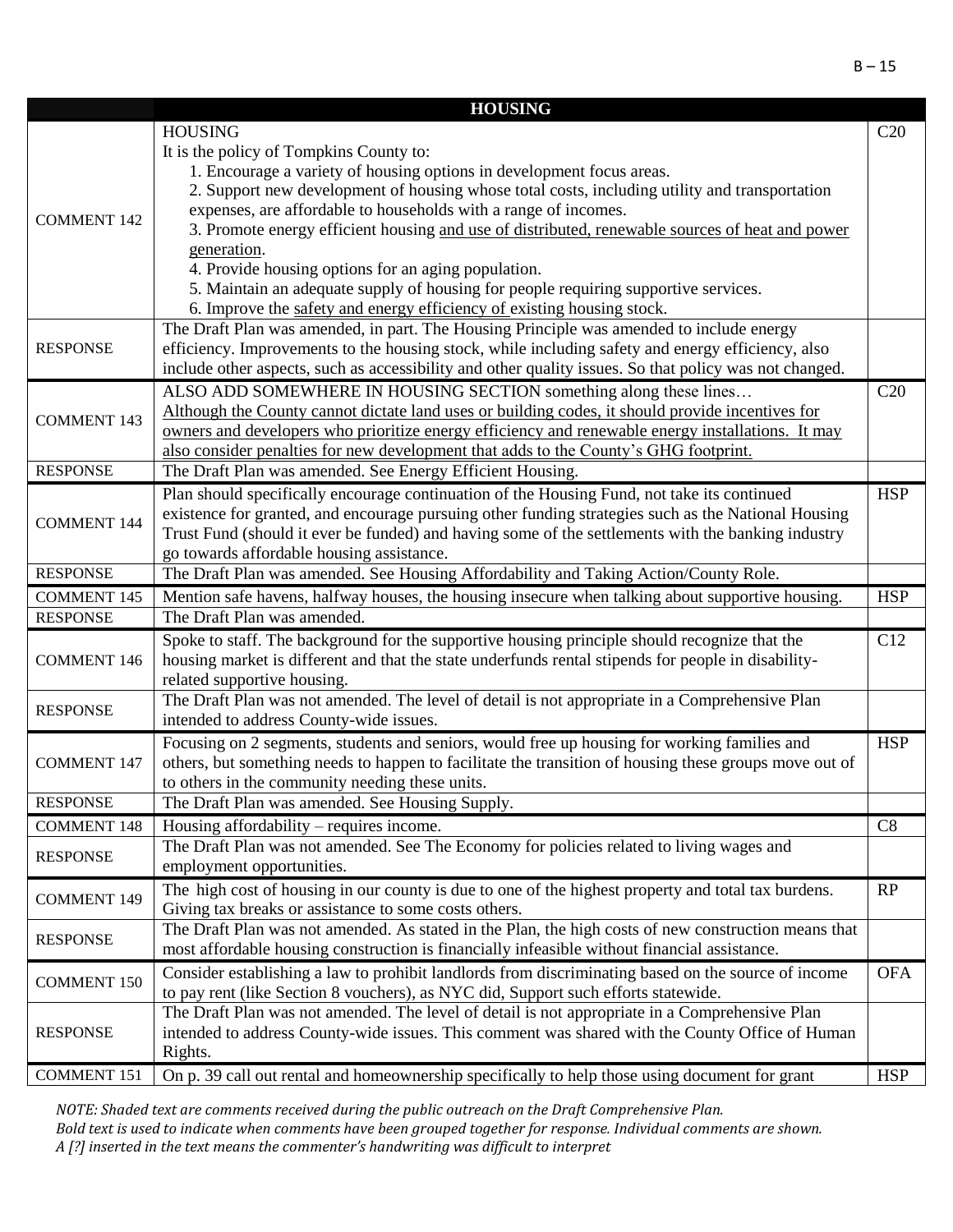|                    | <b>HOUSING</b>                                                                                                                                   |            |
|--------------------|--------------------------------------------------------------------------------------------------------------------------------------------------|------------|
|                    | applications.                                                                                                                                    |            |
| <b>RESPONSE</b>    | The Draft Plan was not amended. See Housing Affordability section for existing information as well                                               |            |
|                    | as the Housing chapter as a whole.                                                                                                               |            |
|                    | Net zero housing great, IF it is affordable and accessible to everyone<br>$\bullet$                                                              | CC         |
| <b>COMMENT 152</b> | Common sense says that new housing construction is going to be more energy efficient<br>$\bullet$                                                |            |
|                    | than our older housing stockconsider engaging ASI Energy or the like to provide                                                                  |            |
|                    | expertise                                                                                                                                        |            |
|                    | The Draft Plan was not amended. New housing is typically more energy efficient, but can                                                          |            |
| <b>RESPONSE</b>    | vary widely and is greatly influenced by location, therefore the Plan supports energy and                                                        |            |
|                    | location efficient housing, as well as improving the older building stock.                                                                       |            |
| <b>COMMENT 153</b> | Include in the plan the INHS chart showing how cost of housing in the County has increased much                                                  | ED         |
|                    | more rapidly than income.                                                                                                                        |            |
|                    | The Draft Plan was not amended. Comparing information within the county is less instructive than                                                 |            |
|                    | the existing comparison of housing statistics across neighboring counties. Although median incomes                                               |            |
| <b>RESPONSE</b>    | and housing prices have both increased at a similar rate within the county, the full cost of living in                                           |            |
|                    | the county are not reflected in these numbers nor is the discrepancy between our housing cost                                                    |            |
|                    | situation and that of neighboring communities.                                                                                                   |            |
|                    | RE: Monthly gross rent exceeding 30% of household income. Are these data distorted by the large                                                  | C15        |
| <b>COMMENT 154</b> | student population? They have high rental costs but low (reported) income. Can (should) you correct                                              |            |
|                    | for student population.<br>The Draft Plan was not amended. The American Community Survey (ACS) does not distinguish                              |            |
| <b>RESPONSE</b>    | between student and non-student households, therefore this data cannot be corrected for the student                                              |            |
|                    | population.                                                                                                                                      |            |
|                    | We need a countywide minimum energy standard for all existing residences, or at least all                                                        | C17        |
| <b>COMMENT 155</b> | rental housing.                                                                                                                                  |            |
|                    | The Draft Plan was not amended. The energy requirements of the building code, which would                                                        |            |
| <b>RESPONSE</b>    | apply to renovations of existing homes, are discussed along with the challenges of rental properties                                             |            |
|                    | under Energy Efficient Housing.                                                                                                                  |            |
|                    | Improving Older Housing. The U.S. Energy Information Administration has found that residential                                                   | C20        |
|                    | buildings built before 1950 are generally 30 to 40 percent less energy-efficient than those built after                                          |            |
|                    | 2000. Maintaining existing energy-efficient features, addressing repair issues, replacing worn-out                                               |            |
| <b>COMMENT 156</b> | appliances with energy-efficient models, and implementing energy upgrades such as insulation and                                                 |            |
|                    | air sealing, can greatly improve the overall energy efficiency of the existing housing stock.                                                    |            |
|                    | Conversion to more efficient and sustainable sources of heating, cooling and hot water production                                                |            |
|                    | can save owners money while further reducing the GHG footprint from the housing sector.                                                          |            |
|                    | Individual power generation systems can be used by 25% of existing housing stock.                                                                |            |
| <b>RESPONSE</b>    | The Draft Plan was not amended. We could not verify the 25% figure.                                                                              |            |
|                    | Would help to include the number of houses that need energy efficiency improvements to get a sense                                               | <b>HSP</b> |
| <b>COMMENT 157</b> | of scalealthough this may be something to consider for the update of the Housing Needs                                                           |            |
|                    | Assessment if data is not readily available.                                                                                                     |            |
| <b>RESPONSE</b>    | The Draft Plan was not amended. The data are not readily available, but this point will be carried                                               |            |
|                    | forward in planning for the next Housing Needs Assessment                                                                                        |            |
|                    | There is a preference at the State level for funding projects for family housing, NOT seniors, but the                                           | <b>HSP</b> |
| <b>COMMENT 158</b> | County can weigh in during the annual public comment period. The State disincentivizes                                                           |            |
|                    | development in rural areas outside of villages.<br>The Draft Plan was not amended. This Plan supports the need to expand housing options for the |            |
| <b>RESPONSE</b>    | growing senior population, and its principles and policies would support advocating for State funding                                            |            |
|                    |                                                                                                                                                  |            |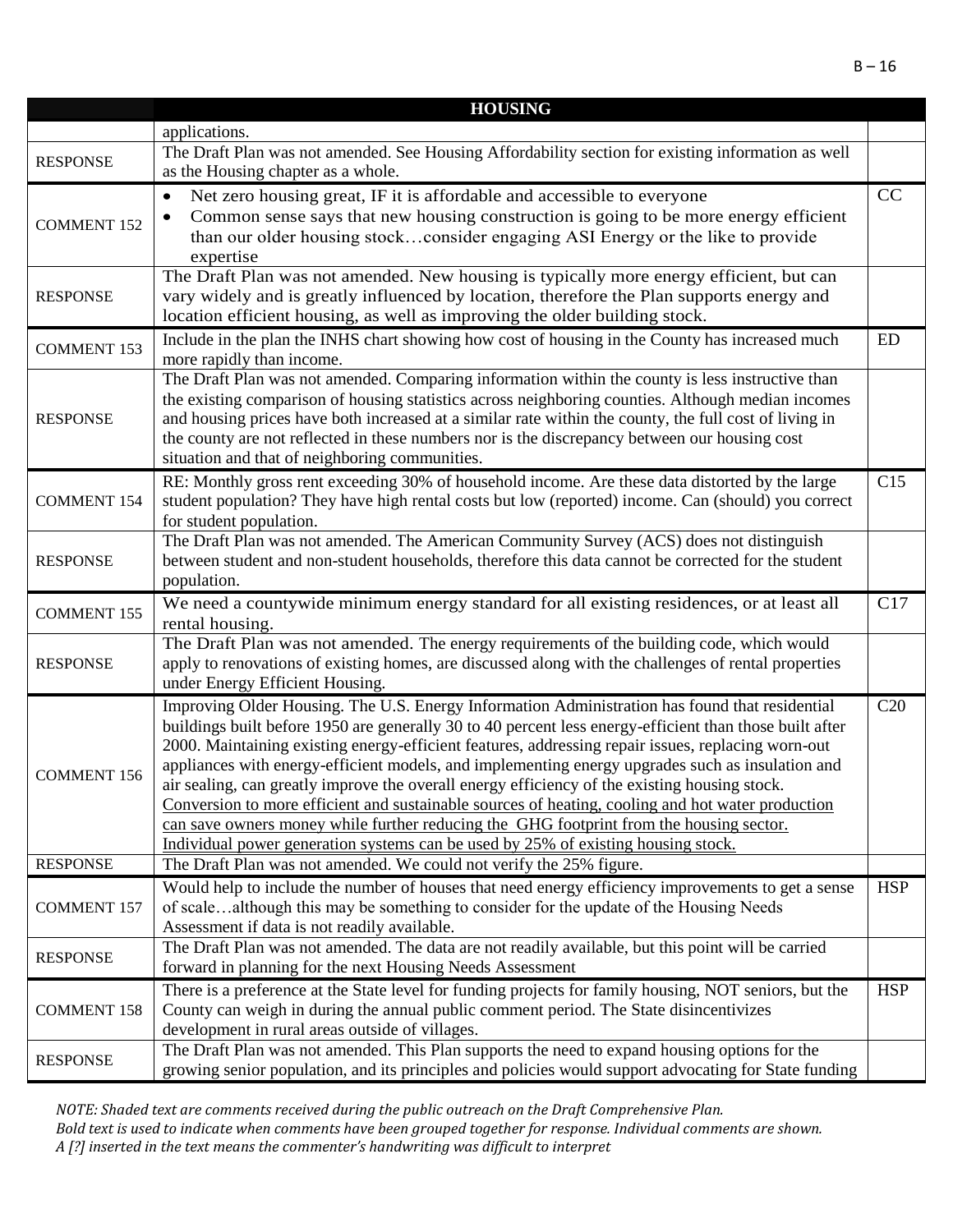|                    | <b>HOUSING</b>                                                                                                                                                                                                                                                                                        |            |
|--------------------|-------------------------------------------------------------------------------------------------------------------------------------------------------------------------------------------------------------------------------------------------------------------------------------------------------|------------|
|                    | to expand to meet the needs of this population. The State's preference for rural development within<br>villages aligns with this Plan's support of limiting development in rural areas outside of                                                                                                     |            |
|                    | Development Focus Areas.                                                                                                                                                                                                                                                                              |            |
| <b>COMMENT 159</b> | The County could also advocate for the State to reduce the number of units required for projects so<br>smaller scale development could obtain funding assistance.                                                                                                                                     | <b>HSP</b> |
| <b>RESPONSE</b>    | The Draft Plan was not amended. Its principles and policies can be used to advocate such changes.                                                                                                                                                                                                     |            |
| <b>COMMENT 160</b> | Double check availability of Weatherization assistance (p. 44)                                                                                                                                                                                                                                        | <b>HSP</b> |
| <b>RESPONSE</b>    | The Draft Plan was not amended. The Tompkins County Office for the Aging continues to provide<br>this assistance to seniors.                                                                                                                                                                          |            |
| <b>COMMENT 161</b> | Need more communication among agencies working with housing issues.                                                                                                                                                                                                                                   | <b>HSP</b> |
| <b>RESPONSE</b>    | The Draft Plan was not amended. No change was requested. The Plan discusses partner agencies and<br>groups.                                                                                                                                                                                           |            |
| <b>COMMENT 162</b> | Would help to have multiple organizations, jurisdictions pitch in to fund a grantwriter position<br>(Human Services is believed to have done something similar in the past) so grant preparation is not a<br>deterrent from applying for grant funds, especially for towns with little staff support. | <b>HSP</b> |
| <b>RESPONSE</b>    | The Draft Plan was not amended. The level of detail is not appropriate in a Comprehensive Plan<br>intended to address County-wide issues. However, this idea will be carried forward in discussions on<br>the update to the Affordable Housing Needs Assessment and Strategy                          |            |

|                     | <b>TRANSPORTATION</b>                                                                                                                                                                                                                                                                                                                                                                                                                                                                                                                                                                         |                |
|---------------------|-----------------------------------------------------------------------------------------------------------------------------------------------------------------------------------------------------------------------------------------------------------------------------------------------------------------------------------------------------------------------------------------------------------------------------------------------------------------------------------------------------------------------------------------------------------------------------------------------|----------------|
|                     | <b>Multiple Comments on the Same Subject</b>                                                                                                                                                                                                                                                                                                                                                                                                                                                                                                                                                  |                |
|                     | <b>Complete Streets</b>                                                                                                                                                                                                                                                                                                                                                                                                                                                                                                                                                                       |                |
| <b>COMMENT 163</b>  | Complete Streets. Roads with different traffic patterns and volumes require different treatments for<br>them to be accessible to all. So if roads like Green or Seneca, e.g., are designated they will require<br>separated lanes for most people to feel safe on a bike. I don't think we need a single network of<br>streets that works for all users. We need at least one that works for non-car travelers and this may not<br>be a good network for cars!                                                                                                                                | C11            |
| <b>COMMENT 164</b>  | What can be done to move existing roads to complete streets? This fits also with transportation and<br>requires coordination across agencies.                                                                                                                                                                                                                                                                                                                                                                                                                                                 | <b>SC</b>      |
| <b>COMMENT 165</b>  | Language about Safe Routes to School would be appropriate to add to the Complete Street section on<br>Page 51, Chapter 5. Suggested language:<br>Safe Routes to School programs are a supporting strategy to establish Complete Streets in Ithaca by<br>establishing pedestrian and cycling networks and/or traffic-calmed networks that connect<br>neighborhoods to schools.<br>It may be useful to also reference the City's recent Safe Routes to School Project:<br>http://www.cityofithaca.org/departments/dpw/engineering/srts.cfm                                                      | <b>SC</b>      |
| <b>RESPONSE 166</b> | The Draft Plan was not amended. The County relies heavily on the Ithaca-Tompkins County<br>Transportation Council (ITCTC), of which it is a member, to provide overall guidance on strategies<br>to improve transportation systems in the County. The Plan reflects the work that ITCTC has prepared<br>on establishing a Complete Streets network. It is not expected that the needs of motorists,<br>pedestrians, bicyclists, and others would not be addressed on other streets. The Draft Plan was<br>amended to stress that Complete Streets are part of a wider transportation network. |                |
|                     | <b>Individual Comments</b>                                                                                                                                                                                                                                                                                                                                                                                                                                                                                                                                                                    |                |
| <b>COMMENT 167</b>  | Opening paragraph, $3rd$ sentence should read: "In order to provide preferred options to 'driving<br>alone,' alternative ways to move from place to place need to be convenient, affordable, and fun."                                                                                                                                                                                                                                                                                                                                                                                        | C <sub>5</sub> |
| <b>RESPONSE</b>     | The Draft Plan was amended.                                                                                                                                                                                                                                                                                                                                                                                                                                                                                                                                                                   |                |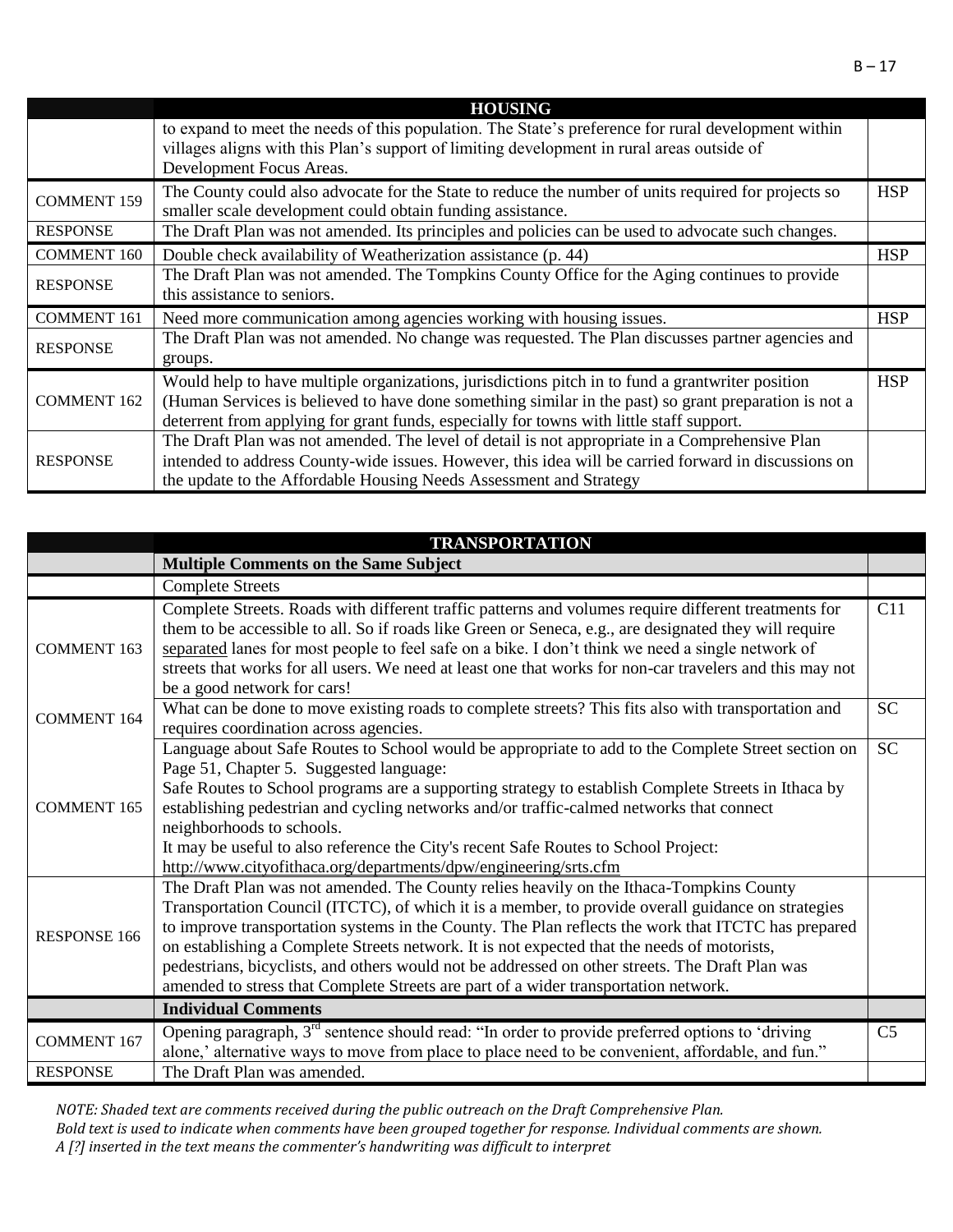|                    | <b>TRANSPORTATION</b>                                                                                                                 |                        |
|--------------------|---------------------------------------------------------------------------------------------------------------------------------------|------------------------|
|                    | First sentence, second paragraph in opening: "Besides expanding choice, broadening transportation                                     | C <sub>5</sub>         |
| <b>COMMENT 168</b> | alternatives can result in a healthier population, less traffic congestion, fewer accidents, and fewer                                |                        |
|                    | emissions and other environmental impacts."                                                                                           |                        |
| <b>RESPONSE</b>    | The Draft Plan was amended.                                                                                                           |                        |
| <b>COMMENT 169</b> | The High Costs of the Current System: need to what is covered in the \$65 million figure.                                             | C <sub>5</sub>         |
| <b>RESPONSE</b>    | The Draft Plan was amended. See The High Costs of the Current System.                                                                 |                        |
| <b>COMMENT 170</b> | Alternatives to Driving alone, last sentence should refer to "other information technology based                                      | $\overline{\text{C5}}$ |
|                    | services"                                                                                                                             |                        |
| <b>RESPONSE</b>    | The Draft Plan was amended. See Shifting People from Driving Alone/Alternatives to Driving                                            |                        |
|                    | Alone.                                                                                                                                |                        |
| <b>COMMENT 171</b> | Taking Action, second paragraph. Last sentence should end "to better integrate regional                                               | C <sub>5</sub>         |
|                    | transportation services."                                                                                                             |                        |
| <b>RESPONSE</b>    | The Draft Plan was amended.                                                                                                           |                        |
| <b>COMMENT 172</b> | Under rail, mention abandoned/former rail service in the county.                                                                      | <b>LEG</b>             |
| <b>RESPONSE</b>    | The Draft Plan was amended. See Snapshot of the County Today/Rail.                                                                    |                        |
|                    | Under Air, first paragraph (new language bolded): The Ithaca Tompkins Regional Airport,                                               | <b>LEG</b>             |
|                    | constructed in its present location in 19xx, has until recently been financially self-sustaining with                                 |                        |
|                    | all expenses being paid from revenues generated. According to generic industry analysis, it                                           |                        |
|                    | contributes more than \$66 million annually to the local economy, and supports almost 400 aviation-                                   |                        |
| <b>COMMENT 173</b> | related jobs, with a combined payroll of more than \$5.3 million. The airport is currently served by                                  |                        |
|                    | Delta, US Airways, and United with nine flights to Philadelphia, Newark, and Detroit each day. Over                                   |                        |
|                    | 102,000 passengers flew out of the Ithaca Tompkins Regional Airport in 2013. However, with                                            |                        |
|                    | legacy airline consolidation, the size of airplanes that serve smaller regional markets may be                                        |                        |
|                    | limited, affecting local air service.<br>The Draft Plan was amended. Not all the suggested language was included. See Snapshot of the |                        |
| <b>RESPONSE</b>    | County Today/Air.                                                                                                                     |                        |
|                    | Can a more detailed map of the Complete Streets network be included as an appendix so we know                                         | <b>LEG</b>             |
| <b>COMMENT 174</b> | which streets these are?                                                                                                              |                        |
| <b>RESPONSE</b>    | The Draft Plan was amended. The requested map is included as Appendix D.                                                              |                        |
| <b>COMMENT 175</b> | Transportation's Role in GGE, identify if air travel is included or not.                                                              | <b>LEG</b>             |
|                    | The Draft Plan was amended. A footnote was added. See Transportation's Role in Greenhouse Gas                                         |                        |
| <b>RESPONSE</b>    | Emissions.                                                                                                                            |                        |
|                    | I am very concerned about maintaining the services that we have. TCAT and Gadabout (as TCAT's                                         | C12                    |
| <b>COMMENT 176</b> | paratransit provider) need more resources. The county should defend and protect ourselves as                                          |                        |
|                    | needed.                                                                                                                               |                        |
| <b>RESPONSE</b>    | The Draft Plan was amended. Please see The High Costs of the Current System                                                           |                        |
| <b>COMMENT 177</b> | Consider the role of rail in economic development especially for future transportation of freight                                     | <b>ED</b>              |
|                    | should we be successful in attracting more manufacturing to the area.                                                                 |                        |
| <b>RESPONSE</b>    | The Draft Plan was amended. See Snapshot of the County Today/Rail.                                                                    |                        |
| <b>COMMENT 178</b> | More bike lanes. Riding/commuting is too dangerous. Bikers need their own lanes. More bus access                                      | <b>SC</b>              |
|                    | with more bike racks.                                                                                                                 |                        |
| <b>RESPONSE</b>    | The Draft Plan was not amended. The level of detail is not appropriate in a Comprehensive Plan                                        |                        |
|                    | intended to address County-wide issues.                                                                                               |                        |
|                    | Healthy Communities - Adopting road protection legislation seems an obvious strategy to address                                       | C4                     |
| <b>COMMENT 179</b> | damage done by heavy trucks. It should be added and each town encouraged to adopt an appropriate                                      |                        |
|                    | one with timelines and progress milestones.                                                                                           |                        |
| <b>RESPONSE</b>    | The Draft Plan was not amended. The level of detail is not appropriate in a Comprehensive Plan                                        |                        |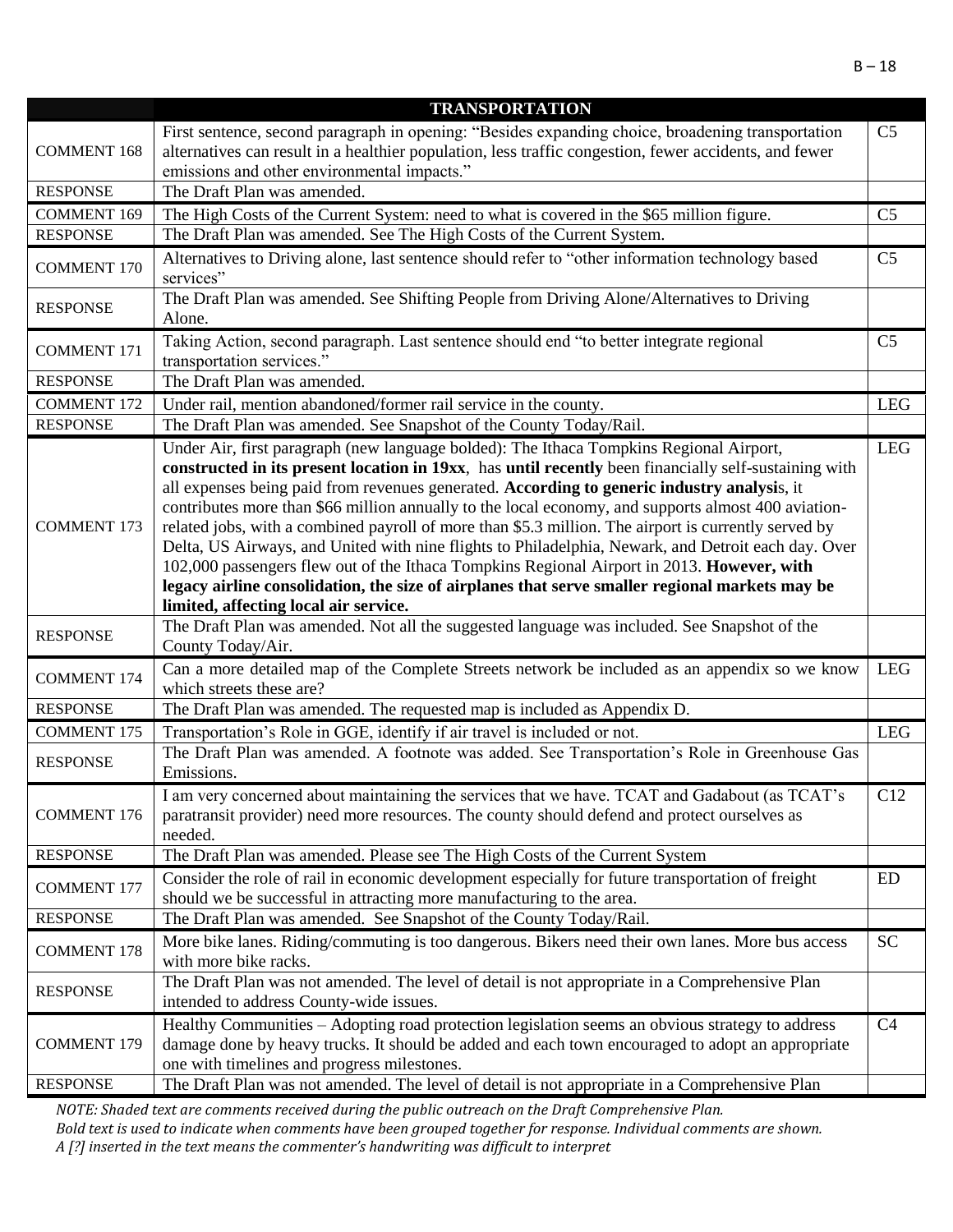|                    | <b>TRANSPORTATION</b>                                                                                                                                                                                                                                                                                                                    |                |
|--------------------|------------------------------------------------------------------------------------------------------------------------------------------------------------------------------------------------------------------------------------------------------------------------------------------------------------------------------------------|----------------|
|                    | intended to address County-wide issues.                                                                                                                                                                                                                                                                                                  |                |
| <b>COMMENT 180</b> | Looks good. Like the focus on trails/complete streets. Keep up the good work.                                                                                                                                                                                                                                                            | <b>SC</b>      |
| <b>RESPONSE</b>    | The Draft Plan was not amended. No change was requested.                                                                                                                                                                                                                                                                                 |                |
| <b>COMMENT 181</b> | People should be free to make their own transportation choices without tipping the scales to<br>what planners consider desirable. It is an individual's choice to live in dense urban areas - or<br>not.                                                                                                                                 | RP             |
| <b>RESPONSE</b>    | The Draft Plan was not changed. The Plan promotes providing transportation alternatives so people<br>have a choice.                                                                                                                                                                                                                      |                |
| <b>COMMENT 182</b> | Principle: add "convenient' to list.                                                                                                                                                                                                                                                                                                     | C <sub>5</sub> |
| <b>RESPONSE</b>    | The Draft Plan was not amended. Efficient and affordable cover the concept of convenient.                                                                                                                                                                                                                                                |                |
| <b>COMMENT 183</b> | Policy #3: Shift travel away from driving-alone to biking, walking, shared transportation options<br>(CarShare, carpool, rideshare, and using public transit). [The commenter promised to send alternate<br>language for this policy along similar lines that does not stigmatize people who drive alone. Has not<br>been received yet.] | C <sub>5</sub> |
| <b>RESPONSE</b>    | The Draft Plan was not amended. Not all specific alternatives need to be listed.                                                                                                                                                                                                                                                         |                |
| <b>COMMENT 184</b> | Chapter does a good job showing the connection between land use and transportation.                                                                                                                                                                                                                                                      | LP             |
| <b>RESPONSE</b>    | The Draft Plan was not amended. No change was requested.                                                                                                                                                                                                                                                                                 |                |
| <b>COMMENT 185</b> | Like that the chapter is not about levels of service and movement of vehicles.                                                                                                                                                                                                                                                           | LP             |
| <b>RESPONSE</b>    | The Draft Plan was not amended. No change was requested.                                                                                                                                                                                                                                                                                 |                |
| <b>COMMENT 186</b> | In introduction, use the word enjoyable rather than fun.                                                                                                                                                                                                                                                                                 | <b>LEG</b>     |
| <b>RESPONSE</b>    | The Draft Plan was not amended.                                                                                                                                                                                                                                                                                                          |                |
| <b>COMMENT 187</b> | Change the second policy to read: Greatly reduce the use of fossil fuels in transportation.                                                                                                                                                                                                                                              | <b>LEG</b>     |
| <b>RESPONSE</b>    | The Draft Plan was not amended. We do acknowledge that in order to meet the County's overall<br>greenhouse gas emissions goal, major reductions in fossil fuel usage would be needed.                                                                                                                                                    |                |
| <b>COMMENT 188</b> | Change the sixth policy to read: Continue to provide regional airport services that support<br>community and business needs.                                                                                                                                                                                                             | <b>LEG</b>     |
| <b>RESPONSE</b>    | The Draft Plan was not amended. As a County Comprehensive Plan we did not feel it was<br>appropriate to address regional airport services.                                                                                                                                                                                               |                |

|                    | <b>NATURAL RESOURCES</b>                                                                                                                                                                                                                                                                                                                                                                                                                                                                                                                                                                                                                      |            |
|--------------------|-----------------------------------------------------------------------------------------------------------------------------------------------------------------------------------------------------------------------------------------------------------------------------------------------------------------------------------------------------------------------------------------------------------------------------------------------------------------------------------------------------------------------------------------------------------------------------------------------------------------------------------------------|------------|
|                    | <b>Multiple Comments on the Same Subject</b>                                                                                                                                                                                                                                                                                                                                                                                                                                                                                                                                                                                                  |            |
|                    | <b>Invasive Species</b>                                                                                                                                                                                                                                                                                                                                                                                                                                                                                                                                                                                                                       |            |
| <b>COMMENT 189</b> | Under Unwelcome Visitors, Shouldn't we mention aquatic animals, like clams, and what about wild<br>boars?                                                                                                                                                                                                                                                                                                                                                                                                                                                                                                                                     | <b>LEG</b> |
|                    | Unwelcome Visitors $(p. 61)$ : Many are familiar with the herbicide treatments associated with hydrilla<br>eradication efforts. As the temperature warms with expanding global climate change and more such<br>invasives are identified here, we may be tempted to more often resort to the use of toxic chemicals to<br>mitigate their impacts. Absent from this plan is a County policy to limit the use of pesticides to<br>protect public health and the environment.                                                                                                                                                                     | <b>ERC</b> |
| <b>COMMENT 190</b> | 98% of sprayed pesticides and 95% of herbicides reach a destination other than their target species.<br>This is a costly and ineffective approach to controlling such invasives. They are a source of water,<br>air, and soil pollution. They reduce biodiversity, contribute to pollinator decline, destroy habitat, and<br>threaten endangered species. The target plants often develop resistance requiring increasing amounts<br>of the toxic chemicals and the development of new pesticides. Pesticides should be only used as a<br>matter of last resort and not as an expedient replacement for manual removal. Those selected should |            |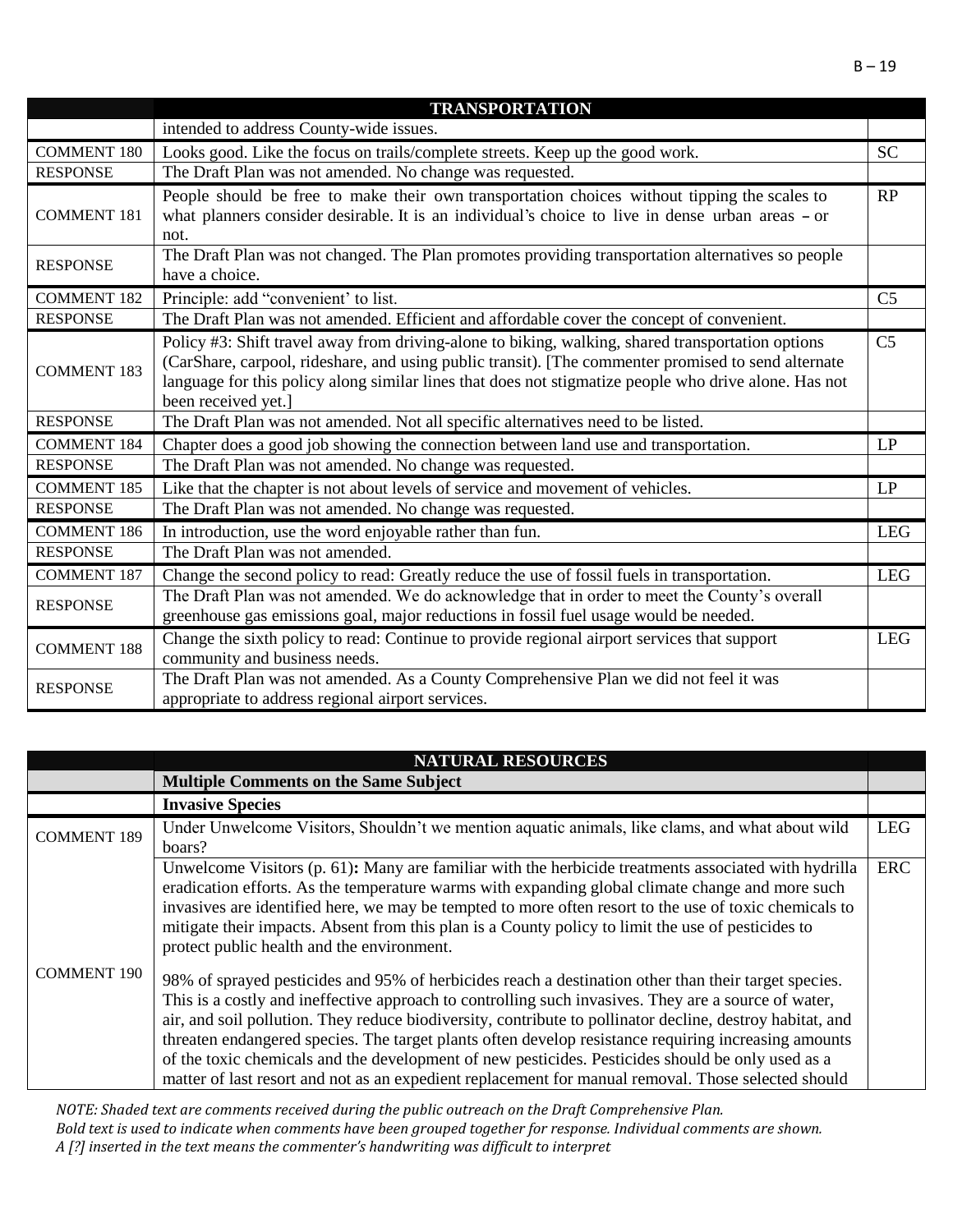|                    | be easily biodegradable or quickly deactivated in the environment. Alternatives such as integrated<br>pest management, biological controls, and manual harvesting should be fully explored before the                                                                                                                         |            |
|--------------------|-------------------------------------------------------------------------------------------------------------------------------------------------------------------------------------------------------------------------------------------------------------------------------------------------------------------------------|------------|
|                    | decision to employ such toxics are made.                                                                                                                                                                                                                                                                                      |            |
|                    | A discussion of the use of herbicides along our roads and highways might also be included. Our<br>preference would be for the County to adopt a policy of not using herbicides for this purpose.                                                                                                                              |            |
| <b>RESPONSE</b>    | The Draft Plan was amended. See Unwelcome Visitors. However, the level of specificity requested<br>was not provided.                                                                                                                                                                                                          |            |
|                    | <b>Individual Comments</b>                                                                                                                                                                                                                                                                                                    |            |
| <b>COMMENT 191</b> | While Emerald Necklace is mentioned as a focus area for Land Trust, I think it should also be<br>mentioned that it is a priority project within the state's open space plan.                                                                                                                                                  | E2         |
| <b>RESPONSE</b>    | The Draft Plan was amended. See Fragmentation.                                                                                                                                                                                                                                                                                |            |
| <b>COMMENT 192</b> | Add to "improve [public] accessopportunities  for all peoples in the county. (I feel like some<br>folks, those with more resources (cars, internet, knowledge) already have plenty of access. We need<br>more equitable access. Ditto for access to water resources (think about folks with boats in marina or<br>lake house) | C11        |
| <b>RESPONSE</b>    | The Draft Plan was amended. See Access.                                                                                                                                                                                                                                                                                       |            |
| <b>COMMENT 193</b> | Policy: Promote sustainable harvest of local fish and game. Make places for hunting and fishing<br>accessible to everyone.                                                                                                                                                                                                    | C11        |
| <b>RESPONSE</b>    | The Draft Plan was amended, but a policy was not added. See Snapshot of the County Today.                                                                                                                                                                                                                                     |            |
| <b>COMMENT 194</b> | Under Natural Features, Include updated acreage of UNAs and list geology as one of the reasons a<br>UNA can be included.                                                                                                                                                                                                      | <b>LEG</b> |
| <b>RESPONSE</b>    | The Draft Plan was amended.                                                                                                                                                                                                                                                                                                   |            |
| <b>COMMENT 195</b> | Add a sentence at the end of natural features: Although Cayuga Lake is arguably the county's<br>signature natural feature, it is specifically mentioned in the Water Resources chapter."                                                                                                                                      | <b>LEG</b> |
| <b>RESPONSE</b>    | The Draft Plan was amended. See Natural Features.                                                                                                                                                                                                                                                                             |            |
| <b>COMMENT 196</b> | In the table of Dedicated Open Space, why is the City of Ithaca listed separately from Municipal? Is<br>there an order to the list (none is apparent). Maybe the surface area of Cayuga Lake should be listed<br>as dedicated open space.                                                                                     | <b>LEG</b> |
| <b>RESPONSE</b>    | The Draft Plan was amended. The list has been reordered according to size. The City of Ithaca is<br>listed separately because of the extent of its holdings. The surface area of Cayuga Lake was not<br>added to the list.                                                                                                    |            |
| <b>COMMENT 197</b> | In State Park description pool referenced at Buttermilk - "swimming area" is more accurate<br>description.                                                                                                                                                                                                                    | CP         |
| <b>RESPONSE</b>    | The Draft Plan was amended.                                                                                                                                                                                                                                                                                                   |            |
| <b>COMMENT 198</b> | Introduction to The Environment: Include a sentence after the first along these lines "And what's<br>good for the environment is good for human health."                                                                                                                                                                      | <b>LEG</b> |
| <b>RESPONSE</b>    | The Draft Plan was amended.                                                                                                                                                                                                                                                                                                   |            |
| <b>COMMENT 199</b> | Include more about the UNAs – how they are identified, how they are used/not used, etc.                                                                                                                                                                                                                                       | <b>LEG</b> |
| <b>RESPONSE</b>    | The Draft Plan was amended. See Natural Features.                                                                                                                                                                                                                                                                             |            |
| <b>COMMENT 200</b> | On One-Pager for "Home to State Parks and Forests" include the individual acreage of each State<br>Park. Mention the dog park in Allan Treman park.                                                                                                                                                                           | <b>LEG</b> |
| <b>RESPONSE</b>    | The Draft Plan was amended.                                                                                                                                                                                                                                                                                                   |            |
| <b>COMMENT 201</b> | Map of NYS Owned Open Space should have a scale, given that it is a full page map.                                                                                                                                                                                                                                            | LEG        |
| <b>RESPONSE</b>    | The Draft Plan was amended.                                                                                                                                                                                                                                                                                                   |            |
| <b>COMMENT 202</b> | Salt Point is labeled as a state forest. I'm pretty sure that it is a public fishing access site.                                                                                                                                                                                                                             | E2         |
| <b>RESPONSE</b>    | The Draft Plan was amended.                                                                                                                                                                                                                                                                                                   |            |
| <b>COMMENT 203</b> | Add a policy "Recognize and acknowledge that the natural environment does not exist to be                                                                                                                                                                                                                                     | LEG        |

*NOTE: Shaded text are comments received during the public outreach on the Draft Comprehensive Plan.* 

*Bold text is used to indicate when comments have been grouped together for response. Individual comments are shown. A [?] inserted in the text means the commenter's handwriting was difficult to interpret*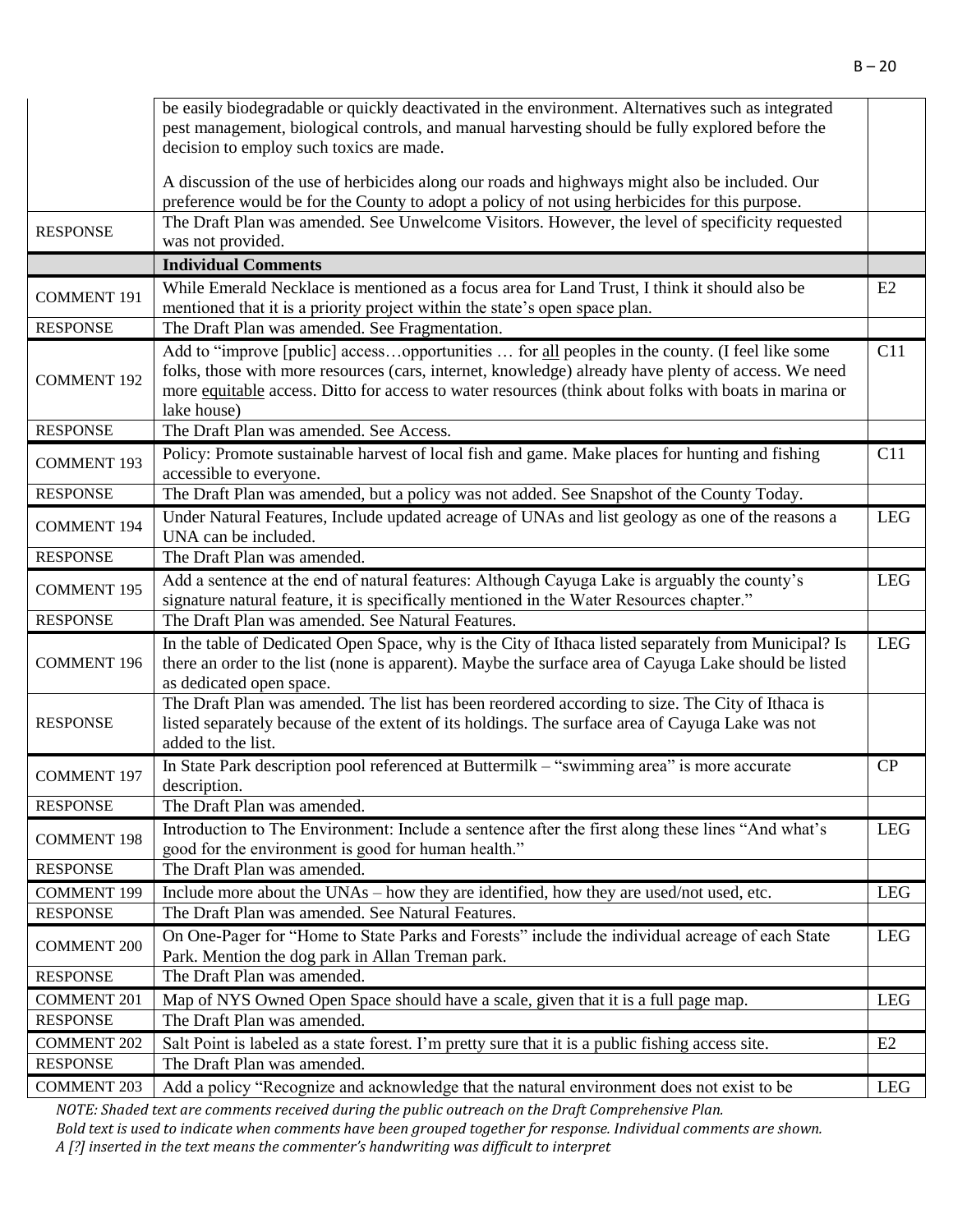exploited by human beings but to be preserved for future generations. RESPONSE The Draft Plan was not amended. Policies in the Comprehensive Plan are designed to address specific issues in the community. COMMENT  $204$  Indicate that the farmer has good alternatives/better options for retirement – not just the land is important.  $C19$ RESPONSE The Draft Plan was not amended. The issue is addressed in the updated *Tompkins County Agriculture* **RESPONSE** *and Farmland Protection Plan*. COMMENT 205 Concerns over showing complexity of agriculture in plan AFP RESPONSE The Draft Plan was not amended. The many facets of agriculture are addressed throughout the plan, most prominently in The Economy, Natural Resources, and Healthy Communities chapters. COMMENT 206 Agricultural Resources (p. 57): A discussion of the issues regarding CAFOs could be included here; the environmental impacts from the scope of their activities on the landscape in relationship to those associated with smaller farms. ERC RESPONSE The Draft Plan was not amended. The level of detail requested is not appropriate in a Comprehensive Plan intended to address County-wide issues. COMMENT 207 What steps have you taken (and can you take) to reduce development pressure on farmland? The towns have land use authority so your statement is pious blather. C15 RESPONSE The Draft Plan was not amended. Reducing development pressure on farmland is briefly discussed in several chapters: The Economy, Natural Resources, and Development Patterns.

|                    | <b>WATER RESOURCES</b>                                                                                                                                                                                                                                                                                                                                                                                                                                                                                                                                                                                                                                                                                                                                                                                                                                                                                     |            |
|--------------------|------------------------------------------------------------------------------------------------------------------------------------------------------------------------------------------------------------------------------------------------------------------------------------------------------------------------------------------------------------------------------------------------------------------------------------------------------------------------------------------------------------------------------------------------------------------------------------------------------------------------------------------------------------------------------------------------------------------------------------------------------------------------------------------------------------------------------------------------------------------------------------------------------------|------------|
|                    | <b>Multiple Comments on the Same Subject</b>                                                                                                                                                                                                                                                                                                                                                                                                                                                                                                                                                                                                                                                                                                                                                                                                                                                               |            |
|                    | <b>Stormwater Runoff</b>                                                                                                                                                                                                                                                                                                                                                                                                                                                                                                                                                                                                                                                                                                                                                                                                                                                                                   |            |
| <b>COMMENT 208</b> | stormwater runoff concerns need greater emphasis (here or Adaptation?) – concerns included urban<br>infrastructure maintenance, new development to require use of new stormwater techniques,<br>identification of opportunity areas (urban and rural) for building green infrastructure, continued<br>infrastructure mapping, identification of quantifiable stormwater improvements over time, upstream<br>detention opportunities, involvement with the stormwater coalition, build off mapping work of CSI to<br>help identify hotspots for infrastructure improvements, help provide green infrastructure<br>improvement to contractors/identify those contractors in the region who are familiar with this type of<br>work, provide regular green infrastructure education opportunities for public, contractors and<br>decision makers, integrate green infrastructure investigation into local EAFs | CP         |
| <b>COMMENT 209</b> | Tompkins County should strive to be the most innovative rural county in upstate New York in<br>stormwater mitigation                                                                                                                                                                                                                                                                                                                                                                                                                                                                                                                                                                                                                                                                                                                                                                                       | CP         |
| <b>COMMENT 210</b> | [?] stormwater management; next steps - private property owners; reduce cost to government to<br>repair infrastructure                                                                                                                                                                                                                                                                                                                                                                                                                                                                                                                                                                                                                                                                                                                                                                                     | C8         |
| <b>COMMENT 211</b> | Limit development so it doesn't produce as much runoff during "rain events." Roofs, decks,<br>driveways and lawns (aka "suburban sprawl") all result in more runoff. Widening ditches is not<br>sufficient. Decreasing runoff via meadows, swales, woods, etc. = essential.                                                                                                                                                                                                                                                                                                                                                                                                                                                                                                                                                                                                                                | <b>SC</b>  |
| <b>RESPONSE</b>    | The Draft Plan was amended. Some additional information was included under Stormwater Runoff<br>and Flooding; and a new section on Roadside Ditches was added.                                                                                                                                                                                                                                                                                                                                                                                                                                                                                                                                                                                                                                                                                                                                             |            |
|                    | <b>Wetlands treating stormwater</b>                                                                                                                                                                                                                                                                                                                                                                                                                                                                                                                                                                                                                                                                                                                                                                                                                                                                        |            |
| <b>COMMENT 212</b> | New wetlands regulations don't allow people to use wetlands for stormwater control, so that should<br>be clarified in the plan. Also should mention something about SPDES permits. Will send written<br>comments about this, too.                                                                                                                                                                                                                                                                                                                                                                                                                                                                                                                                                                                                                                                                          | <b>WRC</b> |
| <b>COMMENT 213</b> | Make it clear that developers cannot use wetlands to manage stormwater from new development.                                                                                                                                                                                                                                                                                                                                                                                                                                                                                                                                                                                                                                                                                                                                                                                                               | <b>WRC</b> |
| <b>COMMENT 214</b> | Under wastewater disposal, mention SPDES permit requirements.                                                                                                                                                                                                                                                                                                                                                                                                                                                                                                                                                                                                                                                                                                                                                                                                                                              | LEG        |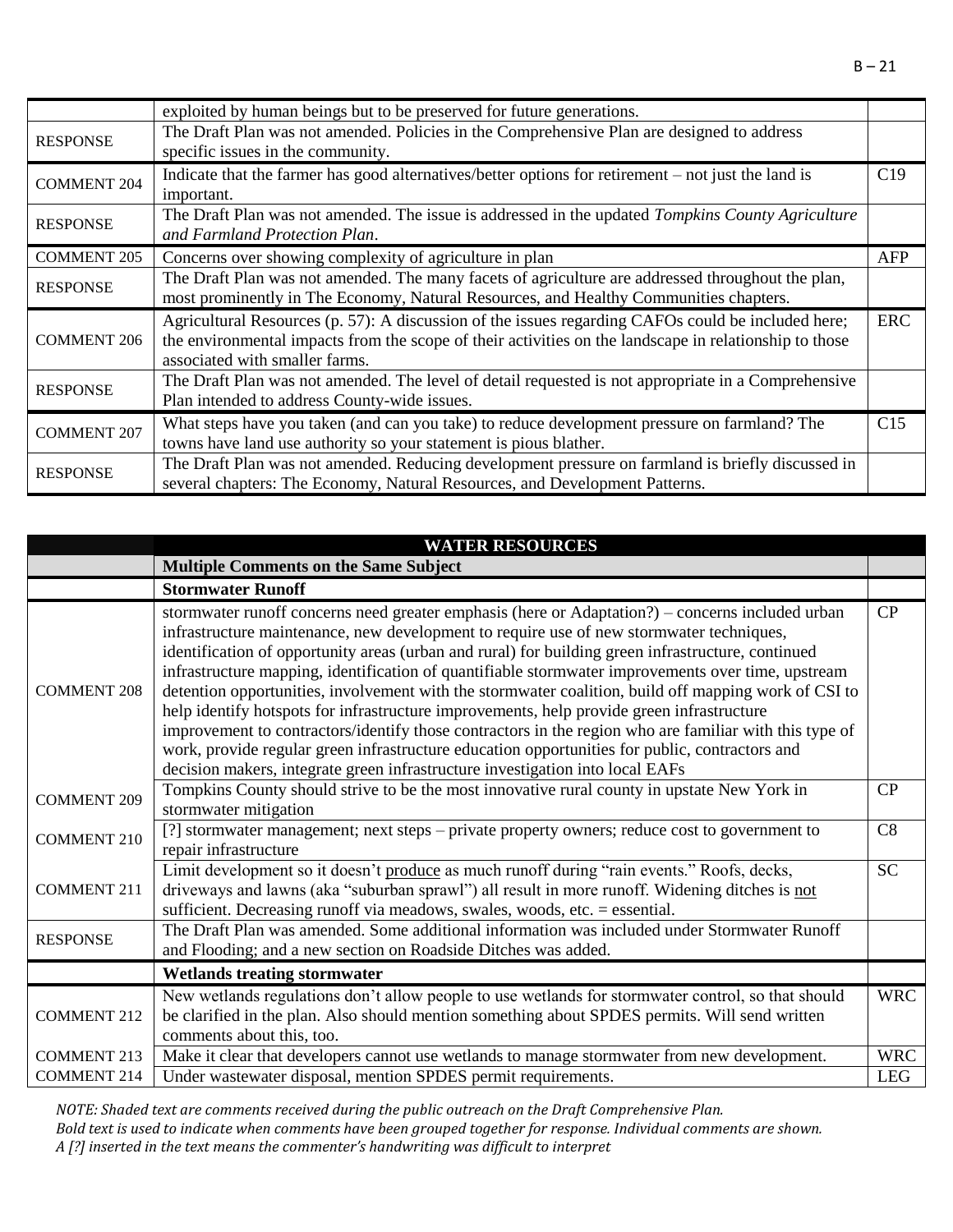|                                       | <b>WATER RESOURCES</b>                                                                                                                                                                                     |            |
|---------------------------------------|------------------------------------------------------------------------------------------------------------------------------------------------------------------------------------------------------------|------------|
| <b>RESPONSE</b>                       | The Draft Plan was amended. See Wastewater Disposal and Stormwater Runoff and Flooding.                                                                                                                    |            |
|                                       | Wetlands mapping pilot project.                                                                                                                                                                            |            |
| <b>COMMENT 215</b>                    | The wetlands inventory chart needs to have a footnote about the WRC Wetlands Committee's work                                                                                                              | <b>WRC</b> |
|                                       | on better determining location of wetlands.                                                                                                                                                                |            |
| <b>COMMENT 216</b>                    | Include in the discussion of wetlands, the results of the pilot study in Dryden to use more advanced                                                                                                       | <b>LEG</b> |
|                                       | technology and information sources to map wetlands.                                                                                                                                                        |            |
| <b>RESPONSE</b>                       | The Draft Plan was amended to reflect the results of the Dryden wetlands mapping pilot project. See                                                                                                        |            |
|                                       | Snapshot of the County Today/Wetlands.                                                                                                                                                                     |            |
|                                       | Sub-watershed map                                                                                                                                                                                          |            |
| <b>COMMENT 217</b>                    | In addition to the big watershed-divide map, a closer-up map of the constituent watersheds should be                                                                                                       | <b>LEG</b> |
|                                       | added.                                                                                                                                                                                                     |            |
|                                       | Snapshot of the County Today (p.66) This page includes a graphic labeled "Water Resources" and                                                                                                             | <b>ERC</b> |
| <b>COMMENT 218</b>                    | showing the watershed divide between the Chesapeake Bay and Lake Ontario watersheds. We                                                                                                                    |            |
|                                       | recommend that a slightly larger graphic be used that also shows the constituent watersheds in the                                                                                                         |            |
|                                       | County.                                                                                                                                                                                                    |            |
| <b>RESPONSE</b>                       | The Draft Plan was amended. A map showing constituent sub-watersheds within the county has been                                                                                                            |            |
|                                       | added as Appendix F.                                                                                                                                                                                       |            |
|                                       | <b>Streams seek equilibrium</b>                                                                                                                                                                            |            |
| <b>COMMENT 219</b>                    | Add a policy: "Recognize that streams naturally seek equilibrium within existing geology."                                                                                                                 | <b>LEG</b> |
| <b>COMMENT 220</b>                    | Erosion and Sedimentation: Mention that streams change over time, seeking to reach equilibrium.                                                                                                            | <b>LEG</b> |
| <b>RESPONSE</b>                       | The Draft Plan was amended to include this concept, but not to include it as a policy. See Snapshot of                                                                                                     |            |
|                                       | the County Today/Streams.                                                                                                                                                                                  |            |
|                                       | <b>Detailed map of Cayuga Lake</b>                                                                                                                                                                         |            |
| <b>COMMENT 221</b>                    | In the waterfront discussion, show a map of the Lakeshore NFFA and, if there is a map of the                                                                                                               | <b>LEG</b> |
|                                       | blueway trail, include that information on the map as well.                                                                                                                                                |            |
| <b>COMMENT 222</b><br><b>RESPONSE</b> | Provide a map of Cayuga Lake with water intakes and discharges, water and sewer plants, etc.<br>The Draft Plan was amended. See Appendix E.                                                                | <b>LEG</b> |
|                                       |                                                                                                                                                                                                            |            |
|                                       | <b>Cayuga Power Plant.</b>                                                                                                                                                                                 |            |
| <b>COMMENT 223</b>                    | not all outflows identified – Milliken is one that is of particular concern.                                                                                                                               | <b>EMC</b> |
|                                       | Policies (p. 66) "Protect the ecological functions of Cayuga Lake.": The Cayuga Operating                                                                                                                  | <b>ERC</b> |
|                                       | Company Power Plant is the major point source polluter on Cayuga Lake. It has received almost no<br>treatment in this document and is a major threat to the water quality and ecology of the Lake. See our |            |
| <b>COMMENT 224</b>                    | main argument on this point at p. 76. The County Health Department has publicly expressed little                                                                                                           |            |
|                                       | concern for the significant likelihood of serious pollution at this site. We support the near-term                                                                                                         |            |
|                                       | retirement of this facility as well as advocate for an adequately funded and environmentally                                                                                                               |            |
|                                       | protective closure plan with long-term post closure environmental monitoring.                                                                                                                              |            |
| <b>COMMENT 225</b>                    | No reference to discharges of the Cayuga Power Plant into Cayuga Lake are set forth in this section.                                                                                                       | <b>ERC</b> |
|                                       | Further, although the wastewater treatment facilities are mentioned there is no mention of the Cayuga                                                                                                      | <b>ERC</b> |
|                                       | Operating Company Power Plant and its significant contributions to Lake pollution. In 2013 the                                                                                                             |            |
|                                       | owners reported to the DEC that they released 26 million gallons of coal ash leachate into the lake                                                                                                        |            |
|                                       | after only rudimentary treatment. The entire 38-acre coal ash landfill west of Route 34B has no code-                                                                                                      |            |
| <b>COMMENT 226</b>                    | compliant liner and no secondary leachate collection system. The \$6.1M Financial Assurance Fund                                                                                                           |            |
|                                       | for closure and 30 years of landfill maintenance is clearly inadequate, and thus poses an on-going                                                                                                         |            |
|                                       | threat to Lake water quality for more than the next one hundred years if not properly remediated and                                                                                                       |            |
|                                       | maintained beyond the current 30-year funding horizon.                                                                                                                                                     |            |
| <b>COMMENT 227</b>                    | Cayuga Lake: Shaping Our Environment                                                                                                                                                                       | <b>ERC</b> |
|                                       | Influencing Development (p.76): Remove the following portion of the sentences: "Its abundant cool                                                                                                          |            |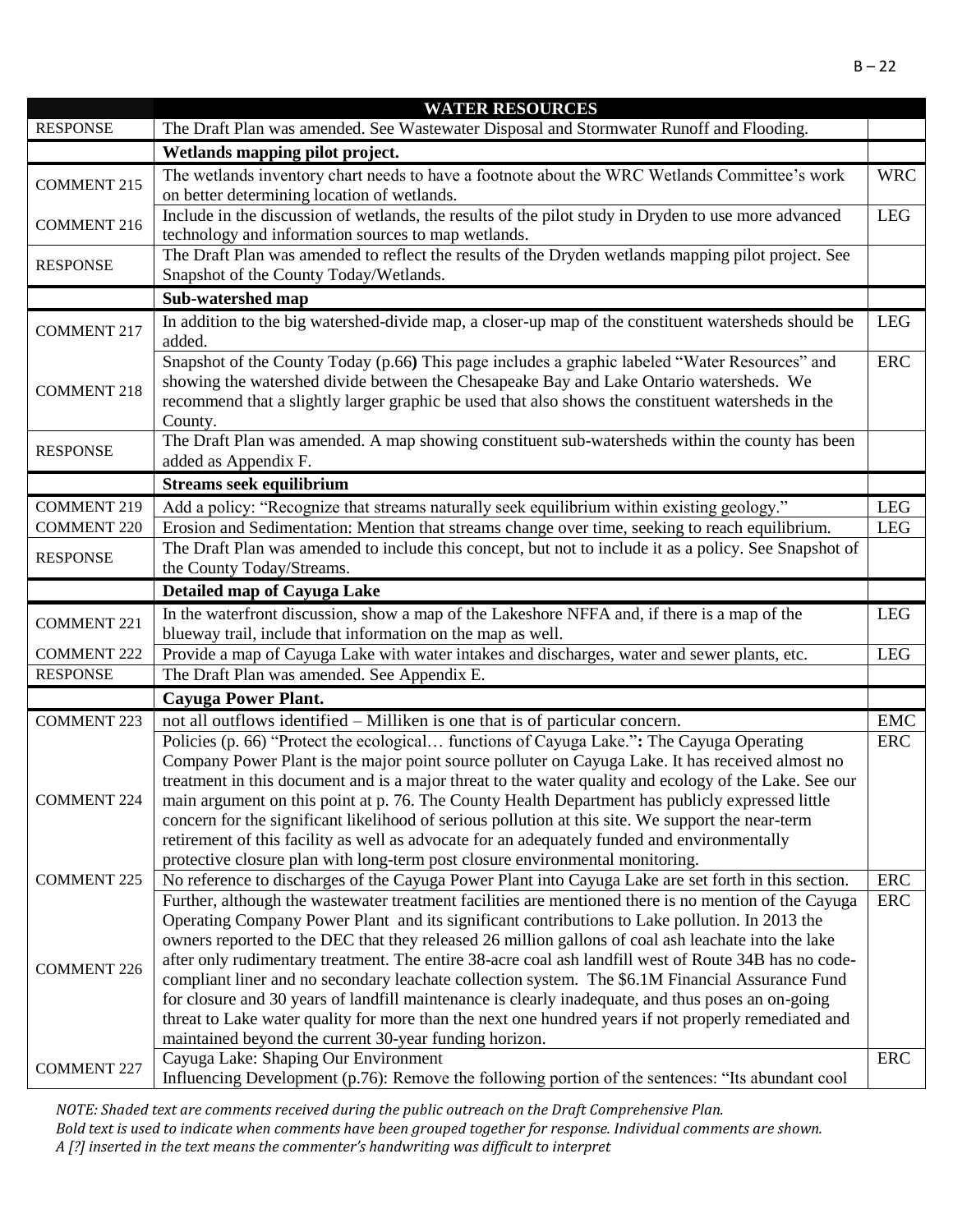|                    | <b>WATER RESOURCES</b><br>waters have attracted industries dependent on its chilling capacity. Cayuga Power Plant on Milliken                                                                                                                                                                                                                                                                                                                                                                                                                                                                                                                                                                                                                                  |            |
|--------------------|----------------------------------------------------------------------------------------------------------------------------------------------------------------------------------------------------------------------------------------------------------------------------------------------------------------------------------------------------------------------------------------------------------------------------------------------------------------------------------------------------------------------------------------------------------------------------------------------------------------------------------------------------------------------------------------------------------------------------------------------------------------|------------|
|                    | Point"                                                                                                                                                                                                                                                                                                                                                                                                                                                                                                                                                                                                                                                                                                                                                         |            |
|                    | Cooling capacities often result in the construction of polluting industries which have a highly<br>negative impact on water quality in or adjacent to water bodies. Cooling water discharges are<br>returned to the natural environment at higher temperatures and raise the ambient water temperature.<br>Thermal pollution decreases the oxygen supply and effects ecosystem composition. A decrease in the<br>level of dissolved oxygen can harm aquatic animals by increasing their metabolic rates. Increased<br>temperatures contribute to anaerobic conditions suitable for the growth of bacteria. This portion of<br>Cayuga Lake is rated as oligotrophic; clear, well oxygenated water that supports abundant numbers<br>of cold water fish species. |            |
|                    | The Cayuga Power Plant is permitted to withdraw 245M gallons per day for "once through"<br>condenser cooling. It has previously been cited for violation of their SPDES thermal discharge limits.<br>A biological monitoring program (2006) estimated that 1,150,921 adult and juvenile fish were<br>entrained during the cooling water withdrawal process. A closed cycle cooling process would reduce<br>water use by 98% thus limiting thermal impacts as well as entrainment and death of aquatic<br>organisms.                                                                                                                                                                                                                                            |            |
|                    | The Cayuga Power Plant is located on a steep slope above Cayuga Lake. Coal Combustion Wastes<br>have been disposed here since 1975 in a mostly unlined ash fill located above fractured bedrock.<br>Leachate is collected in an impoundment and some contaminants are precipitated out.<br>Uncontaminated storm water is directed into the impoundment and the contents are discharged<br>through a sand filter directly to Cayuga Lake. The sludge in the bottom of the impoundment is<br>removed and recycled into the on-site landfill. This facility does not have leachate treatment capacity<br>nor is the collected leachate transported to an approved treatment and disposal facility.                                                                |            |
|                    | Fossil Fuel Electricity Generation facilities are considered among the most environmentally<br>impactful industrial activities. The Cayuga Power Plant has been cited for Clean Water Act violations<br>in 11 of the past 13 quarters, including 3 significant violations. Some of the contaminants over<br>standard have been selenium, cadmium, arsenic, and total suspended solids. Most of Cayuga Lake is<br>classified as AA waters whose best use is drinking water supply, recreation, and fishing.                                                                                                                                                                                                                                                     |            |
|                    | Although some upgrades have were installed in 1995 and 2001 to limit air pollution, Unit 2 continues<br>to operate without Selective Catalytic Reduction equipment to limit NOX emissions. Electricity<br>generation at the site in 2013 released 1,120,867 metric tons of CO2 and 132 metric tons of methane.<br>All of the above information can be confirmed with the Enforcement and Compliance History Online<br>web site at <b>http://echo.epa.gov.</b>                                                                                                                                                                                                                                                                                                  |            |
|                    | We must also assume responsibility for the non-local impacts of coal extraction. Some coal is<br>obtained through a process of mountain top removal which alters landscapes, destroys habitats, and<br>damages water supplies. Methane trapped in the coal bed is released during the extraction process<br>(10% of total U.S. emissions?). Cleaning activities release fine coal particulate matter to the<br>environment. Fly ash contains uranium and thorium up to 10x the original levels in the raw coal.                                                                                                                                                                                                                                                |            |
| <b>RESPONSE</b>    | The Draft Plan was not amended. The discussion of water quality issues in Cayuga Lake was limited<br>to those portions of the Lake classified as impaired under Clean Water Act regulations, i.e., the<br>southern end of Cayuga Lake. While we understand that re-powering the Cayuga Lake Power Plant<br>is an issue facing the community, Tompkins County has not taken a formal position on the proposal.                                                                                                                                                                                                                                                                                                                                                  |            |
|                    | Cayuga Inlet dredging                                                                                                                                                                                                                                                                                                                                                                                                                                                                                                                                                                                                                                                                                                                                          |            |
| <b>COMMENT 228</b> | As for dredging, a separate section on the Corps of Engineers flood control waterworks should be<br>included, noting that the Canal Corp. is responsible for navigational dredging within the Cayuga Inlet                                                                                                                                                                                                                                                                                                                                                                                                                                                                                                                                                     | <b>LEG</b> |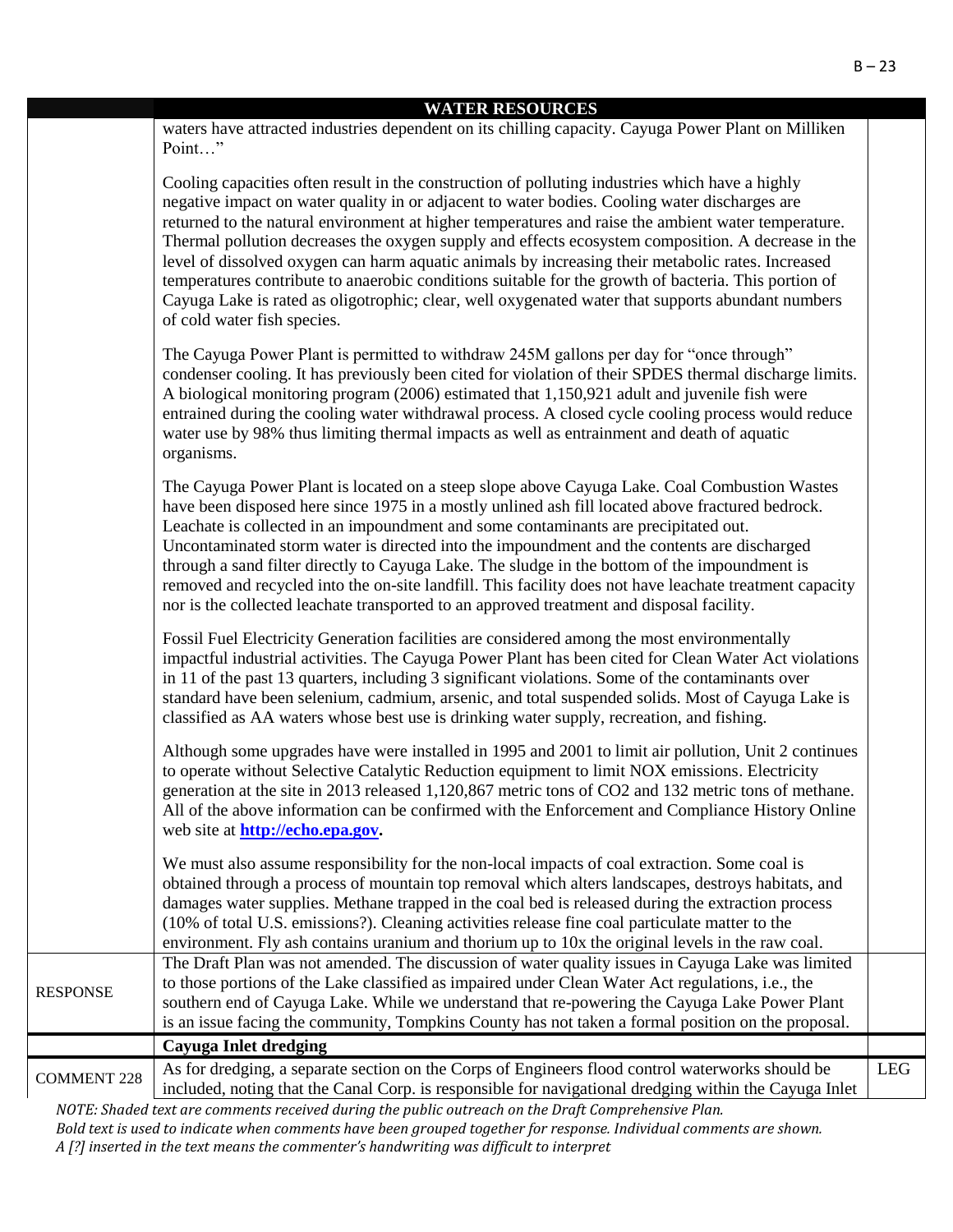|                    | <b>WATER RESOURCES</b>                                                                                                                                                                                                                                                                                                                                                                                                                                                                                                                                                                                                                                                                                                                                                                                                                                                                                                                                                                                                                                                                                                                                                                                                                                                                                                                                                                                                                                                               |            |
|--------------------|--------------------------------------------------------------------------------------------------------------------------------------------------------------------------------------------------------------------------------------------------------------------------------------------------------------------------------------------------------------------------------------------------------------------------------------------------------------------------------------------------------------------------------------------------------------------------------------------------------------------------------------------------------------------------------------------------------------------------------------------------------------------------------------------------------------------------------------------------------------------------------------------------------------------------------------------------------------------------------------------------------------------------------------------------------------------------------------------------------------------------------------------------------------------------------------------------------------------------------------------------------------------------------------------------------------------------------------------------------------------------------------------------------------------------------------------------------------------------------------|------------|
|                    | (related to the old Erie Canal system, extending from the Buffalo Street bridge out to the lake.) The<br>flood-control works (the inlet, the flod control channel, and the associated levee system (?) were built<br>by the Army Corps of Engineers (date?). Although the Corps maintains ownership of that system, the<br>DEC is responsible for maintenance of the project (e.g., dredging), and the City is responsible for<br>mino maintenance (mowing banks?). The Canal Corp. (which owns all necessary equipment, and has<br>the permits and certifications necessary for its part of the dredging) actually seems to have<br>overlapping jurisdiction with the DEC over the Inlets. It should be noted that the City chose a site for<br>dewatering the dredge spoils (estimated at xx cubic yards, and expected to be "clean" based on<br>sampling), but further analysis has shown the site to be inadequate to handle it all, given the length of<br>time such dewatering would take – and the cost estimates are out of sight. [Include facts, of course,<br>not this characterization!] Also, include the fact that the Army Corps (in 2013?) has found the City to<br>be out of compliance insofar as maintaining the flood works, and so the Corps is not obligated to<br>come to the City's rescue in case of a flood (though it is their practice to respond anyway).<br>Move Dredging section to follow Stormwater Runoff and Flooding. It should read as follows: | <b>LEG</b> |
|                    | The south end of Cayuga Lake and the Cayuga Inlet has numerous marinas, transient docking<br>facilities, tour boats, and boat repair facilities dependent on maintaining a navigable channel.<br>Dredging at the south end of Cayuga Lake last occurred in 1982 and dredge spoils were deposited in<br>the Alan Treman State Marine Park, northwest of the marina. In 1999, the U.S. Army Corps of<br>Engineers coordinated the dredging of the flood control channel between the fish ladder to the south<br>and the northern tip of Inlet Island. Marina operators and boat owners have identified dredging of the<br>Inlet as a critical and immediate need.                                                                                                                                                                                                                                                                                                                                                                                                                                                                                                                                                                                                                                                                                                                                                                                                                      |            |
| <b>COMMENT 229</b> | In 2011, the Corps of Engineers prepared a hydraulic analysis of Cayuga Inlet, finding that sediment<br>deposition has severely reduced the capacity of the Cayuga Inlet to contain floodwaters. The Corps<br>recommended removal of roughly 663,000 cubic yards of sediments which have shoaled in the<br>channel to re-establish the original channel dimensions.<br>Thus, dredging is important not only for navigation, but also critical to the proper functioning of the<br>Corps of Engineers' flood control system in Ithaca.                                                                                                                                                                                                                                                                                                                                                                                                                                                                                                                                                                                                                                                                                                                                                                                                                                                                                                                                                |            |
|                    | Identification of a site or sites to handle dredged material has been the major impediment preventing<br>periodic dredging to maintain channel capacity and navigational use of Cayuga Inlet and adjacent<br>waterways such as lower Cascadilla Creek. Finding a site that is both close enough (within one mile)<br>and large enough (20 acres) limits the options available for consideration. Other issues to be<br>addressed include technological constraints, environmental impacts, consistency with other public<br>strategies, and public acceptance.                                                                                                                                                                                                                                                                                                                                                                                                                                                                                                                                                                                                                                                                                                                                                                                                                                                                                                                       |            |
|                    | Dredging (pp. 72-73): "Thus, dredging is important not only for navigation, but also critical to the<br>proper functioning of the Corps of Engineers' flood control system in Ithaca."<br>It is short-sighted to single out dredging of the Cayuga Inlet as the panacea to flooding in this portion<br>of the City of Ithaca. This channel is located in the last mile of a very extensive regional watershed                                                                                                                                                                                                                                                                                                                                                                                                                                                                                                                                                                                                                                                                                                                                                                                                                                                                                                                                                                                                                                                                        | <b>ERC</b> |
| <b>COMMENT 230</b> | network and may not be the most important structure to mitigate flooding in the City. We advocate<br>for an ecosystem based management strategy to protect this area from flooding.<br>Our landscape is dominated by highly erodible unconsolidated glacial materials. Given the steep,<br>hilly terrain with a mean gradient of 60' per mile that is found on three sides of the City, these<br>materials erode from the steep slopes and are readily transported by valley streams. The high quantity<br>of bed load sediments is pushed downstream by continuous flows exacerbated by major storm events.                                                                                                                                                                                                                                                                                                                                                                                                                                                                                                                                                                                                                                                                                                                                                                                                                                                                         |            |
|                    | Sediment inputs to the relatively flat portion of the watershed in the Inlet, drop out of solution here or                                                                                                                                                                                                                                                                                                                                                                                                                                                                                                                                                                                                                                                                                                                                                                                                                                                                                                                                                                                                                                                                                                                                                                                                                                                                                                                                                                           |            |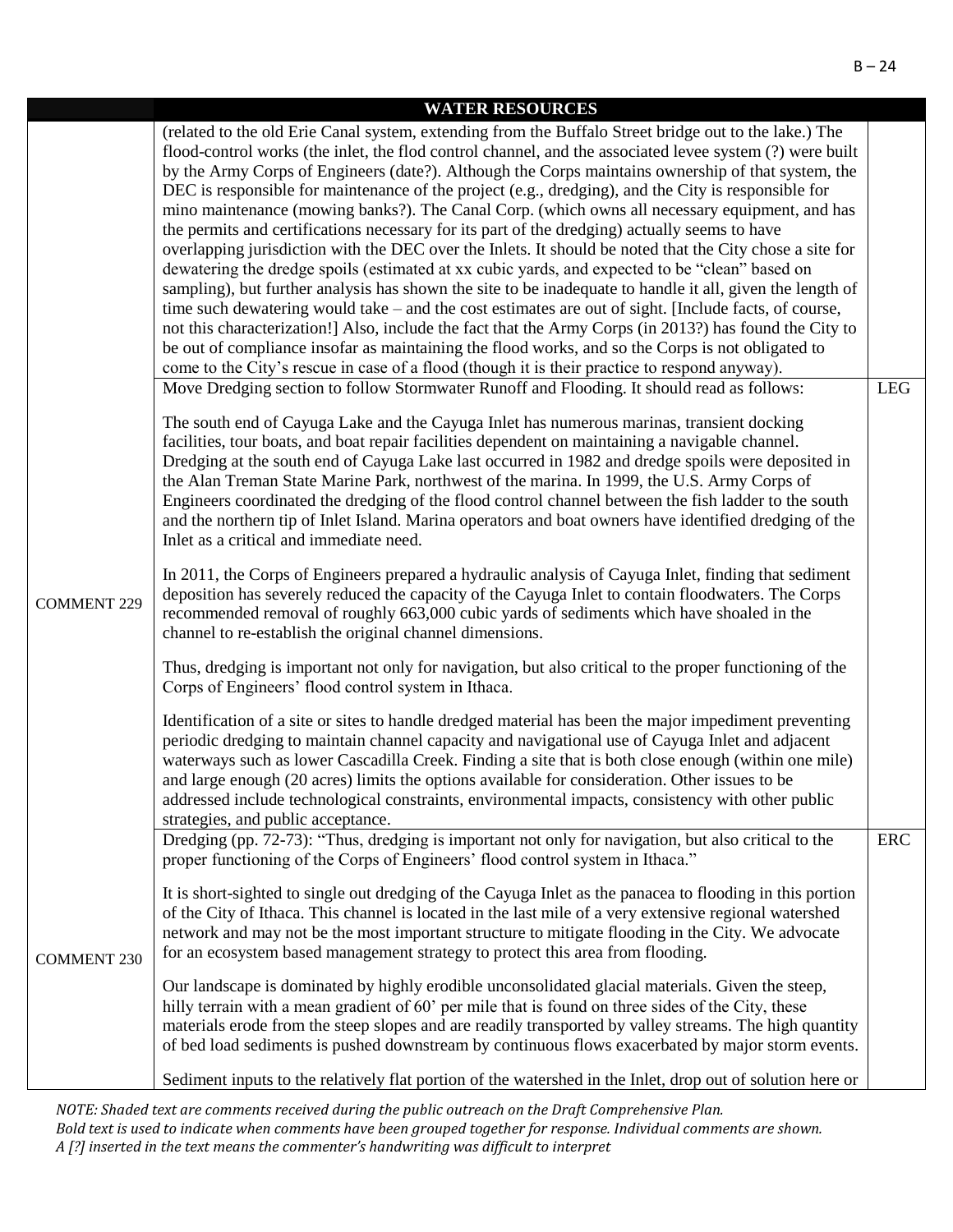|                    | <b>WATER RESOURCES</b><br>in the Lake. The ClimAID Report (2011) concluded that the trend was for increased intensity of<br>precipitation events. These events scour the stream beds and deliver increasing sediment loads to the<br>depositional zone of the Inlet. There are few such sediment sinks elsewhere in the watershed.<br>Accretion is the result of long-term geomorphologic processes occurring on a landscape that is not in<br>equilibrium. It is a fully natural process and not easily mitigated.<br>Cost projections for a one-time dredging of the Inlet with an accompanying sizable dewatering<br>facility are huge. Given the limited amount of dredged materials that can be sufficiently dewatered<br>annually (although a dewatering site has been identified, it has been considered too small to address<br>in a timely manner the quantities that would be generated by this project) and the continual<br>depositing of sediments during the period of extraction, dredging to the original dimensions of the<br>constructed channel may require a decade of work. Then regular maintenance must be scheduled to<br>preserve the restored storage capacity of the Flood Control Works.<br>Obviously this is a highly unsustainable project. Given that during large storm events some<br>backwater flow may occur from the Lake whose elevation is close to that of the Inlet, flow will cease |            |
|--------------------|------------------------------------------------------------------------------------------------------------------------------------------------------------------------------------------------------------------------------------------------------------------------------------------------------------------------------------------------------------------------------------------------------------------------------------------------------------------------------------------------------------------------------------------------------------------------------------------------------------------------------------------------------------------------------------------------------------------------------------------------------------------------------------------------------------------------------------------------------------------------------------------------------------------------------------------------------------------------------------------------------------------------------------------------------------------------------------------------------------------------------------------------------------------------------------------------------------------------------------------------------------------------------------------------------------------------------------------------------------------------------------------------------------------------------|------------|
|                    | and additional sediments will drop out in the Inlet. The Inlet has very limited storage capacity<br>decreasing over time as the sediments regularly fill the excavated space. These costs are all<br>operational. Funds must be obtained for capital investment to improve the storage capacities of the<br>entire network. Since the flats of the City including the floodplain have been nearly fully built out<br>and levees separate the flow from its riparian floodplain, upstream locations must be identified to<br>construct green infrastructure projects such as natural wetlands or if necessary, constructed<br>expandable detention basins. Previously we have advocated conducting a feasibility study on the<br>parkland above the Fish Ladder as a site for such green infrastructure. It would be much easier and<br>less costly to remove excess sediment from this area as the deposited sediment would dry out once<br>the storm waters recede. We have been advocating for several years, relatively unsuccessfully, for an<br>integrated watershed storm water management plan. It is unclear to us why there is so much<br>resistance to such an approach.                                                                                                                                                                                                                                           |            |
| <b>COMMENT 231</b> | page 73, should clearly say that the US Army Corps has said that the City is out of compliance with<br>dredging of the inlet and give more details about that project.                                                                                                                                                                                                                                                                                                                                                                                                                                                                                                                                                                                                                                                                                                                                                                                                                                                                                                                                                                                                                                                                                                                                                                                                                                                       | <b>WRC</b> |
| <b>RESPONSE</b>    | The Draft Plan was amended to clarify that the need for dredging is not the sole contributor to<br>flooding in the City of Ithaca. See Dredging. Otherwise the level of detail requested is not<br>appropriate in a Comprehensive Plan intended to address County-wide issues.                                                                                                                                                                                                                                                                                                                                                                                                                                                                                                                                                                                                                                                                                                                                                                                                                                                                                                                                                                                                                                                                                                                                               |            |
|                    | Waterfront septic systems.                                                                                                                                                                                                                                                                                                                                                                                                                                                                                                                                                                                                                                                                                                                                                                                                                                                                                                                                                                                                                                                                                                                                                                                                                                                                                                                                                                                                   |            |
| <b>COMMENT 232</b> | In discussion on was tewater disposal, mention the problem caused by cottages along Cayuga Lake<br>and how their septic systems fail and are grandfathered in for replacement purposes.                                                                                                                                                                                                                                                                                                                                                                                                                                                                                                                                                                                                                                                                                                                                                                                                                                                                                                                                                                                                                                                                                                                                                                                                                                      | <b>LEG</b> |
| <b>COMMENT 233</b> | Wastewater Disposal (p. 69): We think there should be some attention directed to waterfront septic<br>systems. It should be the strict policy of Tompkins County to test such septic systems whenever such<br>land is sold, and to require their upgrade whenever necessary.                                                                                                                                                                                                                                                                                                                                                                                                                                                                                                                                                                                                                                                                                                                                                                                                                                                                                                                                                                                                                                                                                                                                                 | <b>ERC</b> |
| <b>RESPONSE</b>    | The Draft Plan was not amended. The Tompkins County Health Department has not identified any<br>systematic issue with septic systems polluting the Lake in Tompkins County.                                                                                                                                                                                                                                                                                                                                                                                                                                                                                                                                                                                                                                                                                                                                                                                                                                                                                                                                                                                                                                                                                                                                                                                                                                                  |            |
|                    | <b>Salinity Issues in Cayuga Lake</b>                                                                                                                                                                                                                                                                                                                                                                                                                                                                                                                                                                                                                                                                                                                                                                                                                                                                                                                                                                                                                                                                                                                                                                                                                                                                                                                                                                                        |            |
| <b>COMMENT 234</b> | Include discussion of salinity issues in Cayuga Lake.                                                                                                                                                                                                                                                                                                                                                                                                                                                                                                                                                                                                                                                                                                                                                                                                                                                                                                                                                                                                                                                                                                                                                                                                                                                                                                                                                                        | <b>LEG</b> |
| <b>COMMENT 235</b> | The salinity of the lake needs to be mentioned and characterized.                                                                                                                                                                                                                                                                                                                                                                                                                                                                                                                                                                                                                                                                                                                                                                                                                                                                                                                                                                                                                                                                                                                                                                                                                                                                                                                                                            | <b>LEG</b> |
| <b>COMMENT 236</b> | Salinity issues are of significance in both Seneca and Cayuga Lakes. In the early 1900s, both lakes<br>had chloride levels similar to the other nine Finger Lakes, i.e. 30-50 ppm. As a result of salt mining,<br>Cayuga Lake chloride levels rose to 90-140 ppm in the 1960s. Following Cargill's ending the<br>practice of dumping salt fines into the lake in 1970s, chloride levels began to decline but remain                                                                                                                                                                                                                                                                                                                                                                                                                                                                                                                                                                                                                                                                                                                                                                                                                                                                                                                                                                                                          | ERC        |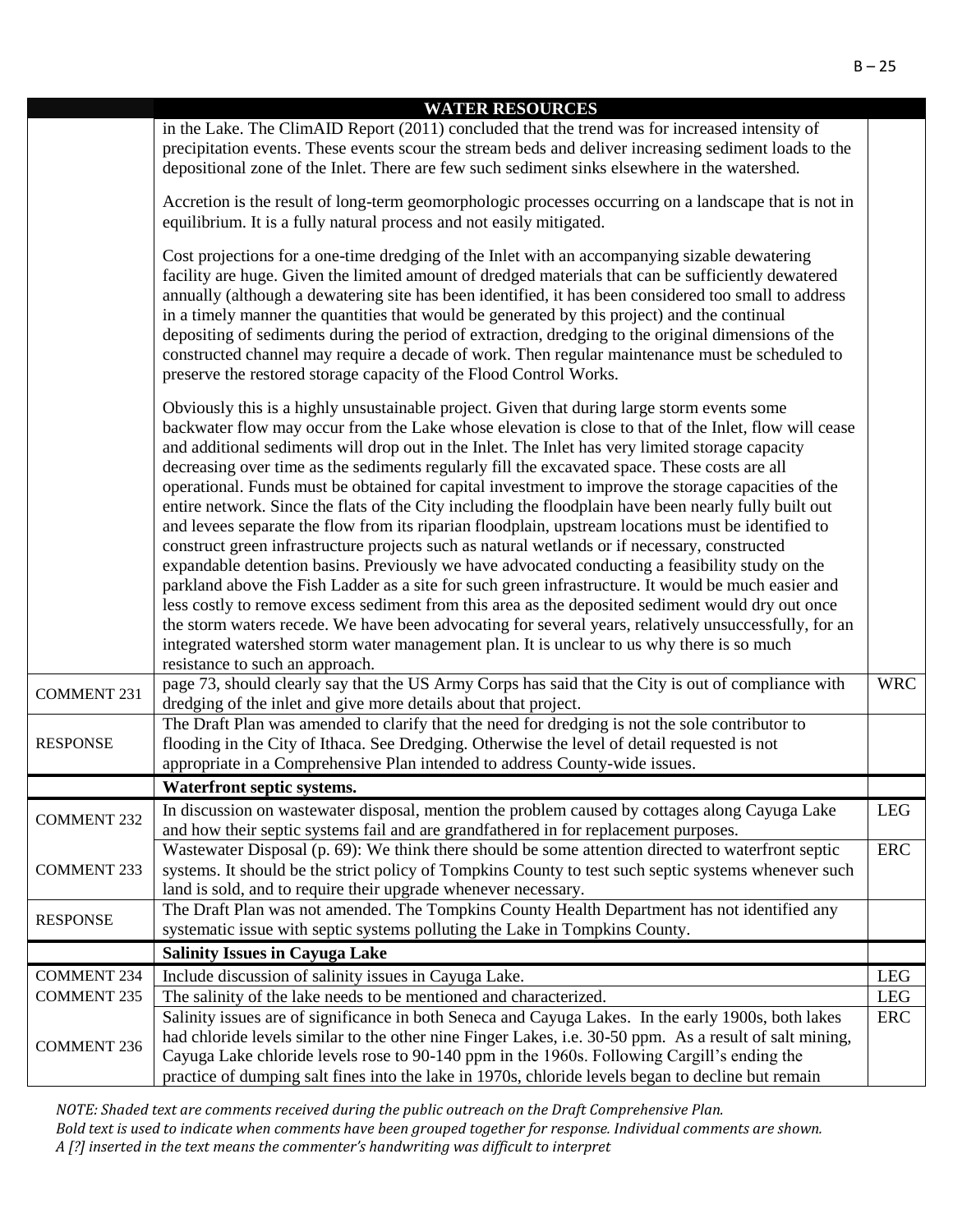|                    | <b>WATER RESOURCES</b>                                                                                   |            |
|--------------------|----------------------------------------------------------------------------------------------------------|------------|
|                    | unusually high. Wind-blown fines and saline runoff from the Cargill facility may be a primary reason     |            |
|                    | that sodium and chloride levels have not dropped to anticipated levels. Research is needed to            |            |
|                    | measure how much of Cayuga Lake salinity is from the flow of the Seneca River into its northern          |            |
|                    | portion. Current chloride levels have been sampled at about 120 ppm into the north end of Cayuga         |            |
|                    | Lake.                                                                                                    |            |
|                    | The Draft Plan was not amended. The discussion of water quality issues in Cayuga Lake was limited        |            |
| <b>RESPONSE</b>    | to those portions of the Lake classified as impaired under Clean Water Act regulations, i.e., the        |            |
|                    | southern end of Cayuga Lake.                                                                             |            |
|                    | <b>Individual Comments</b>                                                                               |            |
| <b>COMMENT 237</b> | page 69, should indicate the cooperative effort that the aquifer studies program has taken.              | <b>WRC</b> |
| <b>RESPONSE</b>    | The Draft Plan was amended. See Drinking Water Supplies.                                                 |            |
| <b>COMMENT 238</b> | More detail about how to develop lakeshore while protecting or improving the ecology.                    | C13        |
| <b>RESPONSE</b>    | The Draft Plan was amended to address part of this comment. See Waterfront Development.                  |            |
|                    | A trivial detail on p. 67 "Groundwater is stored in the underground spaces between deposits of sand,     | E7         |
|                    | gravel, and silt and in the cracks in bedrock. There aren't spaces between deposits. Try 'spaces         |            |
| <b>COMMENT 239</b> | between grains of sand, gravel and silt deposits' • or something of the like. Those spaces are called    |            |
|                    | pores by the cognoscenti!                                                                                |            |
| <b>RESPONSE</b>    | The Draft Plan was amended. See Snapshot of the County Today/Groundwater.                                |            |
| <b>COMMENT 240</b> | Include in the definition of wetlands that they have hydric soils and specific vegetation types.         | <b>LEG</b> |
| <b>RESPONSE</b>    | The Draft Plan was amended. See Snapshot of the County Today/Wetlands.                                   |            |
|                    | Under drinking water, Mention that aquifer studies are a cooperative effort among municipalities,        | <b>LEG</b> |
| <b>COMMENT 241</b> | USGS, and the County.                                                                                    |            |
| <b>RESPONSE</b>    | The Draft Plan was amended. See Drinking Water Supplies.                                                 |            |
| <b>COMMENT 242</b> | Mention problem with Trumansburg wastewater treatment plant polluting the creek.                         | <b>LEG</b> |
| <b>RESPONSE</b>    | The Draft Plan was amended. See Wastewater Disposal.                                                     |            |
| <b>COMMENT 243</b> | Add sentence "As a result, the County restructured its Flood Hazard Mitigation Program to                | <b>LEG</b> |
|                    | incorporate a watershed approach to assessing projects."                                                 |            |
| <b>RESPONSE</b>    | The Draft Plan was amended. See Erosion and Sedimentation.                                               |            |
| <b>COMMENT 244</b> | In the list of green infrastructure practices, add check dams to slow streams.                           | <b>LEG</b> |
| <b>RESPONSE</b>    | The Draft Plan was amended. See Stormwater Runoff and Flooding                                           |            |
|                    | Drinking Water Supplies (p.68): Cayuga Lake is not solely a source for public drinking water             | <b>ERC</b> |
| <b>COMMENT 245</b> | systems but also it supplies many homes that withdraw water directly from the Lake for their             |            |
|                    | personal use.                                                                                            |            |
| <b>RESPONSE</b>    | The Draft Plan was amended. See Drinking Water Supplies.                                                 |            |
|                    | "Land uses and facilities that pose the greatest threats should be located away from areas that          | ERC        |
|                    | contribute to drinking water supplies." Have we identified any such specific facilities. A survey of     |            |
| <b>COMMENT 246</b> | SPDES permits issued in the County should be undertaken to ascertain the location of commercial,         |            |
|                    | industrial, and multiple housing facilities which are not served by a publicly owned waste water         |            |
|                    | treatment system.                                                                                        |            |
| <b>RESPONSE</b>    | The Draft Plan was amended to clarify that this section was talking about protecting groundwater         |            |
|                    | resources. See Drinking Water Supplies.                                                                  |            |
|                    | Water Quality in Cayuga Lake (p. 70): We would suggest that the third and fourth paragraphs change       | ERC        |
|                    | positions. As it currently reads, it feels like the study described in the third paragraph is being pre- |            |
| <b>COMMENT 247</b> | emptively judged by the analysis in the fourth paragraph. The third paragraph would make a better        |            |
|                    | closing to this section as it makes it clear that we have to await these results before specific TMDL    |            |
|                    | actions are prescribed.                                                                                  |            |
| <b>RESPONSE</b>    | The Draft Plan was amended. See Water Quality in Cayuga Lake.                                            |            |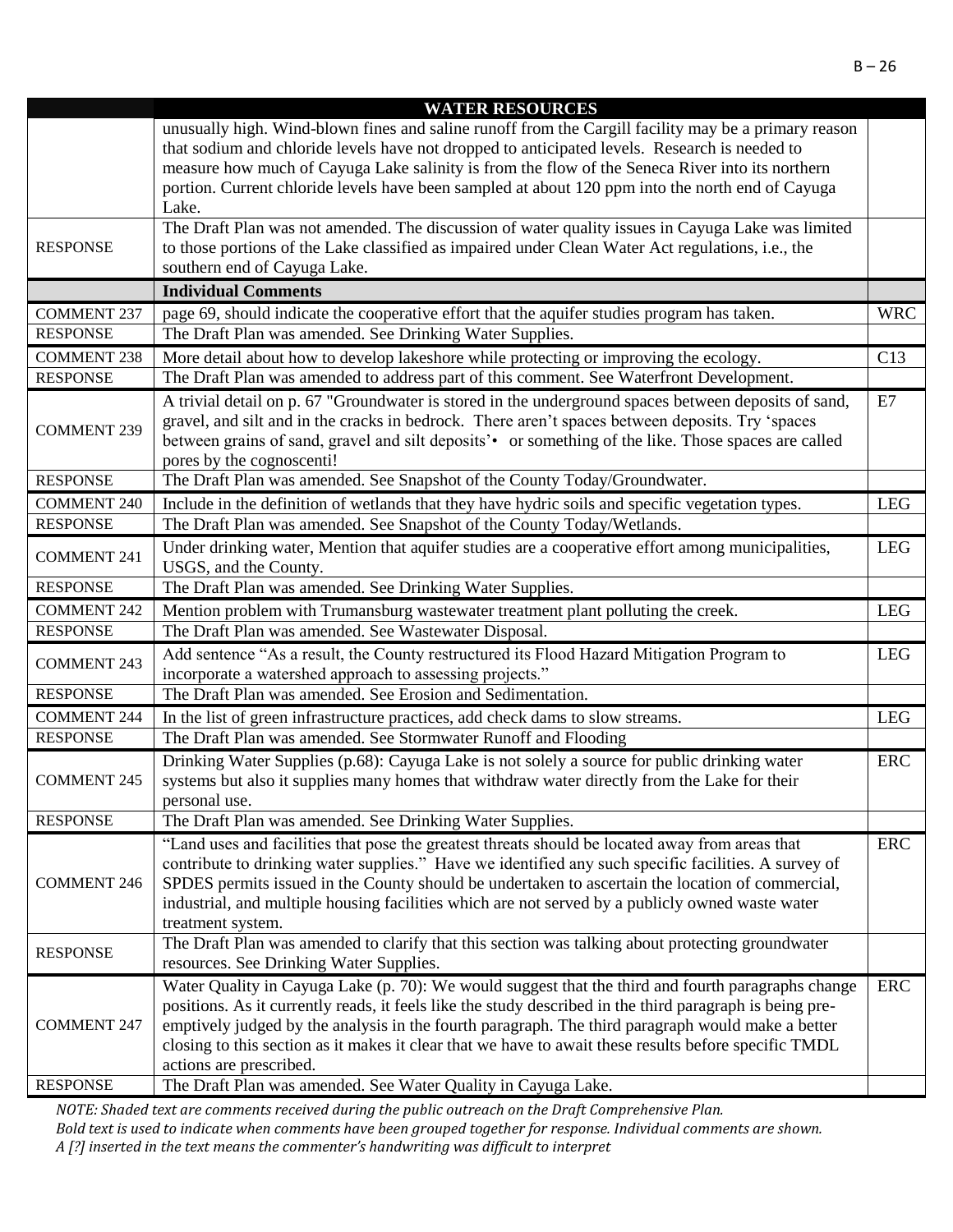|                    | <b>WATER RESOURCES</b>                                                                                                                                                                                                                                                                                                                                                                                                                                                                                                                                                                                                                                                                                                                                                         |                |
|--------------------|--------------------------------------------------------------------------------------------------------------------------------------------------------------------------------------------------------------------------------------------------------------------------------------------------------------------------------------------------------------------------------------------------------------------------------------------------------------------------------------------------------------------------------------------------------------------------------------------------------------------------------------------------------------------------------------------------------------------------------------------------------------------------------|----------------|
|                    | Stormwater Runoff and Flooding (p. 71): In the paragraph on green infrastructure examples we<br>suggest including catchment systems such as rain barrels. We also suggest that the plan encourage<br>the City to allow residential property owners to be eligible for stormwater credits.                                                                                                                                                                                                                                                                                                                                                                                                                                                                                      | <b>ERC</b>     |
| <b>COMMENT 248</b> | We also recommend that County staff seek to coordinate with other local municipalities and involved<br>stakeholders in the development of a comprehensive stormwater management plan. Specific<br>benchmarks should be established, much like those for the greenhouse gas emission goals, to assure<br>the community that this task will be accomplished in a timely manner.                                                                                                                                                                                                                                                                                                                                                                                                  |                |
| <b>RESPONSE</b>    | The Draft Plan was amended. See Stormwater Runoff and Flooding for a response to the first<br>comment. The second comment was not addressed in the Plan, although we are aware the Water<br>Resources Council is considering coordinating such an effort.                                                                                                                                                                                                                                                                                                                                                                                                                                                                                                                      |                |
| <b>COMMENT 249</b> | Adaptation. Bringing hazardous and toxic waste from industrial sites, including but not limited to<br>fracking waste and by-products are danger to our water, specifically, and public health generally. A<br>strategy should be added to adopt a county-wide legislation prohibiting bringing such waste into the<br>county for any purpose. Because much harmful waste, especially from fossil fuel extraction, is not or<br>cannot by law be labeled as 'hazardous' or 'toxic'. I suggest a broad definition which avoids such<br>hair-splitting and identifies those kinds of waste which includes carcinogens, endocrine disruptors<br>and other health-threatening contaminants without regard for exclusions like "the Halliburton<br>loophole" and other similar laws. | C <sub>4</sub> |
| <b>RESPONSE</b>    | The Draft Plan was amended to identify the potential for groundwater contamination in the event of a<br>liquid spill of any kind. See Drinking Water Supplies.                                                                                                                                                                                                                                                                                                                                                                                                                                                                                                                                                                                                                 |                |
| <b>COMMENT 250</b> | Milled asphalt dumped over aquifer on Perkins Road @ County gravel pit; are large tree trunks<br>chipped, otherwise there could be insect infestations                                                                                                                                                                                                                                                                                                                                                                                                                                                                                                                                                                                                                         | <b>SC</b>      |
| <b>RESPONSE</b>    | The Draft Plan was not changed. This comment is too specific to address.                                                                                                                                                                                                                                                                                                                                                                                                                                                                                                                                                                                                                                                                                                       |                |
| <b>COMMENT 251</b> | Support the work of CSI, Cayuga Lake Watershed and Brooktondale gauge station                                                                                                                                                                                                                                                                                                                                                                                                                                                                                                                                                                                                                                                                                                  | <b>SC</b>      |
| <b>RESPONSE</b>    | The Draft Plan was not changed. The policies in the Plan would lead to continued support of these<br>activities and organizations.                                                                                                                                                                                                                                                                                                                                                                                                                                                                                                                                                                                                                                             |                |
| <b>COMMENT 252</b> | We have abundant fresh water here. From the Great Lakes to normal rainfall, we are blessed<br>with natural water supplies, trillions of gallons. Lest anyone forget, we too drink the water, we<br>too want it safe.                                                                                                                                                                                                                                                                                                                                                                                                                                                                                                                                                           | RP             |
| <b>RESPONSE</b>    | The Draft Plan was not changed. No change was requested.                                                                                                                                                                                                                                                                                                                                                                                                                                                                                                                                                                                                                                                                                                                       |                |
| <b>COMMENT 253</b> | Strongly support "the identification and protection  previously unregulated wetlands." This is<br>imperative.                                                                                                                                                                                                                                                                                                                                                                                                                                                                                                                                                                                                                                                                  | C13            |
| <b>RESPONSE</b>    | The Draft Plan was not changed. No change was requested.                                                                                                                                                                                                                                                                                                                                                                                                                                                                                                                                                                                                                                                                                                                       |                |
| <b>COMMENT 254</b> | Groundwater protection laws and the role of upstream communities. Municipalities should work                                                                                                                                                                                                                                                                                                                                                                                                                                                                                                                                                                                                                                                                                   | COG            |
|                    | more tightly together, coordinate around groundwater protection regulation.                                                                                                                                                                                                                                                                                                                                                                                                                                                                                                                                                                                                                                                                                                    |                |
| <b>RESPONSE</b>    | The Draft Plan was not changed. No change was requested.                                                                                                                                                                                                                                                                                                                                                                                                                                                                                                                                                                                                                                                                                                                       |                |
| <b>COMMENT 255</b> | For example, with respect to Cayuga Lake there should be mention of Lake levels and who controls<br>them and how – and with what results. [It will be interesting to see how the TMDL-prompted study<br>of the lake comes out on this.]                                                                                                                                                                                                                                                                                                                                                                                                                                                                                                                                        | <b>LEG</b>     |
| <b>RESPONSE</b>    | The Draft Plan was not amended. Lake level management is a complex subject requiring state level<br>decision making to address water level throughout the Canal system and cannot be effectively<br>addressed or controlled at the County level.                                                                                                                                                                                                                                                                                                                                                                                                                                                                                                                               |                |
| <b>COMMENT 256</b> | The plan mentions that utilities rely on Cayuga Lake, mention that they are using "the commons"<br>without paying for the privilege.                                                                                                                                                                                                                                                                                                                                                                                                                                                                                                                                                                                                                                           | <b>LEG</b>     |
| <b>RESPONSE</b>    | The Draft Plan was not amended.                                                                                                                                                                                                                                                                                                                                                                                                                                                                                                                                                                                                                                                                                                                                                |                |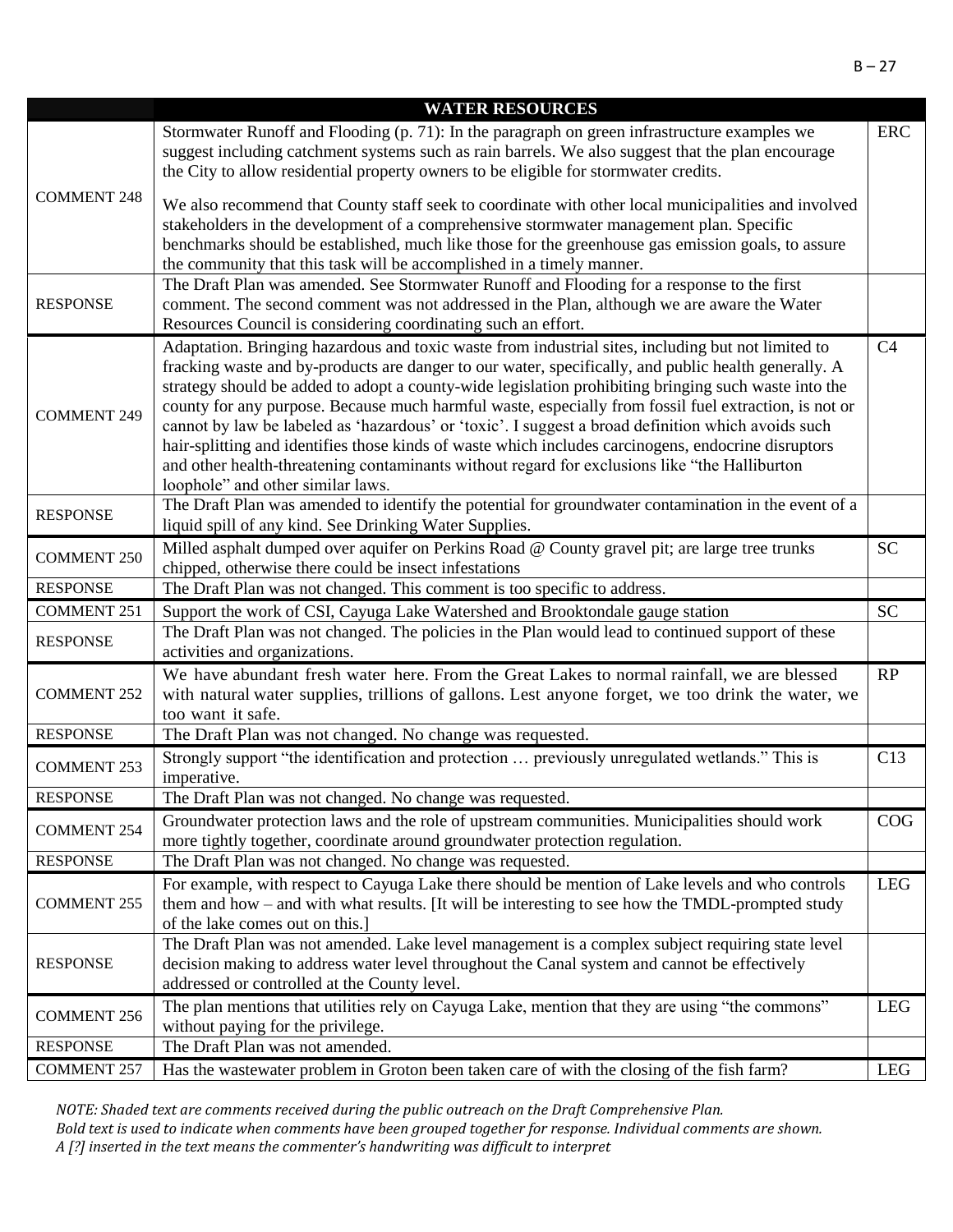|                    | <b>WATER RESOURCES</b>                                                                                                                                                                                                                                                                                                                                                                                                                                                                                                                                                                                                                                                                                                                                                                                                                                                                                                                                                                                                                                                                                                                                                                                                                                                                                                                                                                                                                                                                                                                                                                                                                                                                                                                                                                                                                                                                            |            |
|--------------------|---------------------------------------------------------------------------------------------------------------------------------------------------------------------------------------------------------------------------------------------------------------------------------------------------------------------------------------------------------------------------------------------------------------------------------------------------------------------------------------------------------------------------------------------------------------------------------------------------------------------------------------------------------------------------------------------------------------------------------------------------------------------------------------------------------------------------------------------------------------------------------------------------------------------------------------------------------------------------------------------------------------------------------------------------------------------------------------------------------------------------------------------------------------------------------------------------------------------------------------------------------------------------------------------------------------------------------------------------------------------------------------------------------------------------------------------------------------------------------------------------------------------------------------------------------------------------------------------------------------------------------------------------------------------------------------------------------------------------------------------------------------------------------------------------------------------------------------------------------------------------------------------------|------------|
| <b>RESPONSE</b>    | The Draft Plan was not amended. There is no existing problem to be addressed.                                                                                                                                                                                                                                                                                                                                                                                                                                                                                                                                                                                                                                                                                                                                                                                                                                                                                                                                                                                                                                                                                                                                                                                                                                                                                                                                                                                                                                                                                                                                                                                                                                                                                                                                                                                                                     |            |
| <b>COMMENT 258</b> | Work in the concept of the relative ease/expense of addressing phosphorus pollution at the watershed<br>or tributary level vs. at point sources.                                                                                                                                                                                                                                                                                                                                                                                                                                                                                                                                                                                                                                                                                                                                                                                                                                                                                                                                                                                                                                                                                                                                                                                                                                                                                                                                                                                                                                                                                                                                                                                                                                                                                                                                                  | <b>LEG</b> |
| <b>RESPONSE</b>    | The Draft Plan was not amended. Until DEC identifies the type of regulatory steps they may take to<br>control phosphorus in Cayuga Lake, a discussion of the costs would be speculative.                                                                                                                                                                                                                                                                                                                                                                                                                                                                                                                                                                                                                                                                                                                                                                                                                                                                                                                                                                                                                                                                                                                                                                                                                                                                                                                                                                                                                                                                                                                                                                                                                                                                                                          |            |
| <b>COMMENT 259</b> | Provide details on the assessment of the Sixmile Creek watershed (was it Milone and MacBroom?                                                                                                                                                                                                                                                                                                                                                                                                                                                                                                                                                                                                                                                                                                                                                                                                                                                                                                                                                                                                                                                                                                                                                                                                                                                                                                                                                                                                                                                                                                                                                                                                                                                                                                                                                                                                     | <b>LEG</b> |
| <b>RESPONSE</b>    | Year?)<br>The Draft Plan was not amended. The level of detail is not appropriate in a Comprehensive Plan<br>intended to address County-wide issues.                                                                                                                                                                                                                                                                                                                                                                                                                                                                                                                                                                                                                                                                                                                                                                                                                                                                                                                                                                                                                                                                                                                                                                                                                                                                                                                                                                                                                                                                                                                                                                                                                                                                                                                                               |            |
| <b>COMMENT 260</b> | At the end of the Waterfront Development section add a sentence like this (only better worded): The<br>City locates development in known floodplains and does not participate in the federal flood insurance<br>program.                                                                                                                                                                                                                                                                                                                                                                                                                                                                                                                                                                                                                                                                                                                                                                                                                                                                                                                                                                                                                                                                                                                                                                                                                                                                                                                                                                                                                                                                                                                                                                                                                                                                          | <b>LEG</b> |
| <b>RESPONSE</b>    | The Draft Plan was not amended. The City does participate in the National Flood Insurance Program.<br>The Adaptation Chapter notes that all municipalities in the county should participate in the<br>Community Rating System.                                                                                                                                                                                                                                                                                                                                                                                                                                                                                                                                                                                                                                                                                                                                                                                                                                                                                                                                                                                                                                                                                                                                                                                                                                                                                                                                                                                                                                                                                                                                                                                                                                                                    |            |
| <b>COMMENT 261</b> | There should be some consideration of the effects of tributaries to the lake that are not within<br>Tompkins County. Clearly, Tompkins County cannot control non-Tompkins tributaries, but mention<br>is made in the plan of the need for inter-municipal cooperation and we support this. Many regions of<br>the country take a "watershed approach" to water protection and this, of course, goes beyond<br>municipal boundaries.                                                                                                                                                                                                                                                                                                                                                                                                                                                                                                                                                                                                                                                                                                                                                                                                                                                                                                                                                                                                                                                                                                                                                                                                                                                                                                                                                                                                                                                               | <b>ERC</b> |
| <b>RESPONSE</b>    | The Draft Plan was not amended. We believe this is adequately covered in the discussion in the<br>regional coordination section of the Plan.                                                                                                                                                                                                                                                                                                                                                                                                                                                                                                                                                                                                                                                                                                                                                                                                                                                                                                                                                                                                                                                                                                                                                                                                                                                                                                                                                                                                                                                                                                                                                                                                                                                                                                                                                      |            |
| <b>COMMENT 262</b> | Waterfront Development (p.73): See also p.88 "It is the policy of Tompkins County to:<br>Maintain floodways and limit development within floodplains to reduce damages from floods."<br>"The City of Ithaca's waterfront along Cayuga Inlet offers a tremendous opportunity to develop an<br>urban waterfront experience for residents and tourists alike." Water-dependent and water-enhanced<br>uses should be encouraged to develop there. Water-enhanced uses "may include mixed use facilities<br>with residential or lodging components."<br>Recently a mixed use residential facility was proposed for 323 Taughannock Blvd. on Inlet Island.<br>County Planning staff did not discuss in their comments to the City the fact that the proposed project<br>was in a floodway. Large structures in the floodplain divert waters onto other nearby properties thus<br>expanding the area impacted by the flooding.<br>The properties adjacent to the Inlet have high market value as proposed sites for development. The<br>City approved a new Waterfront Zoning district for this area in 2011. It is a very attractive<br>investment opportunity and yet extensive development here is inconsistent with a sound floodplain<br>management strategy.<br>County Planning is the responsible entity for Flood Hazard Mitigation Programs. It must urge local<br>municipalities to:<br>1. Use zoning codes to steer development away from floodplains. This not only involves<br>restricting new construction in the floodplain but also seeking opportunities to relocate<br>existing structures outside the floodplain. One may take advantage of the proximity to the<br>water without locating in it.<br>2. Restore and preserve the natural resource functions of floodplains.<br>Develop mitigation measures in the floodplain to limit the damages to persons and<br>3.<br>properties. | <b>ERC</b> |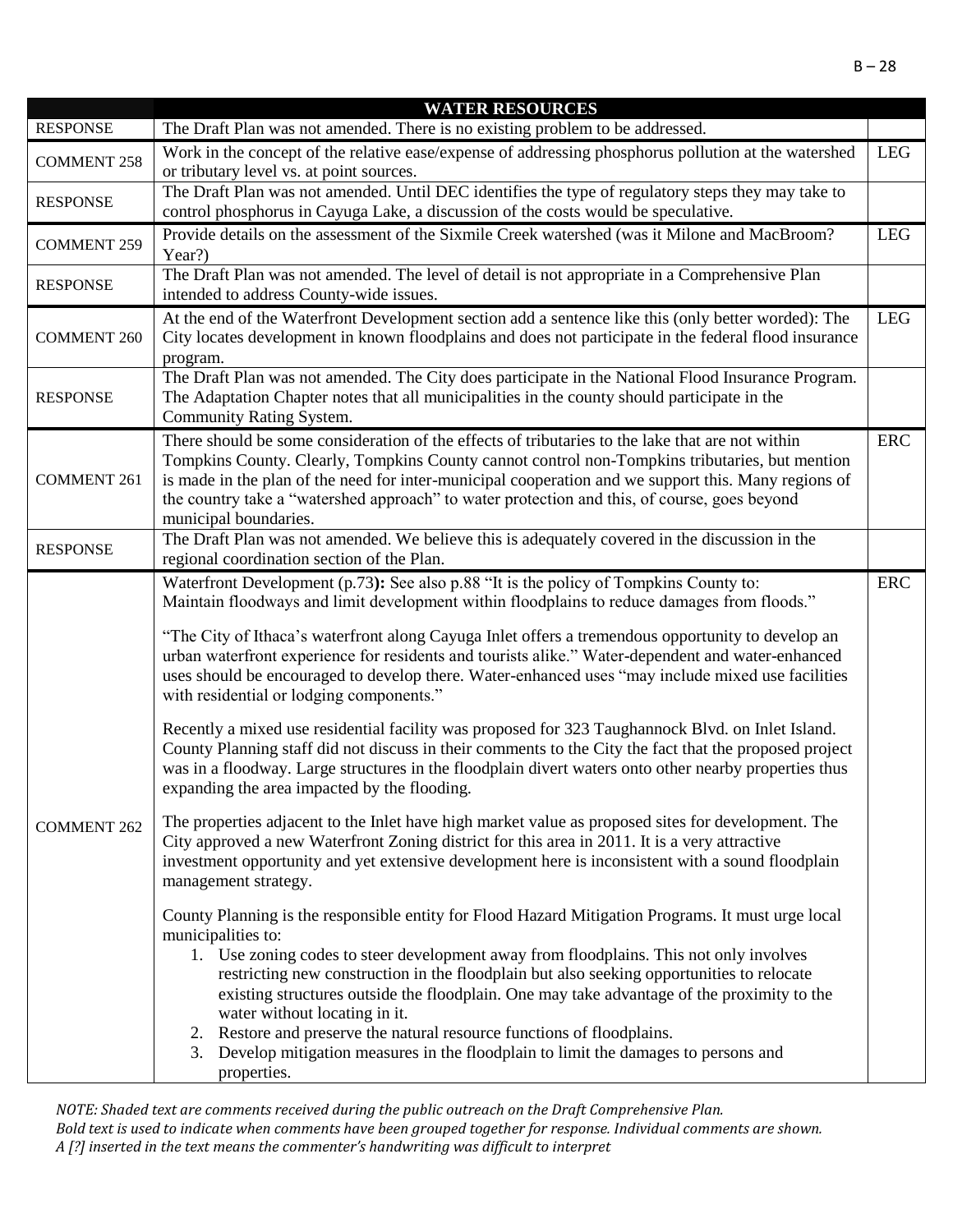|                    | <b>WATER RESOURCES</b>                                                                                                                                                                                                                                                                                                                                                                                                                                                                                                                                                                                                                                                                                                                                                                                                                                                                                                                                                                                  |            |
|--------------------|---------------------------------------------------------------------------------------------------------------------------------------------------------------------------------------------------------------------------------------------------------------------------------------------------------------------------------------------------------------------------------------------------------------------------------------------------------------------------------------------------------------------------------------------------------------------------------------------------------------------------------------------------------------------------------------------------------------------------------------------------------------------------------------------------------------------------------------------------------------------------------------------------------------------------------------------------------------------------------------------------------|------------|
|                    | Develop upstream projects to divert and/or store flood waters.<br>4.                                                                                                                                                                                                                                                                                                                                                                                                                                                                                                                                                                                                                                                                                                                                                                                                                                                                                                                                    |            |
|                    | Local municipalities should be urged to participate in the NFIP Community Rating System to<br>upgrade their floodplain regulations and to reduce flood insurance costs to those already in the<br>floodplain. The National Flood Insurance Program has been running a huge deficit because<br>premiums have not been sufficient to cover payouts. Although insurance rates have begun to rise to<br>bring the program into balance, the true cost of reimbursement for past deficits would make flood<br>insurance unavailable to most. There is a social equity aspect to this issue. Many of those who live in<br>floodplains are low-income residents who are unable to purchase flood insurance. Those who may<br>have more substantial incomes may be able to purchase this insurance now. However, as the wealthy<br>who can more readily afford escalating costs continue to build high end structures in the floodplain,<br>payouts will be more costly again raising the rates for all others. |            |
| <b>RESPONSE</b>    | The Draft Plan was not amended. Some of the issues raised are covered in the Adaptation Chapter.<br>For others, the level of detail requested is not appropriate in a Comprehensive Plan intended to<br>address County-wide issues.                                                                                                                                                                                                                                                                                                                                                                                                                                                                                                                                                                                                                                                                                                                                                                     |            |
| <b>COMMENT 263</b> | It is the county's policy to have no net loss of wetlands.                                                                                                                                                                                                                                                                                                                                                                                                                                                                                                                                                                                                                                                                                                                                                                                                                                                                                                                                              | <b>LEG</b> |
| <b>RESPONSE</b>    | The Draft Plan was not amended. This policy is usually established by agencies that have permitting<br>authority over fill in wetlands.                                                                                                                                                                                                                                                                                                                                                                                                                                                                                                                                                                                                                                                                                                                                                                                                                                                                 |            |

|                    | <b>ENERGY AND GREENHOUSE GAS EMISSIONS</b>                                                                                                                                                                                                                                                                                                                                                                                                                                                                                                                                                                                                                                                                                                                                                                                                                                                                                                                                                                                                                                                                                                                                                                                                                                                                                                                                                                                                                                                                                                                                                                                                                                                                                                                                                                                                                                                                                                                                                                                                                                                                                                                   |                |
|--------------------|--------------------------------------------------------------------------------------------------------------------------------------------------------------------------------------------------------------------------------------------------------------------------------------------------------------------------------------------------------------------------------------------------------------------------------------------------------------------------------------------------------------------------------------------------------------------------------------------------------------------------------------------------------------------------------------------------------------------------------------------------------------------------------------------------------------------------------------------------------------------------------------------------------------------------------------------------------------------------------------------------------------------------------------------------------------------------------------------------------------------------------------------------------------------------------------------------------------------------------------------------------------------------------------------------------------------------------------------------------------------------------------------------------------------------------------------------------------------------------------------------------------------------------------------------------------------------------------------------------------------------------------------------------------------------------------------------------------------------------------------------------------------------------------------------------------------------------------------------------------------------------------------------------------------------------------------------------------------------------------------------------------------------------------------------------------------------------------------------------------------------------------------------------------|----------------|
|                    | <b>Multiple Comments on the Same Subject</b>                                                                                                                                                                                                                                                                                                                                                                                                                                                                                                                                                                                                                                                                                                                                                                                                                                                                                                                                                                                                                                                                                                                                                                                                                                                                                                                                                                                                                                                                                                                                                                                                                                                                                                                                                                                                                                                                                                                                                                                                                                                                                                                 |                |
|                    | <b>Question Need for Climate Change Action</b>                                                                                                                                                                                                                                                                                                                                                                                                                                                                                                                                                                                                                                                                                                                                                                                                                                                                                                                                                                                                                                                                                                                                                                                                                                                                                                                                                                                                                                                                                                                                                                                                                                                                                                                                                                                                                                                                                                                                                                                                                                                                                                               |                |
| <b>COMMENT 264</b> | Not buying. It is virtually impossible for one county or even for the U.S. to change global<br>patterns. While we cut carbons, taxing ourselves to do so, foreign governments take our good                                                                                                                                                                                                                                                                                                                                                                                                                                                                                                                                                                                                                                                                                                                                                                                                                                                                                                                                                                                                                                                                                                                                                                                                                                                                                                                                                                                                                                                                                                                                                                                                                                                                                                                                                                                                                                                                                                                                                                  | RP             |
|                    | jobs, continuing to pour carbons into the atmosphere.                                                                                                                                                                                                                                                                                                                                                                                                                                                                                                                                                                                                                                                                                                                                                                                                                                                                                                                                                                                                                                                                                                                                                                                                                                                                                                                                                                                                                                                                                                                                                                                                                                                                                                                                                                                                                                                                                                                                                                                                                                                                                                        |                |
| <b>COMMENT 265</b> | I am writing to voice my concern and opposition to a major underlying assumption that leads to<br>various outcomes in the Comprehensive Plan. That is that we must invest significant resources to<br>counter climate change caused by greenhouse gas emissions and that this requires us to invest<br>considerable resources and modify our lifestyles in various ways to counter this. This plan takes no<br>account of the "uncertain knowledge of future climates" (see "Climate Science is Not Settled" by<br>Dr. Steven E. Koonin, Undersecretary for Science in the Energy Department during President<br>Barack Obama's first term and now Director of the Center for Urban Science and Progress at NYU<br>in the Wall Street Journal, (September 20-21, 2014 p. C1) and states as principles that Tompkins<br>County should be a place where "the energy system is carbon-neutral" and "the entire community is<br>prepared for the economic, environmental, and social impacts of climate change." While we tax<br>ourselves in various ways to try to achieve the goals resulting from these principles, we are making<br>energy in the State and the County more (and far too) expensive and choking off economic<br>development, a goal that we should be embracing much more aggressively especially here in central<br>New York. The Regional Greenhouse Gas Initiative (RGGI), New York State's cap-and-trade<br>system, has a goal to reduce carbon emissions, but the Congressional Budget Office has concluded<br>that its impact has been negligible, due in large part to the natural gas boom and the lower carbon<br>emissions resulting from the use of natural gas. In the meantime RGGI, and a variety of green<br>energy taxpayer financed subsidies keeps taxes and energy costs way too high in the state and the<br>county and hinders economic development. To our south, Pennsylvania has exploited its natural<br>gas reserves and generated jobs and cheaper energy. This should be a goal of our plan as well-<br>reduce the cost of energy for consumers and businesses and generate economic development and<br>growth. | E <sub>6</sub> |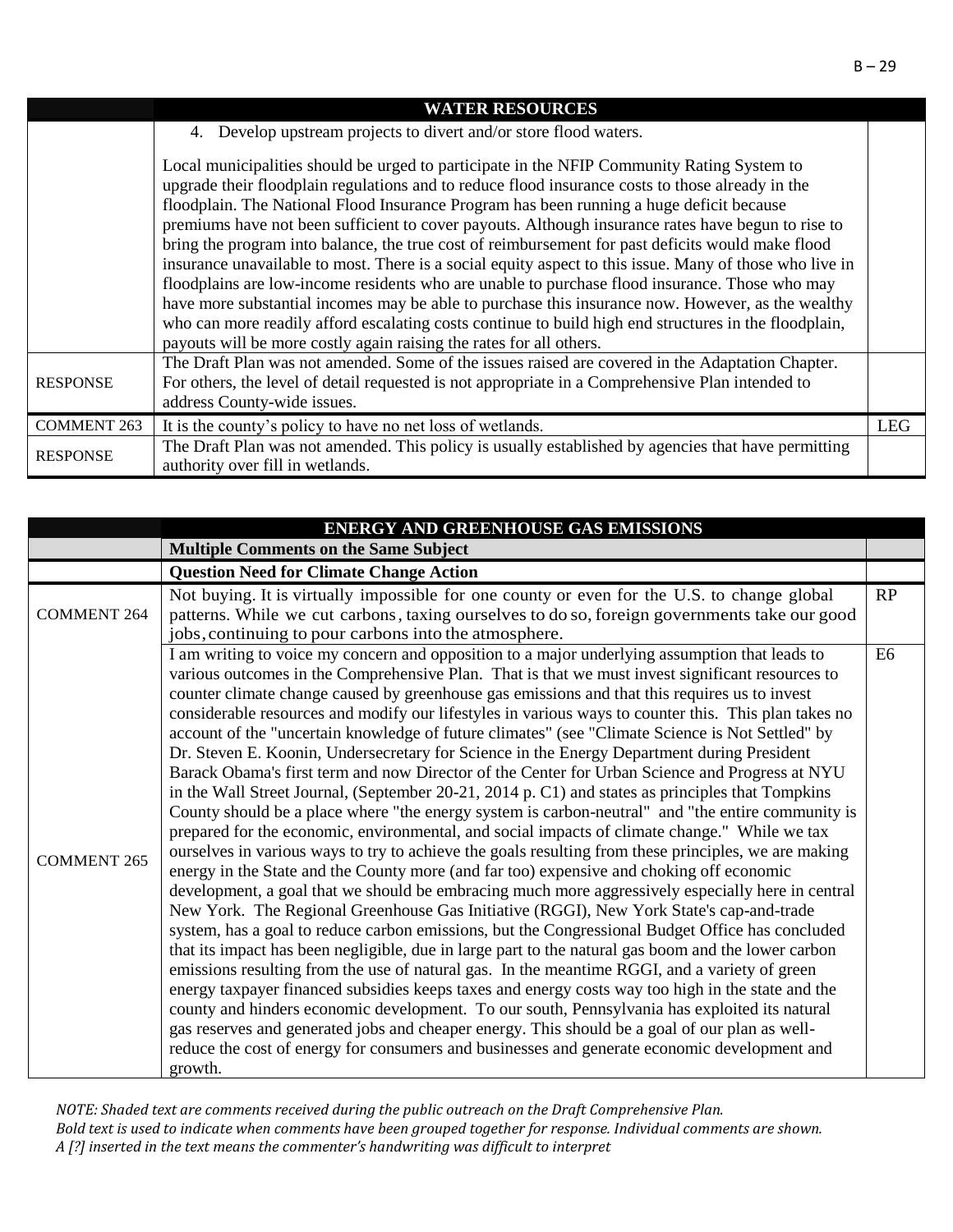|                                       | <b>ENERGY AND GREENHOUSE GAS EMISSIONS</b>                                                                                                                                                      |                |
|---------------------------------------|-------------------------------------------------------------------------------------------------------------------------------------------------------------------------------------------------|----------------|
|                                       | The Draft Plan was amended, in part. The Principle for Energy and Greenhouse Gas Emissions has                                                                                                  |                |
|                                       | been modified to highlight the need for a secure and reliable energy supply.                                                                                                                    |                |
|                                       |                                                                                                                                                                                                 |                |
|                                       | In Mr. Koonin's article, he states: "Society's choices in the years ahead will necessarily be based on                                                                                          |                |
|                                       | uncertain knowledge of future climates. That uncertainty need not be an excuse for inaction. There                                                                                              |                |
|                                       | is well-justified prudence in accelerating the development of low-emissions technologies and in                                                                                                 |                |
|                                       | cost-effective energy-efficiency measures. But climate strategies beyond such "no regrets" efforts                                                                                              |                |
|                                       | carry costs, risks and questions of effectiveness, so nonscientific factors inevitably enter the                                                                                                |                |
| <b>RESPONSE</b>                       | decision. These include our tolerance for risk and the priorities that we assign to economic                                                                                                    |                |
|                                       | development, poverty reduction, environmental quality, and intergenerational and geographical                                                                                                   |                |
|                                       | equity." This issue of supporting economic development while reducing greenhouse gas emissions<br>is included in the new section under Issues and Opportunities called "Consider Energy and the |                |
|                                       | Economy Together."                                                                                                                                                                              |                |
|                                       |                                                                                                                                                                                                 |                |
|                                       | Added text to the Economy Chapter under "Energy Infrastructure" discussing the need to consider                                                                                                 |                |
|                                       | together energy, economy, housing and transportation needs and form partnerships to solve the                                                                                                   |                |
|                                       | problems of energy demands in the community.                                                                                                                                                    |                |
|                                       | <b>Wood Pellets</b>                                                                                                                                                                             |                |
| <b>COMMENT 266</b>                    | Why wood pellet systems?                                                                                                                                                                        | C18            |
| <b>COMMENT 267</b>                    | Why wood pellet? Look into allergies.                                                                                                                                                           | <b>SC</b>      |
| <b>RESPONSE</b>                       | The Draft Plan was amended. See Transition to Renewable Energy Sources.                                                                                                                         |                |
|                                       | <b>Tax Policies</b>                                                                                                                                                                             |                |
| <b>COMMENT 268</b>                    | Carbon tax credit for privately owned woodlands.                                                                                                                                                | C9             |
|                                       | It's a losing battle if there aren't ways to differentially price the cost of carbon. We need to find                                                                                           | <b>SC</b>      |
| <b>COMMENT 269</b>                    | clever means/mechanisms at the local level to make carbon based fuels more expensive than the                                                                                                   |                |
|                                       |                                                                                                                                                                                                 |                |
|                                       | noncarbon alternatives.                                                                                                                                                                         |                |
| <b>RESPONSE</b>                       | The Draft Plan was not amended. The level of detail requested is not appropriate in a                                                                                                           |                |
|                                       | Comprehensive Plan intended to address County-wide issues.                                                                                                                                      |                |
|                                       | <b>Individual Comments</b>                                                                                                                                                                      |                |
|                                       | Reality is wind not popular in Tompkins, Dryden doesn't allow commercial wind, mention local                                                                                                    | C <sub>3</sub> |
| <b>COMMENT 270</b>                    | opposition because affects political leaders and their decisions, tough climb and we heavily                                                                                                    |                |
|                                       | emphasize in plan.                                                                                                                                                                              |                |
| <b>RESPONSE</b>                       | The Draft Plan was amended. See Transition to Renewable Energy Sources.                                                                                                                         |                |
| <b>COMMENT 271</b>                    | Microgrid energy production.                                                                                                                                                                    | C9             |
| <b>RESPONSE</b>                       | The Draft Plan was amended. See Explore infrastructure in Energy Focus Areas.                                                                                                                   |                |
|                                       | It's surprising to see no mention of greenhouse gas emissions (methane and Co2, particulate matter)                                                                                             | C <sub>4</sub> |
| <b>COMMENT 272</b>                    | not mentioned as hazards. They are generated by methane pipelines, methane compressor stations,                                                                                                 |                |
|                                       | and the Cayuga Power Plant. These affect public health generally and cause global warming/climate                                                                                               |                |
|                                       | disruption/climate change. Each should be added along with plans to reduce their incidence.                                                                                                     |                |
| <b>RESPONSE</b>                       | The Draft Plan was amended to define the term Greenhouse Gas. See introduction to the chapter.                                                                                                  |                |
|                                       | Otherwise, the Draft Plan was not amended. The text is clear that greenhouse gas emissions are<br>contributing to climate change and that they should be reduced.                               |                |
|                                       | Common sense says that new housing construction is going to be more energy efficient                                                                                                            | CC             |
|                                       | than our older housing stockconsider engaging ASI Energy or the like to provide                                                                                                                 |                |
| <b>COMMENT 273</b>                    | expertise, also commenter noted preference for natural gas rather than having increasing                                                                                                        |                |
|                                       | numbers of truck deliveries for fuel oil and propane                                                                                                                                            |                |
| <b>RESPONSE</b><br><b>COMMENT 274</b> | The Draft Plan was amended. See Improving Energy Efficiency.<br>Include food? Food is one big area of energy use and GHG emissions. Should be                                                   | C11            |

*NOTE: Shaded text are comments received during the public outreach on the Draft Comprehensive Plan.* 

*Bold text is used to indicate when comments have been grouped together for response. Individual comments are shown. A [?] inserted in the text means the commenter's handwriting was difficult to interpret*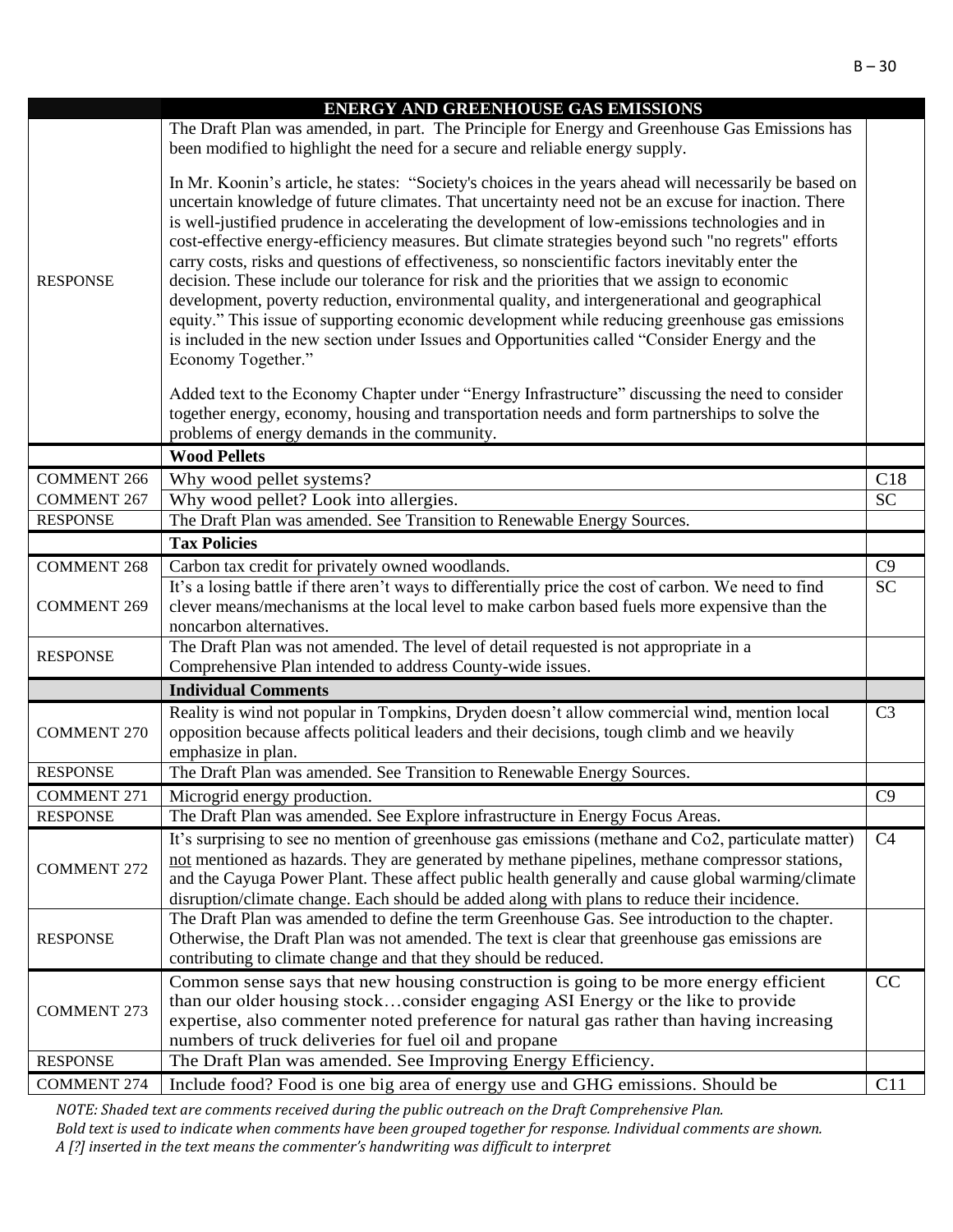|                    | <b>ENERGY AND GREENHOUSE GAS EMISSIONS</b>                                                                                                                                                                                                                                                                                                                                                                                                                                                            |            |
|--------------------|-------------------------------------------------------------------------------------------------------------------------------------------------------------------------------------------------------------------------------------------------------------------------------------------------------------------------------------------------------------------------------------------------------------------------------------------------------------------------------------------------------|------------|
|                    | mentioned.                                                                                                                                                                                                                                                                                                                                                                                                                                                                                            |            |
| <b>RESPONSE</b>    | The Draft Plan was amended. See Reduce Energy Demand.                                                                                                                                                                                                                                                                                                                                                                                                                                                 |            |
| <b>COMMENT 275</b> | In the Climate Change introduction, add a second sentence to the introduction: And<br>ultimately it is only recognition and action at local levels everywhere that can accomplish<br>the needed changes"                                                                                                                                                                                                                                                                                              | <b>LEG</b> |
| <b>RESPONSE</b>    | The Draft Plan was amended.                                                                                                                                                                                                                                                                                                                                                                                                                                                                           |            |
| <b>COMMENT 276</b> | In the footnote in the chart, clarify the wording. Also, indicate if commercial flights include both<br>incoming and outgoing lights.                                                                                                                                                                                                                                                                                                                                                                 | <b>LEG</b> |
| <b>RESPONSE</b>    | The Draft Plan was amended.                                                                                                                                                                                                                                                                                                                                                                                                                                                                           |            |
| <b>COMMENT 277</b> | Can we show a chart with the amount of energy via gasoline, electricity and natural gas, rather than<br>just listing them in order?                                                                                                                                                                                                                                                                                                                                                                   | <b>LEG</b> |
| <b>RESPONSE</b>    | The Draft Plan was amended. See Snapshot of the County Today.                                                                                                                                                                                                                                                                                                                                                                                                                                         |            |
| <b>COMMENT 278</b> | The latest work by Howarth or Ingraffia shows that methane is many times more powerful over this<br>number of years. This may be found in the update to the UN IPCC reports.                                                                                                                                                                                                                                                                                                                          | <b>LEG</b> |
| <b>RESPONSE</b>    | The Draft Plan was amended. See Community Greenhouse Gas Emissions.                                                                                                                                                                                                                                                                                                                                                                                                                                   |            |
| <b>COMMENT 279</b> | Under transportation, can we get figures on the number of hybrid and electric vehicles in Tompkins<br>County and how that relates to other counties?                                                                                                                                                                                                                                                                                                                                                  | <b>LEG</b> |
| <b>RESPONSE</b>    | The Draft Plan was amended. Information on hybrid and electric vehicles may be found in the<br>Transportation chapter under Transportation's Role in Greenhouse Gas Emissions. While no exact<br>figures for use of hybrids and electric vehicles are given for surrounding counties, there is a<br>statement that it is higher in Tompkins that in surrounding counties.                                                                                                                             |            |
| <b>COMMENT 280</b> | Near the end of the snapshot, add a sentence like this: What we now know, however, is that 2050 is<br>not soon enough to forestall arriving at out-of-control climate change feedback loops." The latest<br>UN report update seems to indicate that changes will need to happen in the next ten years.                                                                                                                                                                                                | <b>LEG</b> |
| <b>RESPONSE</b>    | The Draft Plan was amended. See Consider Energy and Environment Together and Transition to<br>Renewable Energy Sources.                                                                                                                                                                                                                                                                                                                                                                               |            |
| <b>COMMENT 281</b> | Under Transition to Renewable Energy Sources, also indicate that 25 or 50 years is not soon<br>enough.                                                                                                                                                                                                                                                                                                                                                                                                | <b>LEG</b> |
| <b>RESPONSE</b>    | The Draft Plan was amended. See Consider Energy and the Economy Together and Transition to<br>Renewable Energy Sources.                                                                                                                                                                                                                                                                                                                                                                               |            |
| <b>COMMENT 282</b> | Under Taking Action, include target date for completing the Energy Roadmap.                                                                                                                                                                                                                                                                                                                                                                                                                           | <b>LEG</b> |
| <b>RESPONSE</b>    | The Draft Plan was amended.                                                                                                                                                                                                                                                                                                                                                                                                                                                                           |            |
| <b>COMMENT 283</b> | Under Taking Action, include the type of agency TCA is (there's a technical term.)                                                                                                                                                                                                                                                                                                                                                                                                                    | <b>LEG</b> |
| <b>RESPONSE</b>    | The Draft Plan was amended. See Taking Action/Partners.                                                                                                                                                                                                                                                                                                                                                                                                                                               |            |
| <b>COMMENT 284</b> | Electricity ( $p.80$ ) The nameplate capacity for the electrical generation units at the power plant is as<br>follows: Unit $1 - 150$ MW and Unit $2 - 156$ MW for a total of 306 MW.                                                                                                                                                                                                                                                                                                                 | <b>ERC</b> |
| <b>RESPONSE</b>    | The Draft Plan was amended.                                                                                                                                                                                                                                                                                                                                                                                                                                                                           |            |
| <b>COMMENT 285</b> | Under Improving Energy Efficiency, 2 <sup>nd</sup> paragraph, add a sentence "Social equity concerns mean a<br>concomitant assistance to make these changes affordable to all, including NYSERDA, (list other<br>resources).                                                                                                                                                                                                                                                                          | <b>LEG</b> |
| <b>RESPONSE</b>    | The Draft Plan was amended. See Improving Energy Efficiency.                                                                                                                                                                                                                                                                                                                                                                                                                                          |            |
| <b>COMMENT 286</b> | Electricity – On average, Tompkins County residents and business use approximately 100 MW of<br>electricity. At present, this tends to be supplied via the Cayuga Plant, the Cornell University<br>Cogeneration facility and mostly by the Homer City Pennsylvania coal burner. This is not good AT<br>ALL. And in a future where most natural gas for heat applications gets swapped over to electricity<br>powered ground sourced heat pumps (GSHP) this is even MORE dependence on polluting coal. | C2         |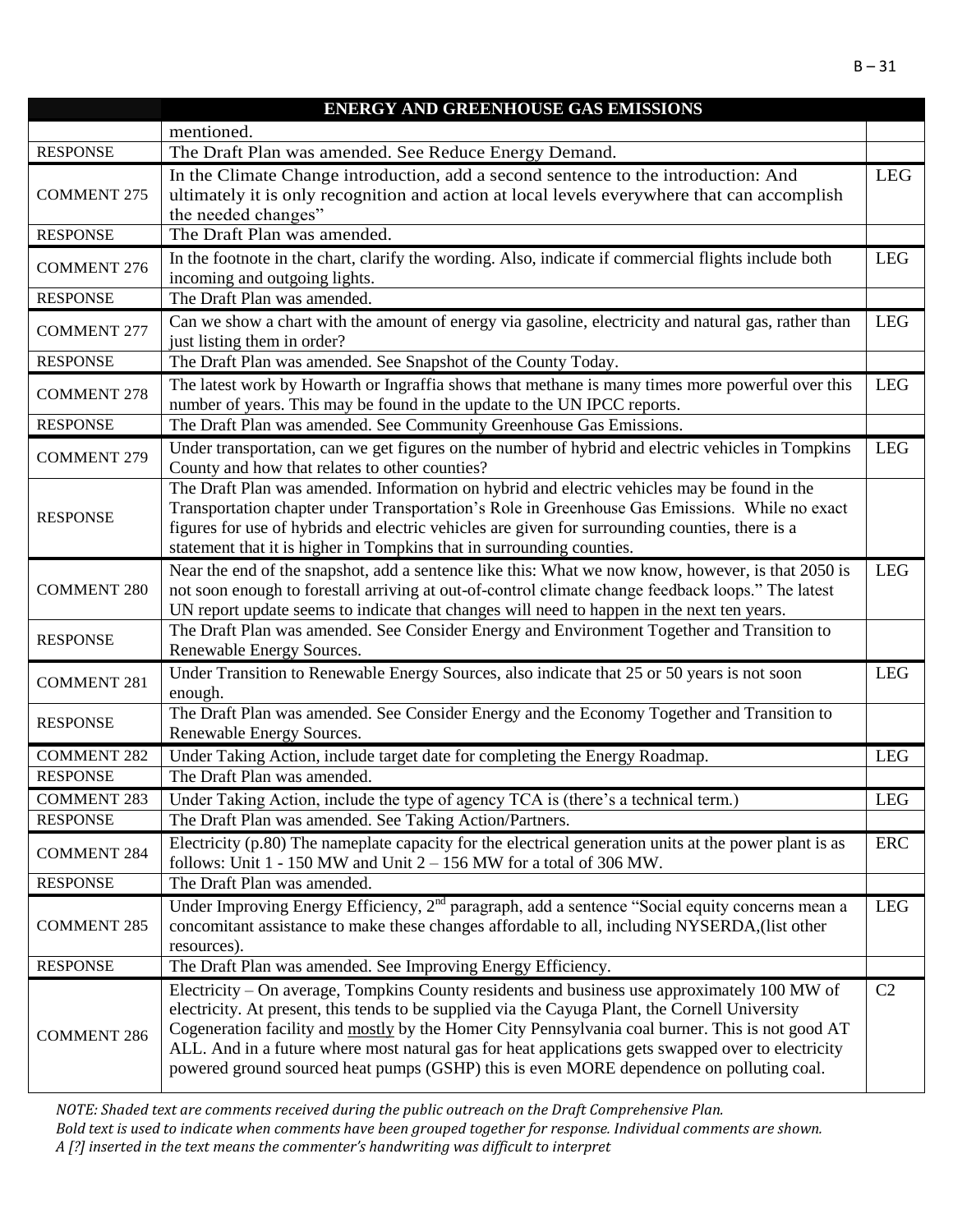|                    | <b>ENERGY AND GREENHOUSE GAS EMISSIONS</b>                                                            |            |
|--------------------|-------------------------------------------------------------------------------------------------------|------------|
|                    | The combination of municipally owned/financed wind turbines (biggest expense is financing the         |            |
|                    | capital) and some NYPA owned pumped hydro storage facilities could supply all of this 100 MW          |            |
|                    | (and new heat pump usage) at affordable prices. Investment of approximately \$700 million             |            |
|                    | (municipal bonds) for turbines. That is actually doing something about global warming, not just       |            |
|                    | talking about it.                                                                                     |            |
|                    | The Draft Plan was not amended. The level of detail requested is not appropriate in a                 |            |
| <b>RESPONSE</b>    | Comprehensive Plan intended to address County-wide issues.                                            |            |
|                    | Biomass to liquid fuels: On average, the approximately 100,000 residents export over \$200            | C2         |
|                    | million/year to import gasoline, diesel, propane and fuel oil. Many farms are idle for lack of demand |            |
|                    | to grow crops that can be grown around here. Why not merge these?                                     |            |
|                    |                                                                                                       |            |
| <b>COMMENT 287</b> | There exist many routes to convert biomass to liquid fuels (pyrolysis, Fischer-Tropsch,               |            |
|                    | fermentation, biodiesel). The combination of known demand and low cost loans can do this. Plus,       |            |
|                    | the world and New York State is awash in money looking for a home. Staunching that \$200              |            |
|                    | million/year and recycling it via local biomass (corn stoves, corn, other crops, willow, etc.) could  |            |
|                    | generate several thousand new jobs. That needs to be explored.                                        |            |
| <b>RESPONSE</b>    | The Draft Plan was not amended. The level of detail requested is not appropriate in a                 |            |
|                    | Comprehensive Plan intended to address County-wide issues.                                            |            |
| <b>COMMENT 288</b> | Would help to see "laundry list" of net gains or losses to the county's carbon footprint              | CC         |
|                    | The Draft Plan was not amended. The level of detail requested is not appropriate in a                 |            |
| <b>RESPONSE</b>    | Comprehensive Plan intended to address County-wide issues. This may be addressed in the update        |            |
|                    | to the greenhouse gas emissions inventory to be conducted in 2015.                                    |            |
|                    | I would comment that one major way we can move towards a greener Tompkins County is to                | <b>SC</b>  |
| <b>COMMENT 289</b> | repave solar; one way to start this would be at parking lots, driveways and small projects like this. |            |
|                    | The technology is here already; I'd like to see Tompkins County prepare to begin this effort.         |            |
| <b>RESPONSE</b>    | The Draft Plan was not amended. The level of detail requested is not appropriate in a                 |            |
|                    | Comprehensive Plan intended to address County-wide issues.                                            |            |
|                    | To increase the amount of composting, it would be great if the County itself could start a            | <b>SC</b>  |
| <b>COMMENT 290</b> | composting facility. Compost could be sold at a reasonable price as an additional source of           |            |
|                    | revenue/cost recovery.                                                                                |            |
|                    | The Draft Plan was not amended. The level of detail requested is not appropriate in a                 |            |
| <b>RESPONSE</b>    | Comprehensive Plan intended to address County-wide issues. The County has pursued its                 |            |
|                    | composting goals in partnership with a successful local business, Cayuga Compost, which runs a        |            |
|                    | composting facility in Trumansburg.                                                                   |            |
|                    | Delete the following, since it is covered in the subsequent text:                                     | LEG        |
|                    | Those without the financial resources to take the steps that would help most, such as living close to |            |
| <b>COMMENT 291</b> | jobs, installing energy efficiency upgrades in their homes, and purchasing more fuel-efficient        |            |
|                    | vehicles, are likely to face increasing energy costs. These same people are also often the most       |            |
|                    | vulnerable to floods, extreme heat events, droughts, and other predicted impacts of climate change.   |            |
| <b>RESPONSE</b>    | The introductory pages have been reorganized, so keeping the text in the new location was             |            |
|                    | deemed to be appropriate.                                                                             |            |
| <b>COMMENT 292</b> | At the end of the first paragraph in the introduction, add a sentence: "The traditional import/export | <b>LEG</b> |
|                    | model of economic development has a downside."                                                        |            |
|                    | The Draft Plan was not amended. The level of detail requested is not appropriate in a                 |            |
| <b>RESPONSE</b>    | Comprehensive Plan intended to address County-wide issues.                                            |            |
|                    | Re-write the third and fourth paragraphs as follows (new language in bold):                           | <b>LEG</b> |
| <b>COMMENT 293</b> | In response to these concerns, the community is interested in moving toward climate neutrality, in    |            |
|                    | other words achieving net zero greenhouse gas emissions, by proactively substituting renewably        |            |
|                    |                                                                                                       |            |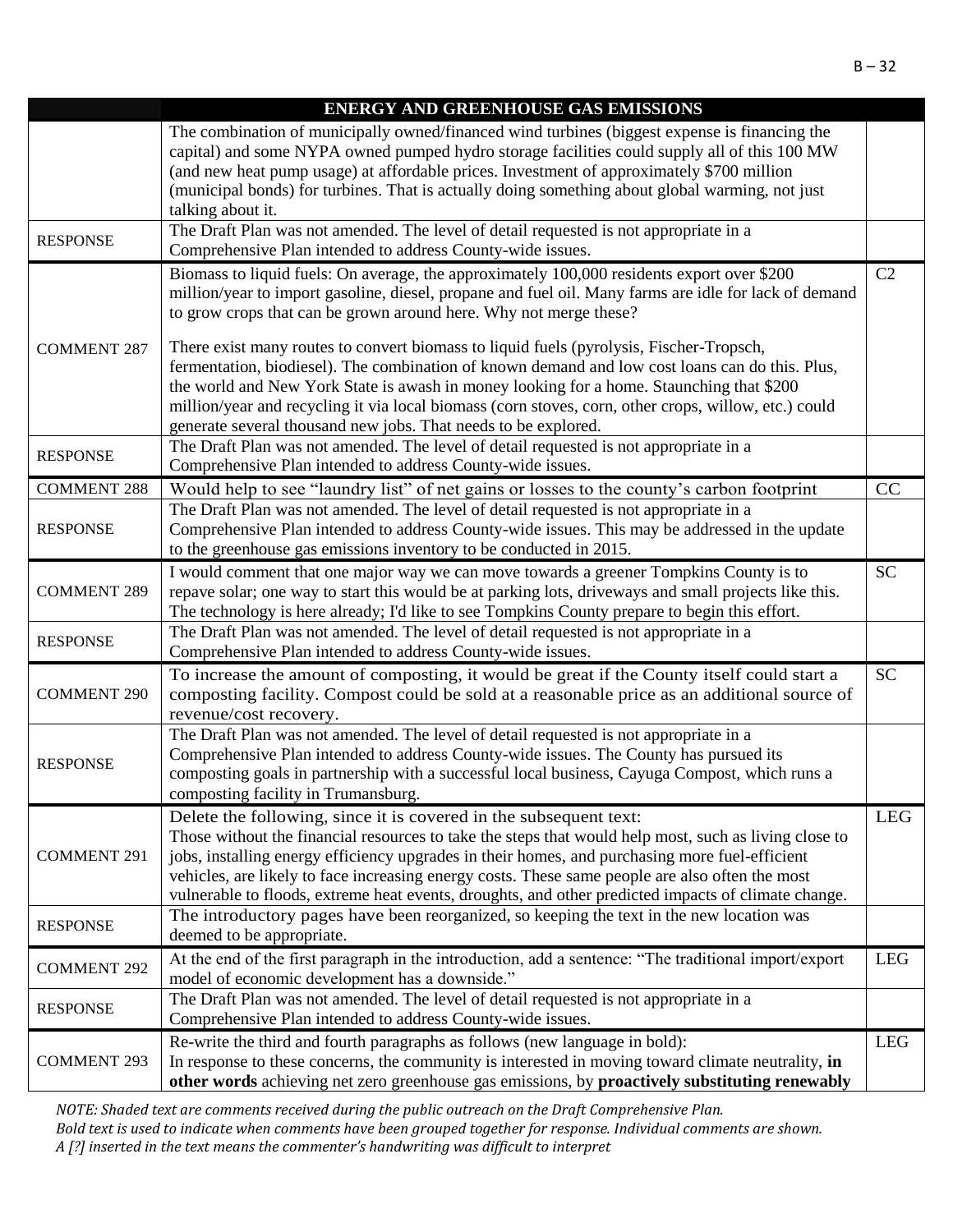|                    | <b>ENERGY AND GREENHOUSE GAS EMISSIONS</b>                                                                                                                                                                  |            |
|--------------------|-------------------------------------------------------------------------------------------------------------------------------------------------------------------------------------------------------------|------------|
|                    | generated electricity and renewable heating and cooling methodology. Any offsetting remaining<br>emissions with sequestration of greenhouse gases by natural lands and soils.                               |            |
|                    | Purchasing carbon credits to make up the difference may be employed as an interim measure while<br>the community works towards long-term solutions. The problem with carbon credits and                     |            |
|                    | Renewable Energy Certificates (REC) is that they rarely result in financing new renewable<br>energy projects (such as wind turbine farms), but do allow one to 'greenwash' one's energy                     |            |
|                    | usage/sources. Money spent on RECs and credits would accomplish more by being spent                                                                                                                         |            |
|                    | directly on efficiency upgardes and development of renewable energy.                                                                                                                                        |            |
| <b>RESPONSE</b>    | The Draft Plan was not amended. The level of detail requested is not appropriate in a                                                                                                                       |            |
|                    | Comprehensive Plan intended to address County-wide issues.                                                                                                                                                  |            |
| <b>COMMENT 294</b> | In the fourth policy add the word "natural" to describe carbon capture and storage.                                                                                                                         | <b>LEG</b> |
| <b>RESPONSE</b>    | The Draft Plan was not amended. The Emissions and Sequestration section is clear that natural<br>sequestration is the intention.                                                                            |            |
| <b>COMMENT 295</b> | Add some detail on how much less energy the County uses now, even with the addition of<br>additional building floor space.                                                                                  | <b>LEG</b> |
| <b>RESPONSE</b>    | The Draft Plan was not amended. The County is expected to conduct a greenhouse gas emissions<br>inventory in 2015 using 2014 data. These data will be collected and reported on as part of that<br>project. |            |
|                    | Under wind, add the following before talking about Black Oak Wind Farm:                                                                                                                                     | LEG        |
|                    | In Tompkins County, the best wind sites are on Connecticut Hill and Mount Pleasant. Much of                                                                                                                 |            |
| <b>COMMENT 296</b> | Connecticut Hill is state forest where wind towers are not currently allowed. Cornell tried to build a                                                                                                      |            |
|                    | wind farm on Mount Pleasant in xxxx and ran into strong NIMBY objections. Add in sentence<br>about Drdyen zoning.                                                                                           |            |
|                    | The Draft Plan was not amended. The level of detail requested is not appropriate in a                                                                                                                       |            |
|                    | Comprehensive Plan intended to address County-wide issues. However, the Energy Roadmap will                                                                                                                 |            |
| <b>RESPONSE</b>    | be looking closely at the potential for wind energy in the County and it may be confusing to have                                                                                                           |            |
|                    | conflicting details in the Comprehensive Plan and the Energy Roadmap, so consider it best to wait                                                                                                           |            |
|                    | for the Roadmap to be completed.                                                                                                                                                                            |            |
|                    | County Government Initiatives (p.81): Purchasing Renewable Energy Credits to Offset 100 percent<br>of electrical energy use.                                                                                | ERC        |
|                    | This is an initiative that the EMC has commented upon during the past 2 years of its                                                                                                                        |            |
|                    | implementation. Expending \$13,000 is sufficient to actually pay for only 5 kw of maximum                                                                                                                   |            |
| <b>COMMENT 297</b> | capacity. Assuming a capacity factor of 0.3 the funding would provide 1.5 kw of actual power or                                                                                                             |            |
|                    | 13,000kwh. This would offset no more than 1% of actual County government electrical energy use.                                                                                                             |            |
|                    | This year we invested in an Iowa turbine that was constructed in 2011. A portion of the funds will                                                                                                          |            |
|                    | be expended for the energy broker's overhead as well as the green certifying organization. We have                                                                                                          |            |
|                    | advocated for direct local spending that supports local efforts to expand renewable energy capacity                                                                                                         |            |
|                    | This will be an important conversation to have as planning for County Government energy use<br>continues. No changes were made to the Draft Plan, as the County purchased 6,500 RECs for                    |            |
| <b>RESPONSE</b>    | 6,500,000 kWh, which does cover 100% of County facilities, excluding the Airport Terminal and                                                                                                               |            |
|                    | Solid Waste Transfer Station.                                                                                                                                                                               |            |
| <b>COMMENT 298</b> | Energy Strategy (p. 4) We believe that the targets for reducing greenhouse gas emissions should be<br>accelerated.                                                                                          | ERC        |
|                    | The Draft Plan was not amended as requested. This will be considered when the Energy Strategy is                                                                                                            |            |
| <b>RESPONSE</b>    | updated. The text has been modified to more clearly explain the need for quick actions to reduce                                                                                                            |            |
|                    | emissions.                                                                                                                                                                                                  |            |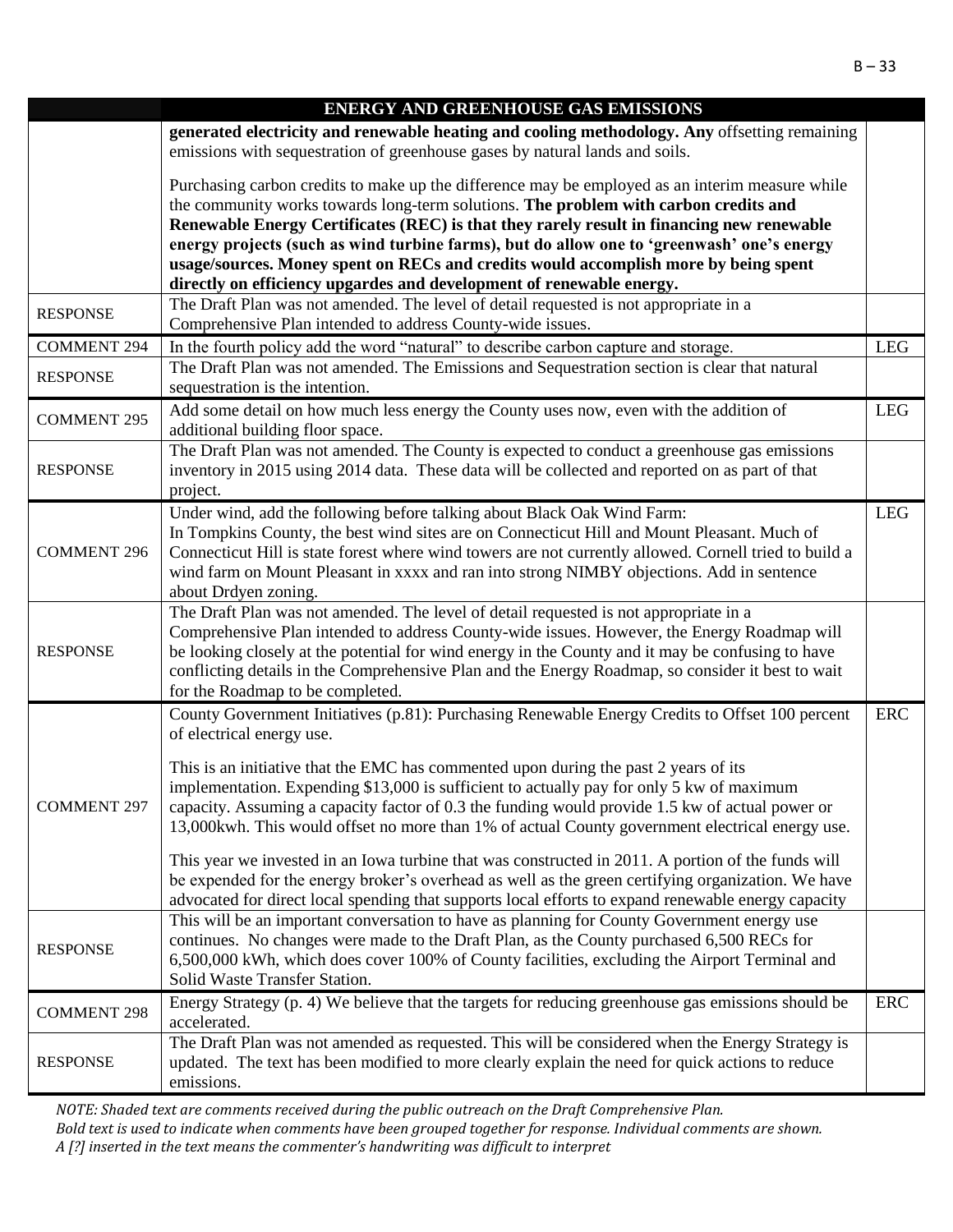|                    | <b>ADAPTATION</b>                                                                                                                                                                                                                                                                                                                                                                                                                                                                                                                                                                                                                                                                                                                                                                                                                                                                                                                                                                                                                                     |                |
|--------------------|-------------------------------------------------------------------------------------------------------------------------------------------------------------------------------------------------------------------------------------------------------------------------------------------------------------------------------------------------------------------------------------------------------------------------------------------------------------------------------------------------------------------------------------------------------------------------------------------------------------------------------------------------------------------------------------------------------------------------------------------------------------------------------------------------------------------------------------------------------------------------------------------------------------------------------------------------------------------------------------------------------------------------------------------------------|----------------|
|                    | <b>Multiple Comments on the Same Subject</b>                                                                                                                                                                                                                                                                                                                                                                                                                                                                                                                                                                                                                                                                                                                                                                                                                                                                                                                                                                                                          |                |
|                    | <b>Questions Regarding Likelihood of Climate Change</b>                                                                                                                                                                                                                                                                                                                                                                                                                                                                                                                                                                                                                                                                                                                                                                                                                                                                                                                                                                                               |                |
| <b>COMMENT 299</b> | Preparation for "climate change". Why are we preparing for something that may or may<br>not happen?                                                                                                                                                                                                                                                                                                                                                                                                                                                                                                                                                                                                                                                                                                                                                                                                                                                                                                                                                   | RP             |
| <b>COMMENT 300</b> | Questioned climate projections and clarity of increased temperature graphic.                                                                                                                                                                                                                                                                                                                                                                                                                                                                                                                                                                                                                                                                                                                                                                                                                                                                                                                                                                          | <b>AFP</b>     |
| <b>RESPONSE</b>    | The Draft Plan was not amended. Climate change is already impacting New York State and<br>Tompkins County and those impacts are expected to grow in the next century. The climate<br>projections used are based on New York State Energy Research and Development Authority<br>(NYSERDA)'s ClimAID report updated in September 2014. This report developed with researchers<br>at Columbia and Cornell University as well as the City University of New York utilizes historic<br>climate data and changes in mean annual climate and extreme events in developing models which<br>determine projections for seven different regions in New York State. We have been mindful to<br>utilize the modest range of likely projections in examining potential impacts to Tompkins County.<br>Recommended adaptation actions, like the development of a community disaster recovery plan, are<br>multi-beneficial and will help to reduce risk and improve economic resilience of Tompkins<br>County's citizens whether climate change is subtle or severe. |                |
|                    | <b>Individual Comments</b>                                                                                                                                                                                                                                                                                                                                                                                                                                                                                                                                                                                                                                                                                                                                                                                                                                                                                                                                                                                                                            |                |
| <b>COMMENT 301</b> | "Flooding" instead of "heavy downpours" on adaptation poster.                                                                                                                                                                                                                                                                                                                                                                                                                                                                                                                                                                                                                                                                                                                                                                                                                                                                                                                                                                                         | C <sub>5</sub> |
| <b>RESPONSE</b>    | The Draft Plan was amended. See Snapshot of the Community Today and Community Risks.                                                                                                                                                                                                                                                                                                                                                                                                                                                                                                                                                                                                                                                                                                                                                                                                                                                                                                                                                                  |                |
| <b>COMMENT 302</b> | Climate change – introduces economic [?] disparity but policies don't respond; adaptation measures<br>to lessen climate impacts on local economy?                                                                                                                                                                                                                                                                                                                                                                                                                                                                                                                                                                                                                                                                                                                                                                                                                                                                                                     | C8             |
| <b>RESPONSE</b>    | The Draft Plan was amended. See Climate Impacts on Economy. Also see Taking Action<br>concerning preparation of a Community Disaster Recovery Plan.                                                                                                                                                                                                                                                                                                                                                                                                                                                                                                                                                                                                                                                                                                                                                                                                                                                                                                   |                |
| <b>COMMENT 303</b> | In the principle "vulnerable populations" include people with disabilities and specify that the county<br>will work with members of vulnerable populations to gather expertise and to make goals, etc. more<br>real.                                                                                                                                                                                                                                                                                                                                                                                                                                                                                                                                                                                                                                                                                                                                                                                                                                  | C12            |
| <b>RESPONSE</b>    | The Draft Plan was amended. The principle was not changed, however, see Vulnerable Populations.                                                                                                                                                                                                                                                                                                                                                                                                                                                                                                                                                                                                                                                                                                                                                                                                                                                                                                                                                       |                |
| <b>COMMENT 304</b> | Can a few more examples of actions that relate to the policies be provided?                                                                                                                                                                                                                                                                                                                                                                                                                                                                                                                                                                                                                                                                                                                                                                                                                                                                                                                                                                           | LP             |
| <b>RESPONSE</b>    | The Draft Plan was amended. See Taking Action.                                                                                                                                                                                                                                                                                                                                                                                                                                                                                                                                                                                                                                                                                                                                                                                                                                                                                                                                                                                                        |                |
| <b>COMMENT 305</b> | Ice more in future – more salt and chemicals to treat instead of just plowing. Damage to structures,<br>homes, roads because of winter ice. Increased cost to pay for road maintenance and repair from<br>uneven/unpredictable weather.                                                                                                                                                                                                                                                                                                                                                                                                                                                                                                                                                                                                                                                                                                                                                                                                               | <b>SC</b>      |
| <b>RESPONSE</b>    | The Draft Plan was not amended. Public investments in infrastructure are noted without the level of<br>detail suggested by this comment.                                                                                                                                                                                                                                                                                                                                                                                                                                                                                                                                                                                                                                                                                                                                                                                                                                                                                                              |                |
| <b>COMMENT 306</b> | There should be some note made of the flooding that occurs when lake levels are high (higher than<br>the city water table heights?) so that the lake cannot "accept" any run off into the city. And some<br>mention of the non-participation of the city in the Federal flood insurance program. And of the lack<br>of up-to-date flood maps. And of the City's apparent attitude toward allowing development in the<br>known flood plain areas. I'm not sure if any other communities in the county have such flooding<br>problems (Groton?) – but the Comp. Plan doc should summarize all this.                                                                                                                                                                                                                                                                                                                                                                                                                                                     | <b>LEG</b>     |
| <b>RESPONSE</b>    | The Draft Plan was not amended. The level of detail requested is not appropriate in a<br>Comprehensive Plan intended to address County-wide issues. However, these topics are discussed in<br>the Tompkins County Multi-Jurisdictional All-Hazards Mitigation Plan Update (2013).                                                                                                                                                                                                                                                                                                                                                                                                                                                                                                                                                                                                                                                                                                                                                                     |                |
| <b>COMMENT 307</b> | Mention should also be made here of the outdated flood zone maps and the flooding that can occur<br>when the lake level is up and the tributary waters cannot be accepted into it. It has always been a                                                                                                                                                                                                                                                                                                                                                                                                                                                                                                                                                                                                                                                                                                                                                                                                                                               | <b>ERC</b>     |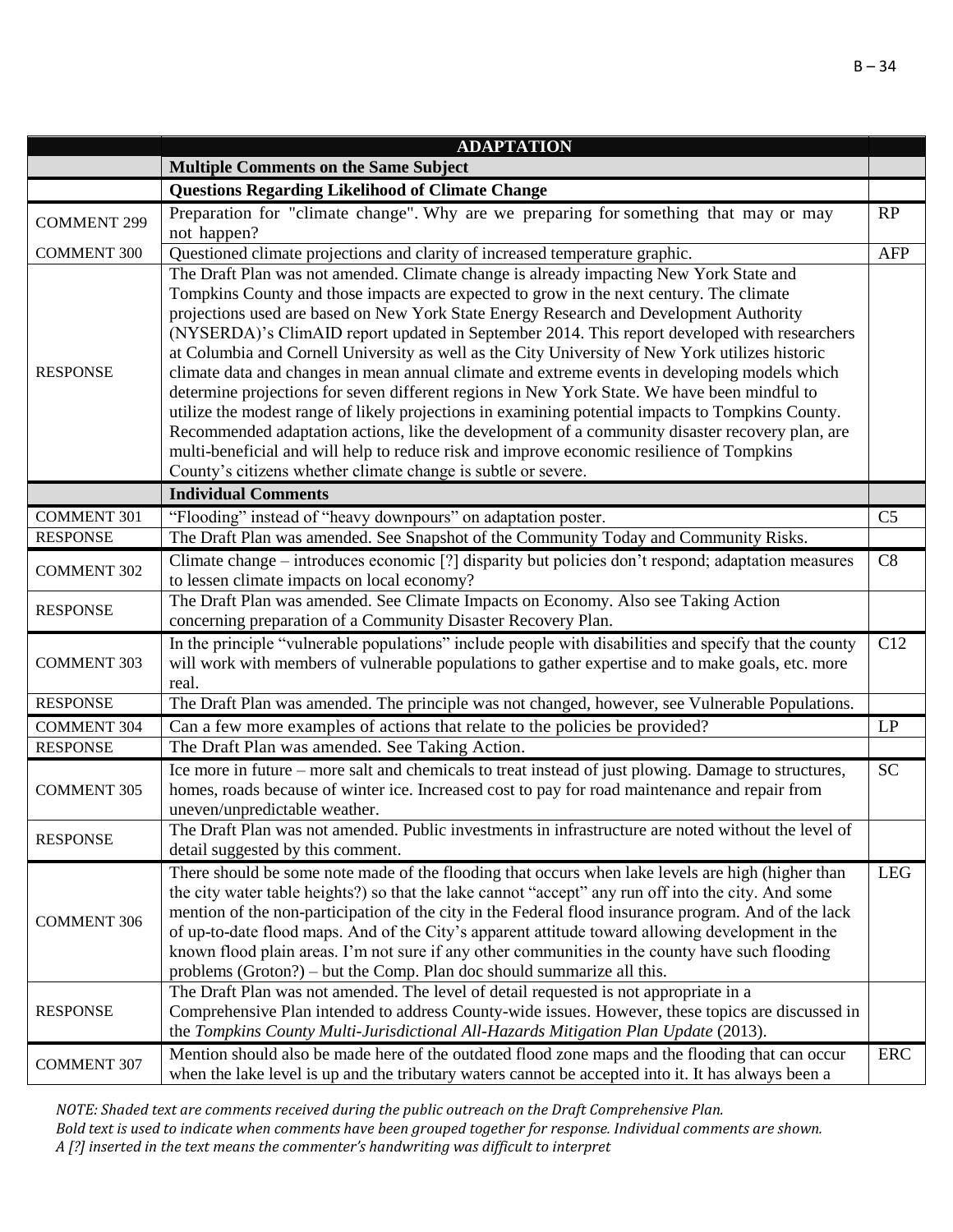|                 | controversial issue but better coordination with the agency that controls lake levels may be needed. |  |
|-----------------|------------------------------------------------------------------------------------------------------|--|
| <b>RESPONSE</b> | The Draft Plan was amended. See Protecting Natural and Physical Infrastructure.                      |  |

|                    | <b>HEALTHY COMMUNITIES</b>                                                                                                                                                                                                                                                                                                                                                                                                                                                                                                                                        |            |
|--------------------|-------------------------------------------------------------------------------------------------------------------------------------------------------------------------------------------------------------------------------------------------------------------------------------------------------------------------------------------------------------------------------------------------------------------------------------------------------------------------------------------------------------------------------------------------------------------|------------|
|                    | <b>Multiple Comments on the Same Subject</b>                                                                                                                                                                                                                                                                                                                                                                                                                                                                                                                      |            |
|                    | More Information on Mental Health and Social Interaction Benefits                                                                                                                                                                                                                                                                                                                                                                                                                                                                                                 |            |
| <b>COMMENT 308</b> | I like addition of healthy communities and appreciate the mention of social interaction and<br>community life. I'd like to see this called out more, as social interaction is just as important as<br>physical activity in terms of health, but it takes a backseat in the policy.                                                                                                                                                                                                                                                                                | C11        |
| <b>COMMENT 309</b> | In the goals related to healthy places the county should explicitly make a connection between<br>physical health and mental health and its public health and mental health work. The county should<br>draw the connection and create necessary policy statements to achieve that explicit belief.                                                                                                                                                                                                                                                                 | C12        |
| <b>RESPONSE</b>    | The Draft Plan was amended. The Chapter more explicitly details the needs for social interaction<br>and connectivity in several sections.                                                                                                                                                                                                                                                                                                                                                                                                                         |            |
|                    | Food                                                                                                                                                                                                                                                                                                                                                                                                                                                                                                                                                              |            |
| <b>COMMENT 310</b> | Add a chapter on food. (Connects to energy use, natural resources, economic development, climate<br>resilience, healthy communities).                                                                                                                                                                                                                                                                                                                                                                                                                             | C11        |
| <b>COMMENT 311</b> | Healthy Food (p. 99) While this section does make special mention of programs designed to assist<br>all in access to healthy food, perhaps it should also mention as background to this, the high hunger<br>rates in Tompkins County. Additionally it is known that the large community garden plot in the City<br>that is near a lower-income neighborhood is vulnerable to relocation or removal. Communities<br>should identify and set aside suitable sites for gardening opportunities for growing fresh produce for<br>access by such vulnerable residents. | <b>ERC</b> |
| <b>RESPONSE</b>    | The Draft Plan was not amended. Access to healthy food is discussed as part of the Healthy<br>Communities Chapter, and agricultural lands are included in the Natural Resources Chapter. Other<br>chapters also provide principles and policies that are meant to help preserve and maintain access to<br>healthy food and the ability to produce food locally.                                                                                                                                                                                                   |            |
|                    | <b>Individual Comments</b>                                                                                                                                                                                                                                                                                                                                                                                                                                                                                                                                        |            |
| <b>COMMENT 312</b> | Enfield is a member of Recreation Partnership!                                                                                                                                                                                                                                                                                                                                                                                                                                                                                                                    | <b>SC</b>  |
| <b>RESPONSE</b>    | The Draft Plan was amended. See The Built Environment/Parks, Trails, and Recreation.                                                                                                                                                                                                                                                                                                                                                                                                                                                                              |            |
| <b>COMMENT 313</b> | Plan should touch on the County's role, or lack thereof, in the parks system.                                                                                                                                                                                                                                                                                                                                                                                                                                                                                     | LP         |
| <b>RESPONSE</b>    | The Draft Plan was amended. See The Built Environment/Parks, Trails, and Recreation.                                                                                                                                                                                                                                                                                                                                                                                                                                                                              |            |
| <b>COMMENT 314</b> | Suggestion that the County provide added leadership on trails development. This is an inherently<br>intermunicipal role.                                                                                                                                                                                                                                                                                                                                                                                                                                          | CP         |
| <b>RESPONSE</b>    | The Draft Plan was amended. See Taking Action.                                                                                                                                                                                                                                                                                                                                                                                                                                                                                                                    |            |
| <b>COMMENT 315</b> | I would strongly encourage that any extension or creation of trails include prior notification to<br>adjacent property owners for review and input. I would also strongly encourage the consideration of<br>not pursuing creation/extension of any trails without the adjacent property owners' permission.<br>Every effort should be made to provide as much prior notice to property owners regarding any<br>proposed plans that would affect their or their neighbors' property.                                                                               | E1         |
| <b>RESPONSE</b>    | The Draft Plan was not changed. While a mechanism for notifying and working with adjacent<br>property owners is appropriate, this level of detail is beyond the scope of the Plan.                                                                                                                                                                                                                                                                                                                                                                                |            |
| <b>COMMENT 316</b> | I am happy to read that building and retrofitting the built environment so that it is useable by all is a<br>principle and a policy in the plan.                                                                                                                                                                                                                                                                                                                                                                                                                  | C12        |
| <b>RESPONSE</b>    | The Draft Plan was not amended. No change was requested.                                                                                                                                                                                                                                                                                                                                                                                                                                                                                                          |            |
| <b>COMMENT 317</b> | Policy: Promote access to places where people can grow their own food.                                                                                                                                                                                                                                                                                                                                                                                                                                                                                            | C11        |
| <b>RESPONSE</b>    | The Draft Plan was not changed. The Plan supports access to affordable, healthy food and a                                                                                                                                                                                                                                                                                                                                                                                                                                                                        |            |

*NOTE: Shaded text are comments received during the public outreach on the Draft Comprehensive Plan.* 

*Bold text is used to indicate when comments have been grouped together for response. Individual comments are shown. A [?] inserted in the text means the commenter's handwriting was difficult to interpret*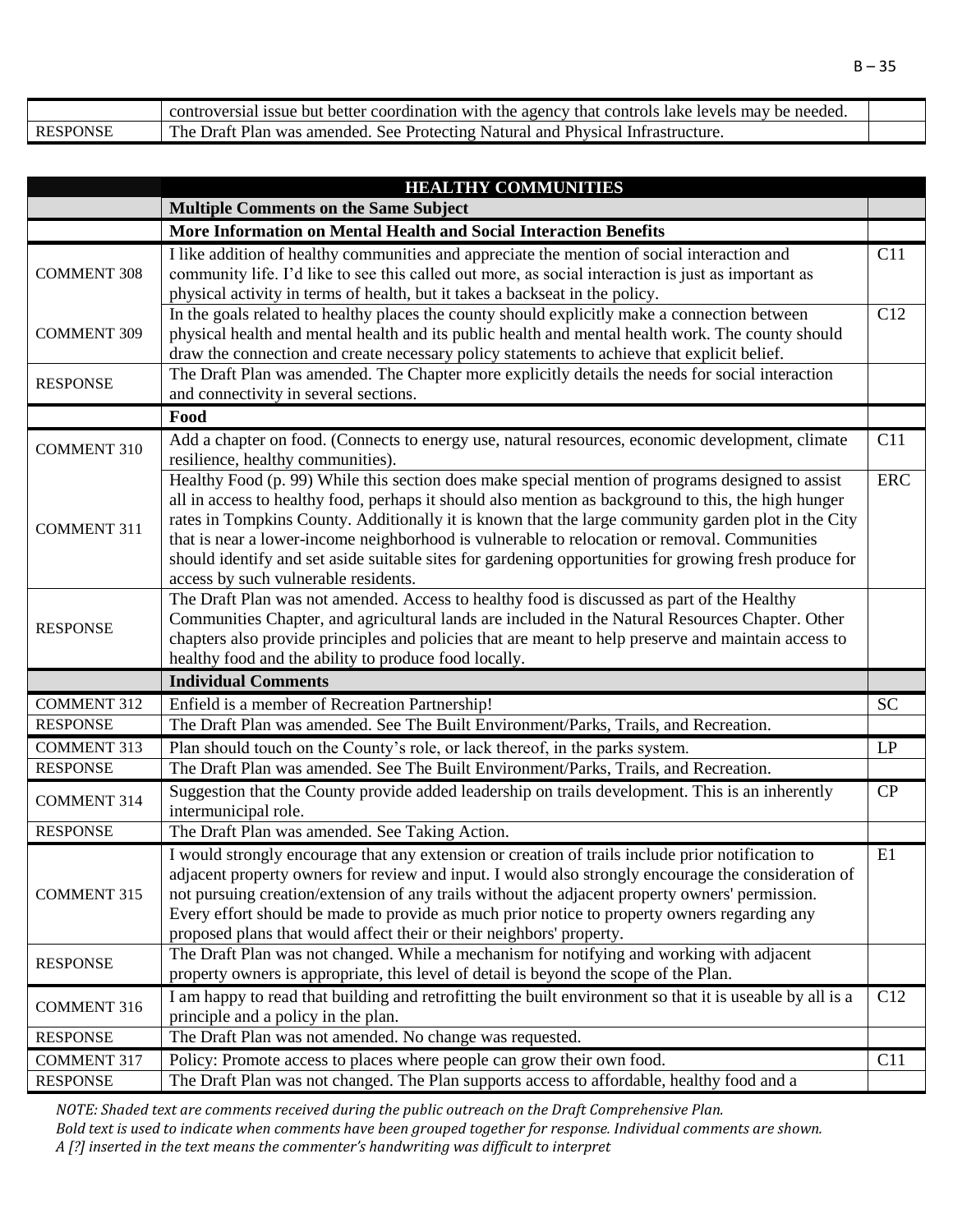|                    | <b>HEALTHY COMMUNITIES</b>                                                                                                                                                                                                                                                                                                                                                                                                                             |                |
|--------------------|--------------------------------------------------------------------------------------------------------------------------------------------------------------------------------------------------------------------------------------------------------------------------------------------------------------------------------------------------------------------------------------------------------------------------------------------------------|----------------|
|                    | complete transportation network where residents have a variety of options by foot, bicycle, transit,<br>as well as car to access a variety of amenities, including community gardens.                                                                                                                                                                                                                                                                  |                |
| <b>COMMENT 318</b> | I'm a farmer with a business selling to restaurants and directly to folks at a Farmers' market. I<br>contribute excess food to places like Salvation Army. I would contribute more if I could get folks to<br>pick their own free food at our farm.                                                                                                                                                                                                    | C15            |
| <b>RESPONSE</b>    | The Draft Plan was not changed. The comment requested a change that would provide a greater<br>level of detail than we thought appropriate in a Comprehensive Plan intended to address County-<br>wide issues                                                                                                                                                                                                                                          |                |
| <b>COMMENT 319</b> | Also, I object strenuously to the claim on page 103 that the plan is so wonderful it will help prevent<br>Type 2 Diabetes. It is an insult to those of us who have had this disease for years, are not obese,<br>never have been and are physically active. It belies the efficacy of a scheme if there is a need to<br>claim to be all things to all people.                                                                                          | E <sub>5</sub> |
| <b>RESPONSE</b>    | The Draft Plan was not changed. The Draft Plan did not state that it would prevent Type 2 Diabetes.<br>It did state: "The Human Services Coalition of Tompkins County's Health Planning Council is<br>actively working to implement the Creating Healthy Places program. The program's goals are to<br>help reduce obesity and prevent Type 2 diabetes by changing the environment to increase physical<br>activity and consumption of healthy foods." |                |
| <b>COMMENT 320</b> | Developing a good sidewalk network or other ways to encourage walking will require a<br>considerable amount of intellectual and actual resources (money) to achieve. It's an important goal.                                                                                                                                                                                                                                                           | C12            |
| <b>RESPONSE</b>    | The Draft Plan was not amended. No change was requested.                                                                                                                                                                                                                                                                                                                                                                                               |                |

|                    | <b>DEVELOPMENT PATTERNS</b>                                                                                                                                                                                                                                           |            |
|--------------------|-----------------------------------------------------------------------------------------------------------------------------------------------------------------------------------------------------------------------------------------------------------------------|------------|
|                    | <b>Multiple Comments on the Same Subject</b>                                                                                                                                                                                                                          |            |
|                    | <b>Proposed Action Steps</b>                                                                                                                                                                                                                                          |            |
| <b>COMMENT 321</b> | Provide technical assistance for smart growth. Education and technical assistance and direct support.<br>Make information available online.                                                                                                                           | C14        |
| <b>COMMENT 322</b> | Identify areas zoned, with infrastructure, appropriate to steer new affordable housing development<br>(also work with these communities to understand concerns and build support).                                                                                    | <b>HSP</b> |
| <b>COMMENT 323</b> | TCCOG could challenge every community to identify key sites for development.                                                                                                                                                                                          | <b>HSP</b> |
| <b>RESPONSE</b>    | The Draft Plan was amended. See Taking Action.                                                                                                                                                                                                                        |            |
|                    | <b>Individual Comments</b>                                                                                                                                                                                                                                            |            |
| <b>COMMENT 324</b> | The idea that 2/3 of new development should occur within DFAs should be more visibly pulled<br>out in the plan                                                                                                                                                        | CC         |
| <b>RESPONSE</b>    | The Draft Plan was amended. See Taking Action.                                                                                                                                                                                                                        |            |
| <b>COMMENT 325</b> | I noticed one error that should be corrected. On Page 108, TCAT is referred to as "Tompkins<br>County Area Transit." It is, in fact, "Tompkins Consolidated Area Transit."                                                                                            | <b>SC</b>  |
| <b>RESPONSE</b>    | The Draft Plan was amended. See Taking Action.                                                                                                                                                                                                                        |            |
| <b>COMMENT 326</b> | County role. No direct control but can the county do a traffic study?                                                                                                                                                                                                 | C14        |
| <b>RESPONSE</b>    | The Draft Plan was amended. See Taking Action.                                                                                                                                                                                                                        |            |
| <b>COMMENT 327</b> | Planners by nature and governments love concentrated communities because it is easier for<br>them to provide infrastructure and to regulate life styles.                                                                                                              | RP         |
| <b>RESPONSE</b>    | The Draft Plan was not changed. We concur that one of the benefits of concentrated<br>communities is that it is easier and, as a result, cheaper to provide facilities and services,<br>helping control government costs. The purpose is not to regulate life styles. |            |
| <b>COMMENT 328</b> | Provide a little more detail on the form of development within the focus areas, not just mixed<br>use and walkable. Not suburban strip malls, etc.                                                                                                                    | LP         |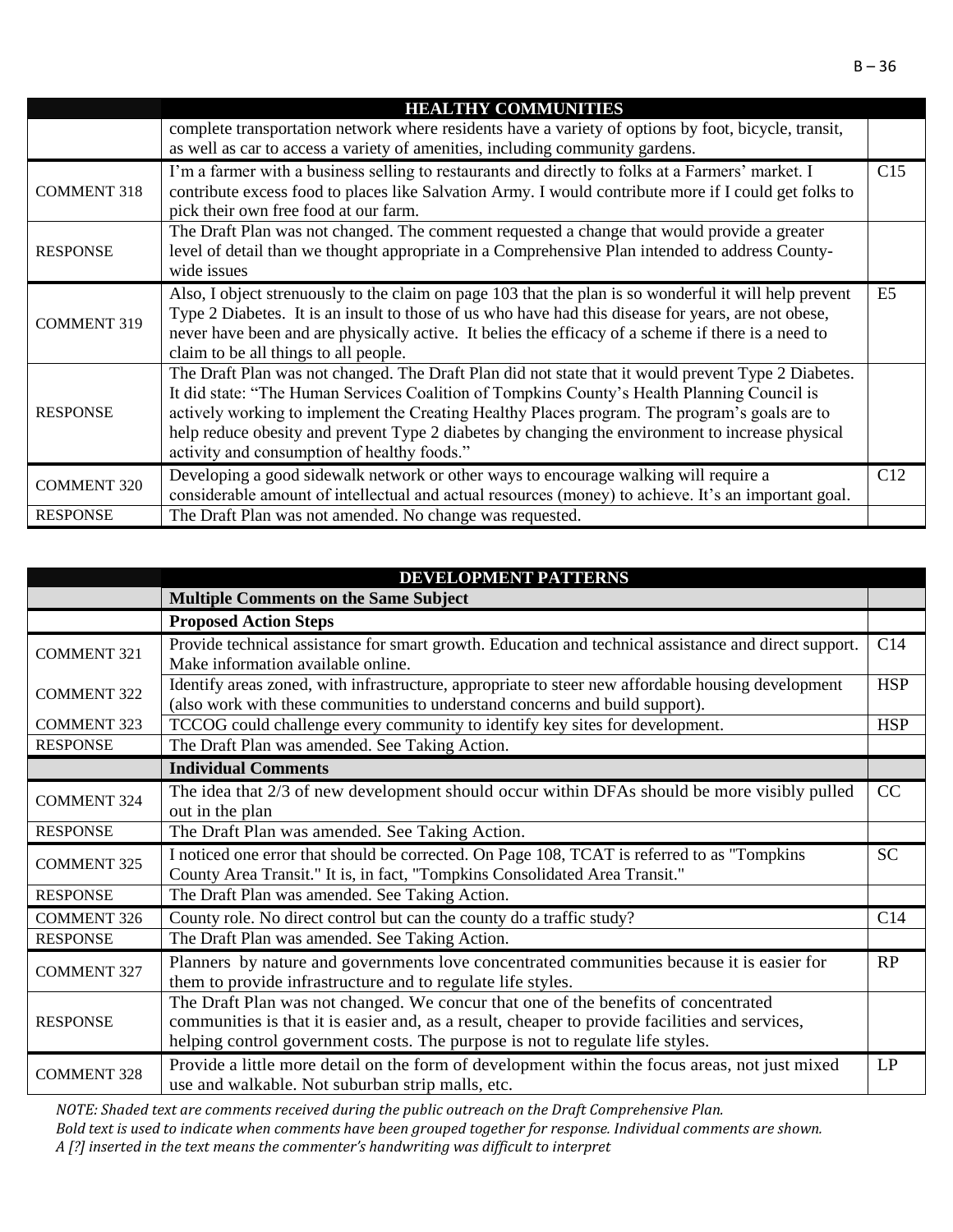|                    | <b>DEVELOPMENT PATTERNS</b>                                                                                                                                                                                              |             |
|--------------------|--------------------------------------------------------------------------------------------------------------------------------------------------------------------------------------------------------------------------|-------------|
| <b>RESPONSE</b>    | The Draft Plan was not changed. See Livability Through Good Design for some guidelines.<br>The form of development within the focus areas is a decision that should be made by each<br>community using these guidelines. |             |
| <b>COMMENT 329</b> | Concern that commercial/retail development on the fringes of the urban core will detract from<br>the downtown Ithaca.                                                                                                    | $L_{\rm P}$ |
| <b>RESPONSE</b>    | The Draft Plan was not changed. The County would, however, be willing to convene planning<br>officials from throughout the Urban Core to address this issue.                                                             |             |
| <b>COMMENT 330</b> | Love the emphasis on development in focus areas. Can we come up with resources (studies, e.g.)<br>that can help municipalities realize why this is in their own best interest?                                           | C11         |
| <b>RESPONSE</b>    | The Draft Plan was not changed.                                                                                                                                                                                          |             |

|                    | <b>GENERAL COMMENTS</b>                                                                                                                                                                                                                                                                                                                                                                                                                                                                                                                                                                                                                                     |                |
|--------------------|-------------------------------------------------------------------------------------------------------------------------------------------------------------------------------------------------------------------------------------------------------------------------------------------------------------------------------------------------------------------------------------------------------------------------------------------------------------------------------------------------------------------------------------------------------------------------------------------------------------------------------------------------------------|----------------|
|                    | <b>Multiple Comments on the Same Subject</b>                                                                                                                                                                                                                                                                                                                                                                                                                                                                                                                                                                                                                |                |
|                    | High Volume Hydraulic Fracturing and Horizontal Drilling for Natural Gas                                                                                                                                                                                                                                                                                                                                                                                                                                                                                                                                                                                    |                |
| <b>COMMENT 331</b> | No need for fracking section; Finger Lakes Tourism doesn't want fracking; Propane storage – where<br>in Tompkins County is this planned?                                                                                                                                                                                                                                                                                                                                                                                                                                                                                                                    | C1             |
| <b>COMMENT 332</b> | You mentioned aquifer protection and renewable energy, does the plan address fracking?                                                                                                                                                                                                                                                                                                                                                                                                                                                                                                                                                                      | <b>OFA</b>     |
| <b>COMMENT 333</b> | What types of development threaten the character of the community? This was in response to a<br>summary of concerns about fracking in response to the previous question.                                                                                                                                                                                                                                                                                                                                                                                                                                                                                    | <b>OFA</b>     |
| <b>RESPONSE</b>    | No change was made to the Draft Plan. There is a statement entitled "High Volume Hydraulic<br>Fracturing and Horizontal Drilling for Natural Gas" located in the section on Climate Change. This<br>statement re-iterates many of the concerns the County Legislature has publicly expressed with<br>proposed HVHF and horizontal drilling.                                                                                                                                                                                                                                                                                                                 |                |
|                    | Comments received concurring with the comments provided by the Tompkins County<br><b>Republican Party.</b>                                                                                                                                                                                                                                                                                                                                                                                                                                                                                                                                                  |                |
| <b>COMMENT 334</b> | Finally, I wholeheartedly concur with the Tompkins County GOP Statement on County<br>Comprehensive Plan Revisions submitted by [name withheld].                                                                                                                                                                                                                                                                                                                                                                                                                                                                                                             | E <sub>5</sub> |
| <b>COMMENT 335</b> | I also want to express my support for the Tompkins County Republican Party response to the Plan<br>revisions submitted by Henry Kramer.                                                                                                                                                                                                                                                                                                                                                                                                                                                                                                                     | E <sub>6</sub> |
| <b>RESPONSE</b>    | Responses to the comments provided by the Tompkins County Republican party (identified as<br>commenter RP) are noted throughout this appendix.                                                                                                                                                                                                                                                                                                                                                                                                                                                                                                              |                |
|                    | <b>Individual Comments</b>                                                                                                                                                                                                                                                                                                                                                                                                                                                                                                                                                                                                                                  |                |
| <b>COMMENT 336</b> | Then, whether the document is purely "educational" or actually a plan, there are areas where too<br>much is omitted.                                                                                                                                                                                                                                                                                                                                                                                                                                                                                                                                        | <b>LEG</b>     |
| <b>RESPONSE</b>    | Some additions to the Draft Plan were made in response to specific comments. However, in other<br>cases, we judged the commenter to be requesting a greater level of detail than we thought<br>appropriate in a Comprehensive Plan intended to address County-wide issues. There is always a<br>balancing act between providing more information and keeping the Plan easily read. We will note<br>that the 2014 Plan includes significantly more information and detail than the 2004 Tompkins<br>County Comprehensive Plan and we have also received comments that the level of detail in the plan<br>reduces the likelihood that it will be widely read. |                |
| <b>COMMENT 337</b> | Summarize the strategies in the relevant chapters.                                                                                                                                                                                                                                                                                                                                                                                                                                                                                                                                                                                                          | <b>LEG</b>     |
| <b>RESPONSE</b>    | The Draft Plan was amended. See The Economy, Housing, Energy and Greenhouse Gas Emissions,<br>Natural Resources, and Development Patterns Chapters.                                                                                                                                                                                                                                                                                                                                                                                                                                                                                                         |                |
| <b>COMMENT 338</b> | In addition to public outreach, the County needs to specifically reach out to organizations that are<br>economic drivers in our community, they're vital to our long term viability and we harm them at our                                                                                                                                                                                                                                                                                                                                                                                                                                                 | CC             |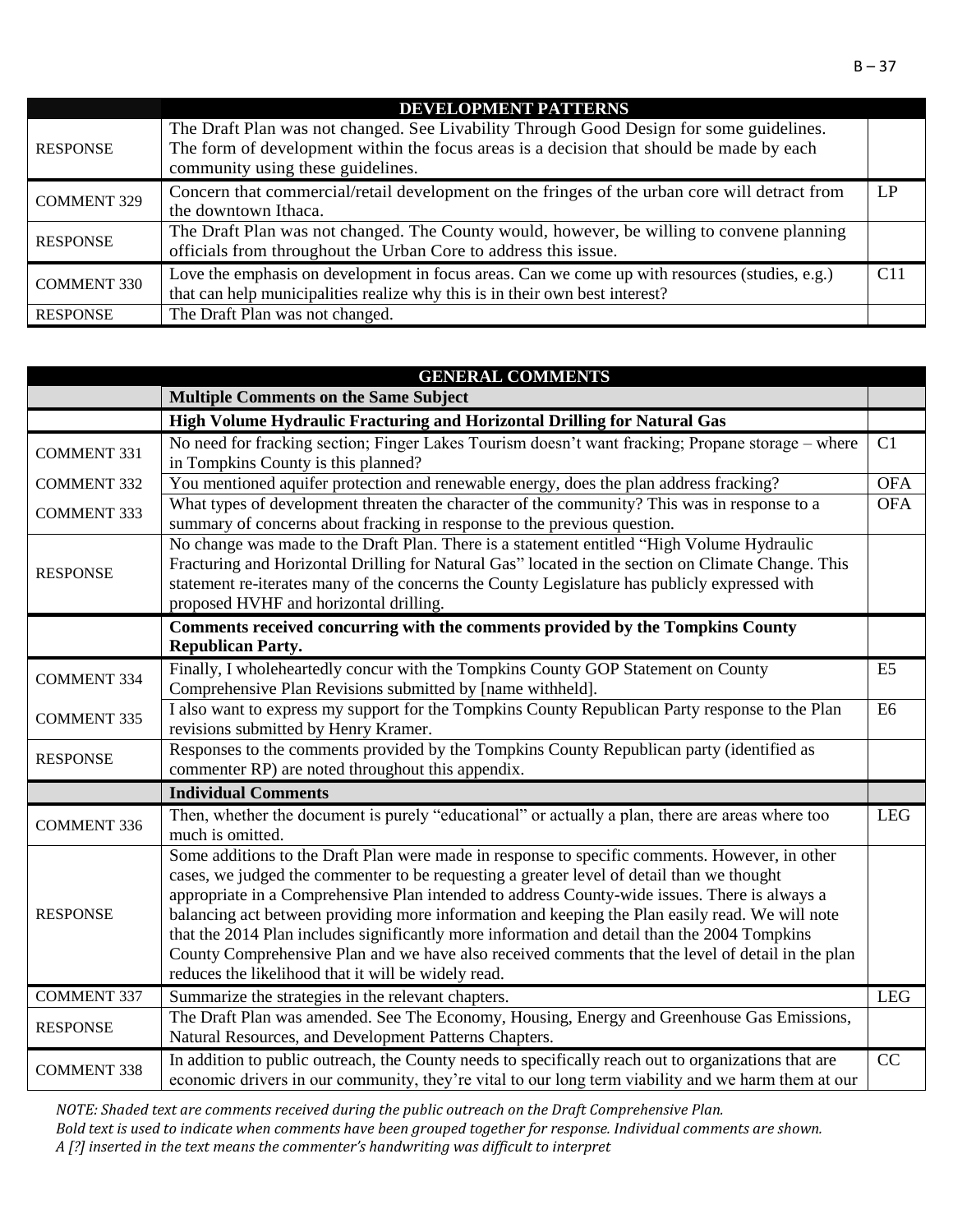|                    | <b>GENERAL COMMENTS</b>                                                                                                                                    |                 |
|--------------------|------------------------------------------------------------------------------------------------------------------------------------------------------------|-----------------|
|                    | peril                                                                                                                                                      |                 |
| <b>RESPONSE</b>    | The Draft Plan was not amended. Public outreach efforts included meeting with the Chamber of                                                               |                 |
|                    | Commerce, Tompkins County Area Development, and the Economic Development Collaborative.                                                                    |                 |
| <b>COMMENT 339</b> | Policy – grass pasture [?] of food – creates wealth from ecosystem and personal labor; focus in other                                                      | C8              |
|                    | areas of comprehensive plan.                                                                                                                               |                 |
| <b>RESPONSE</b>    | No change was made to the Draft Plan. This policy is more detailed than the Plan calls for and goes                                                        |                 |
|                    | beyond the scope of areas the County has much ability to affect.                                                                                           |                 |
| <b>COMMENT 340</b> | Make it clear that policy statements have not been adopted by the Legislature, but adoption of the                                                         | <b>LEG</b>      |
|                    | plan will adopt the policy statements.                                                                                                                     |                 |
| <b>RESPONSE</b>    | No change was made to the Draft Plan. Adoption of the Comprehensive Plan by the Legislature will                                                           |                 |
|                    | establish these policy statements as official County policy.                                                                                               |                 |
| <b>COMMENT 341</b> | Environment - legal standing in decision; diversity.                                                                                                       | C8              |
| <b>RESPONSE</b>    | No change was made to the Draft Plan.                                                                                                                      |                 |
| <b>COMMENT 342</b> | Neighborhood and Communities $-$ [?] is footprint $-$ not necessarily close to housing                                                                     | C8              |
| <b>RESPONSE</b>    | No change was made to the Draft Plan.                                                                                                                      |                 |
|                    | The following comments did not request any change to the Draft Plan.                                                                                       |                 |
|                    | I really enjoyed talking with you last night at the Lansing session! It's exciting to see the directions                                                   | C19             |
|                    |                                                                                                                                                            |                 |
|                    | for the County Comprehensive Plan and all the hard work that has gone into it. As I mentioned, I'm                                                         |                 |
| <b>COMMENT 343</b> | happy to get together at your convenience to talk about whether there are ways the Planning                                                                |                 |
|                    | Department can more successfully engage grassroots "natural leaders" in generating effective                                                               |                 |
|                    | solutions.                                                                                                                                                 |                 |
| <b>COMMENT 344</b> | Thank you for coming to Enfield and for the high quality presentation.                                                                                     | COG             |
| <b>COMMENT 345</b> | Sustainability and Adaptation – great additions to the plan!                                                                                               | COG             |
|                    | As a County Legislature appointed Advisory Committee, the members of the Environmental                                                                     | <b>ERC</b>      |
| <b>COMMENT 346</b> | Management Council would be happy to meet with Planning Department staff at any convenient                                                                 |                 |
|                    | opportunity to elaborate on our comments. We appreciate all of your efforts in compiling this                                                              |                 |
|                    | progressive document. Thanks again.                                                                                                                        |                 |
|                    | Overall impression. FABULOUS. I appreciate that sustainability is the top and overarching                                                                  | C <sub>20</sub> |
| <b>COMMENT 347</b> | principle, and agree with the other overarching principles of regional cooperation and fiscal                                                              |                 |
|                    | responsibility as well.                                                                                                                                    |                 |
|                    | The Plan seems very thoughtful and I really like the attention that will be paid to saving/protecting                                                      | E1              |
| <b>COMMENT 348</b> | our natural resources and the encouragement of building amenities for smaller municipalities to help<br>foster more feelings of community and involvement. |                 |

|                    | ORGANIZATIONAL/FORMATTING                                                                                                                          |            |
|--------------------|----------------------------------------------------------------------------------------------------------------------------------------------------|------------|
|                    | The following organizational/formatting changes were made, at least in part.                                                                       |            |
| <b>COMMENT 349</b> | Insert year of documents in footnotes.                                                                                                             | <b>LEG</b> |
| <b>COMMENT 350</b> | Consider using bold in the middle of paragraphs when introducing major concepts. In the<br>alternative, pull quotes might serve this same purpose. | <b>LEG</b> |
| <b>COMMENT 351</b> | Consider putting the one-pager on Cayuga Lake directly in the text of the Water Resources chapter.                                                 | <b>LEG</b> |
| <b>COMMENT 352</b> | When referencing 'percent' without using numbers, preferable to use percentage.                                                                    | <b>LEG</b> |
| <b>COMMENT 353</b> | We should be sure to share public comments in the final plan as an appendix.                                                                       | <b>WRC</b> |
| <b>COMMENT 354</b> | Re-order the paragraphs to discuss the phosphorus issue first and the modeling effort second.                                                      | <b>LEG</b> |
| <b>COMMENT 355</b> | The latest revision of the plan has attractive colored charts, unfortunately the sources for the                                                   | RP         |